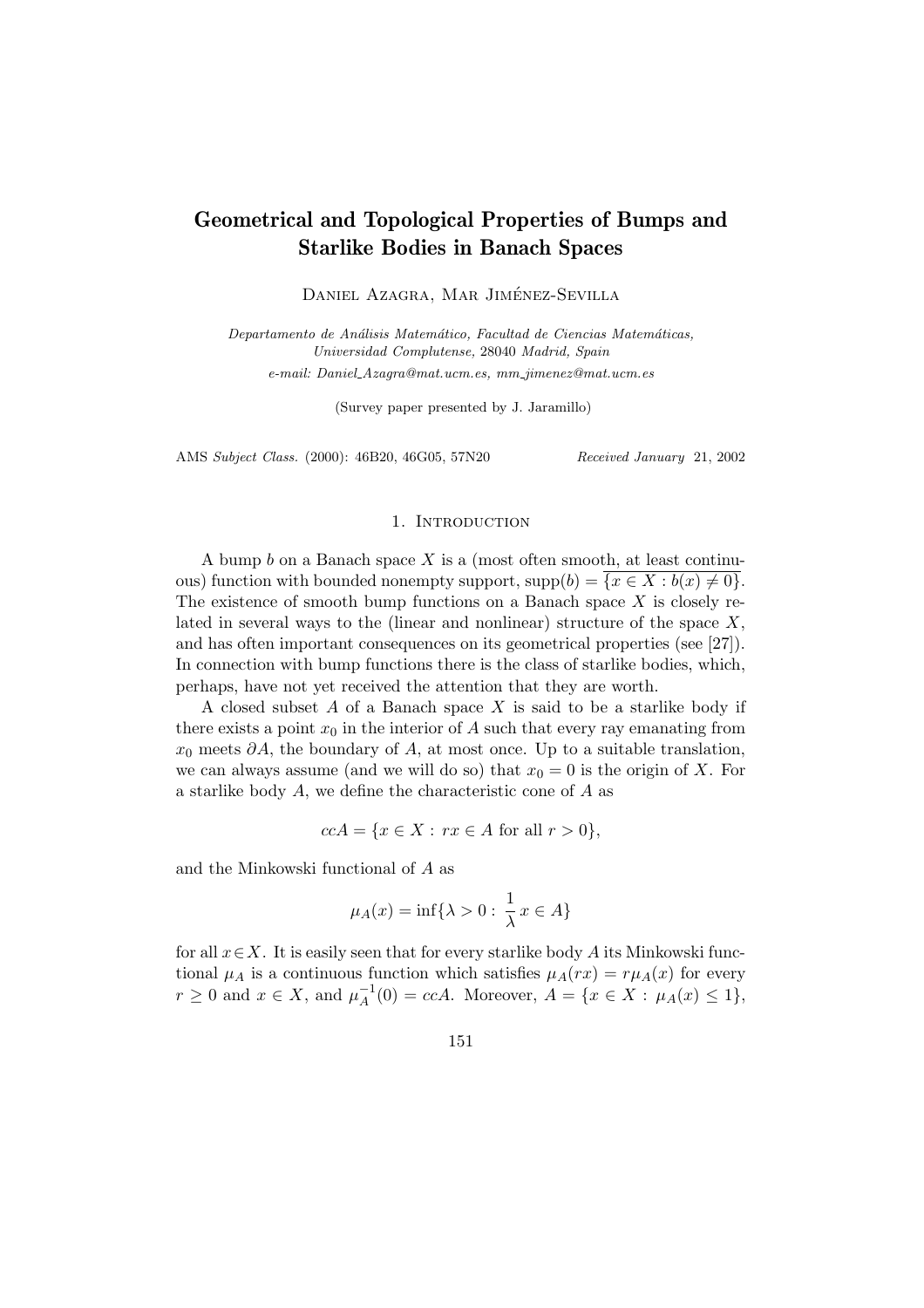and  $\partial A = \{x \in X : \mu_A(x) = 1\}$ . Conversely, if  $\psi : X \to [0, \infty)$  is continuous and satisfies  $\psi(\lambda x) = \lambda \psi(x)$  for all  $\lambda \geq 0$ , then  $A_{\psi} = \{x \in X : \psi(x) \leq 1\}$ is a starlike body and  $\mu_{A_{\psi}} = \psi$ . More generally, for a continuous function  $\psi: X \to [0, \infty)$  such that  $\psi_x(\lambda) = \psi(\lambda x), \lambda > 0$ , is increasing and sup $\psi_x(\lambda)$ :  $\{\lambda > 0\} > \varepsilon$  for every  $x \in X \setminus \psi^{-1}(0)$ , the set  $\psi^{-1}([0, \varepsilon])$  is a starlike body whose characteristic cone is  $\psi^{-1}(0)$ .

A familiar important class of starlike bodies are convex bodies, that is, starlike bodies that are convex. For a convex body  $U$ ,  $c c U$  is always a convex set, but in general the characteristic cone of a starlike body is not convex.

We will say that  $A$  is a  $C^p$  smooth starlike body provided its Minkowski functional  $\mu_A$  is  $C^p$  smooth on the set  $X \setminus ccA = X \setminus \mu_A^{-1}$  $_{A}^{-1}(0)$ . A starlike body A is said to be Lipschitz provided its Minkowski functional  $\mu_A$  is a Lipschitz function. Finally, two (smooth) starlike bodies  $A, B$  in a Banach space X are relatively homeomorphic (relatively diffeomorphic) whenever there is a self-homeomorphism (diffeomorphism)  $g: X \longrightarrow X$  so that  $g(A) = B$ .

Starlike bodies often appear in nonlinear functional analysis as natural substitutes of convex bodies or in connection with polynomials. Indeed, for every n-homogeneous polynomial  $P: X \to \mathbb{R}$  the sets  $A_c = \{x \in X : P(x) \leq c\},\$  $c > 0$ , are either starlike bodies or complements of starlike bodies; therefore the level sets of every  $n$ -homogeneous polynomials are boundaries of starlike bodies, and if one is interested in the geometrical behaviour of n-homogeneous polynomials then one should also pay some attention to the geometrical properties of starlike bodies. On the other hand, smooth bounded starlike bodies also arise in a natural way from smooth bump functions; indeed, for every Banach space  $(X, \|\cdot\|)$  with a  $C^p$  smooth bump function there exist a functional  $\psi$  and constants  $a, b > 0$  such that  $\psi$  is  $C^p$  smooth away from the origin,  $\psi(\lambda x) = |\lambda| \psi(x)$  for every  $x \in X$  and  $\lambda \in \mathbb{R}$ , and  $a||x|| \leq \psi(x) \leq b||x||$  for every  $x \in X$  (see [27], proposition II.5.1) The function  $\psi$  has a useful conical shape and can sometimes take the role of a smooth norm in spaces which in general are not known to possess such norms. The level sets of this function are precisely the boundaries of the  $C<sup>p</sup>$  smooth bounded starlike bodies  $A_c = \{x \in X : \psi(x) \leq c\}, c \in \mathbb{R}^+$ . Conversely, if a Banach space X has a  $C^p$  smooth bounded starlike body then it has a  $C^p$  smooth bump function as well.

It is therefore reasonable to ask to what extent the geometrical properties of convex bodies are shared with the more general class of starlike bodies. Surprisingly enough, very little work concerning smooth starlike bodies and their geometrical properties has been attempted until very recently.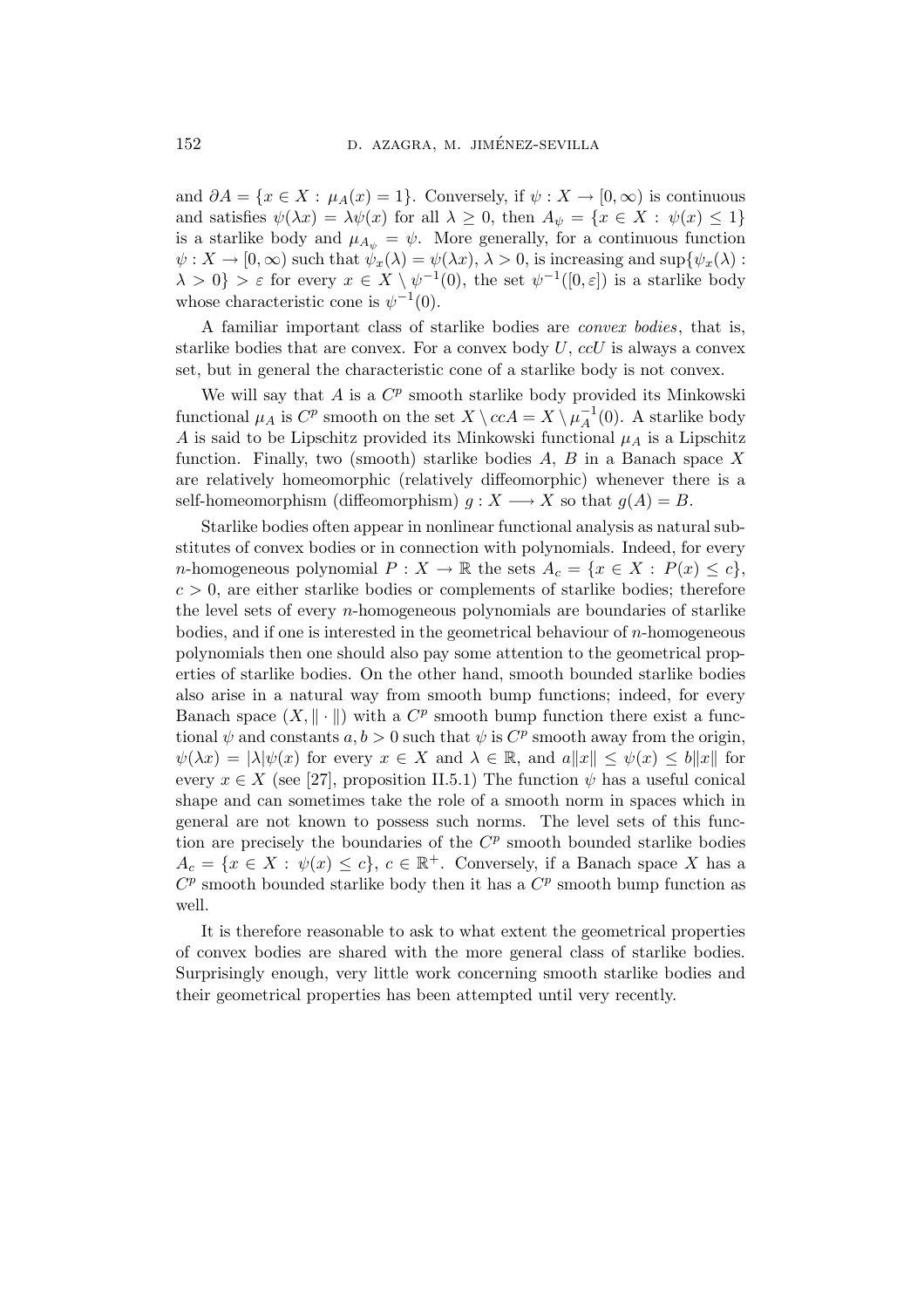This work is mainly a compilation of some recent research about the topological and geometrical properties of starlike bodies and bump functions that has been carried out by Manuel Cepedello, Robert Deville, Tadeusz Dobrowolski, Marian Fabian and the present authors during the last few years. Our aim here is to organize some of the results obtained from that research in a coherent way, stressing the interplay between infinite-dimensional differential topology and nonlinear functional analysis. In particular we relate some questions about topological and geometrical properties of starlike bodies to other interesting problems on nonlinear analysis, such as the failure of Rolle's theorem in infinite dimensions and other ways of characterizing the smoothness properties of a Banach space. As said above, starlike bodies and bump functions are tightly related, so it is no surprise that looking at the geometrical properties of one of these classes of objects can help us to learn more about the nature of the other.

We will avoid the most technical proofs, trying to focus on the ideas behind them rather than overwhelming the reader with cumbersome details. However, we believe that some of the new tools developed in the proofs (such as the twisted tube method of Section 4, or the construction of mappings whose derivatives are surjections of Section 6) might have some applications beyond the problems considered herein. In such cases we will try to be more accurate in our account.

The structure of this essay is as follows.

- 1. Introduction
- 2. Classifying starlike bodies
- 3. Smooth Lipschitz contractibility of boundaries of starlike bodies in infinite dimensions
- 4. The failure of Rolle's and Brouwer's theorems in infinite dimensions
- 5. How small can the range of the gradient of a bump be?
- 6. How large can the range of a derivative be?
- 7. What does the range of a derivative look like?
- 8. Geometrical properties of starlike bodies. The failure of James' theorem for starlike bodies.

Sections 2 and 3 concern some (smooth) topological properties of starlike bodies; the results of Section 2 are part of [10], while those of Section 3 constitute the main theorems from [4]. Sections 4, 5, 6 and 7 are devoted to a study of the geometrical properties of bump functions; more specifically, we ask and answer questions about the size of the sets of gradients of smooth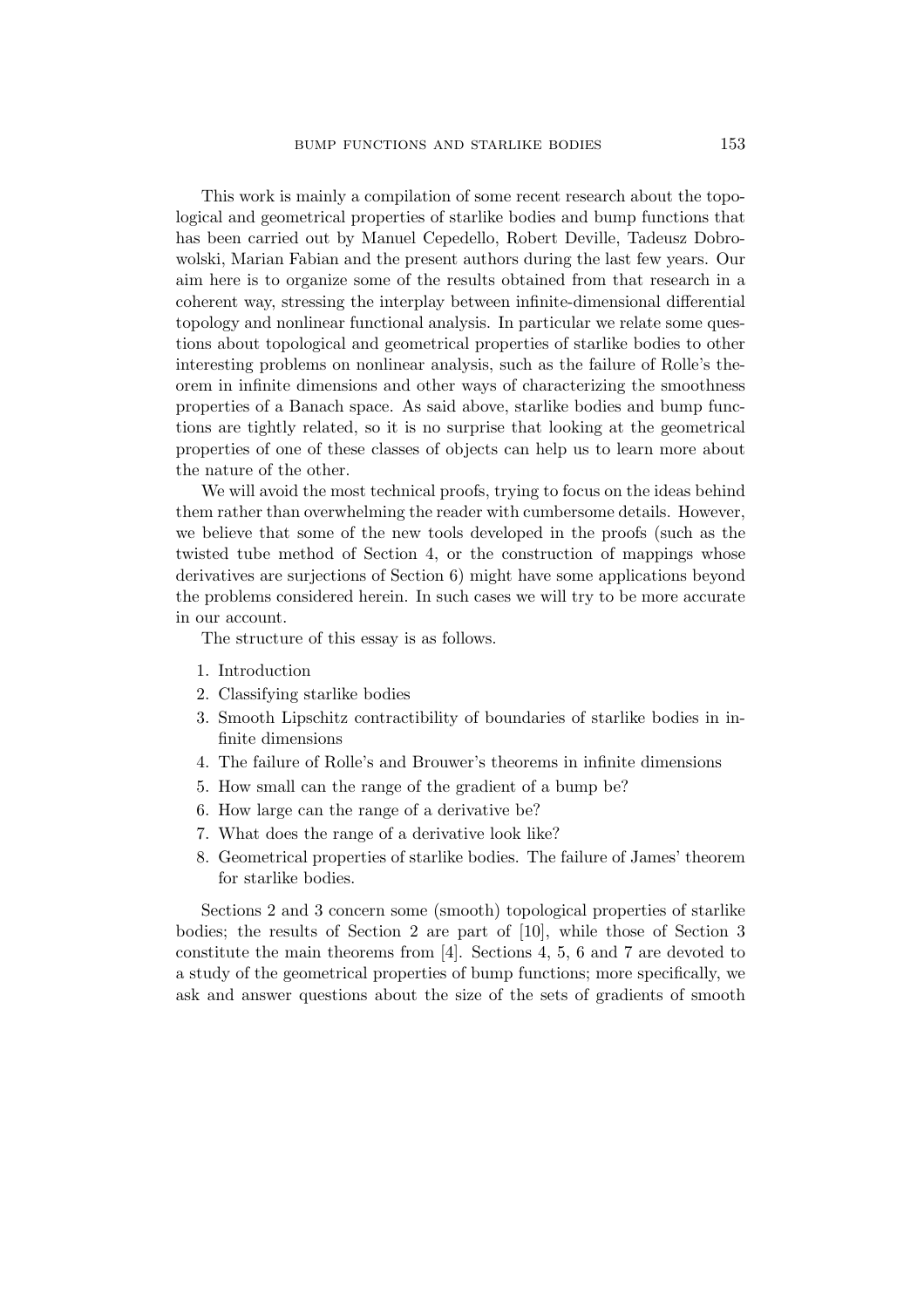bump functions. This study enables us to answer to some natural questions about the geometrical properties of starlike bodies (such as the topological size of the cones of tangent hyperplanes to smooth starlike bodies), which we consider in Section 8, and in particular we deduce that James' theorem on the characterization of reflexivity cannot be extended to the class of starlike bodies. Most of the material of Sections 4, 5, 6 and 8 can be found in [6], [7], [13], [14]. Finally, the material of Section 7 can be found in [23], [24] and [8].

## 2. Classifying starlike bodies

It was V.L. Klee [39] that first gave a topological classification of the convex bodies of a Hilbert space. This result was generalized for every Banach space with the help of Bessaga's non-complete norm technique (see the book by Bessaga and Pelczynski [22]). To get a better insight in the history of the topological classification of convex bodies the reader should have a look at the papers by Stocker [51], Corson and Klee [25], Bessaga and Klee [20], [21], and Dobrowolski [30]. These results have recently been sharpened to get a full classification of the  $C^p$  smooth convex bodies of every Banach space [9]. In its most general form the result on a classification of (smooth) convex bodies reads as follows (see [9]); here, as in the whole section,  $p = 0, 1, 2, \ldots, \infty$ , and "C <sup>0</sup> diffeomorphic" means just "homeomorphic".

THEOREM 2.1. Let U be a  $C^p$  convex body in a Banach space X.

- (a) If  $ccU$  is a linear subspace of finite codimension (say  $X = ccU \oplus Z$ , with Z finite-dimensional), then U is  $C^p$  relatively diffeomorphic to  $ccU + B_Z$ , where  $B_Z$  is an Euclidean ball in Z.
- (b) If  $ccU$  is not a linear subspace or  $ccU$  is a linear subspace such that the quotient space  $X/ccU$  is infinite-dimensional, then U is  $C^p$  relatively diffeomorphic to a closed half-space (that is,  $\{x \in X : x^*(x) \geq 0\}$ , for some  $x^* \in X^*$ ).

Our aim here is to discuss to what extent this result can be generalized for (smooth) starlike bodies. The following example shows that part (b) of Theorem 2.1 is not true for starlike bodies whose characteristic cones are not convex sets.

EXAMPLE 2.2. Let  $A = \{(x, y) \in \mathbb{R}^2 : |xy| \le 1\}$ . It is plain that A is a starlike body in the plane  $\mathbb{R}^2$ , and its characteristic cone is the pair of lines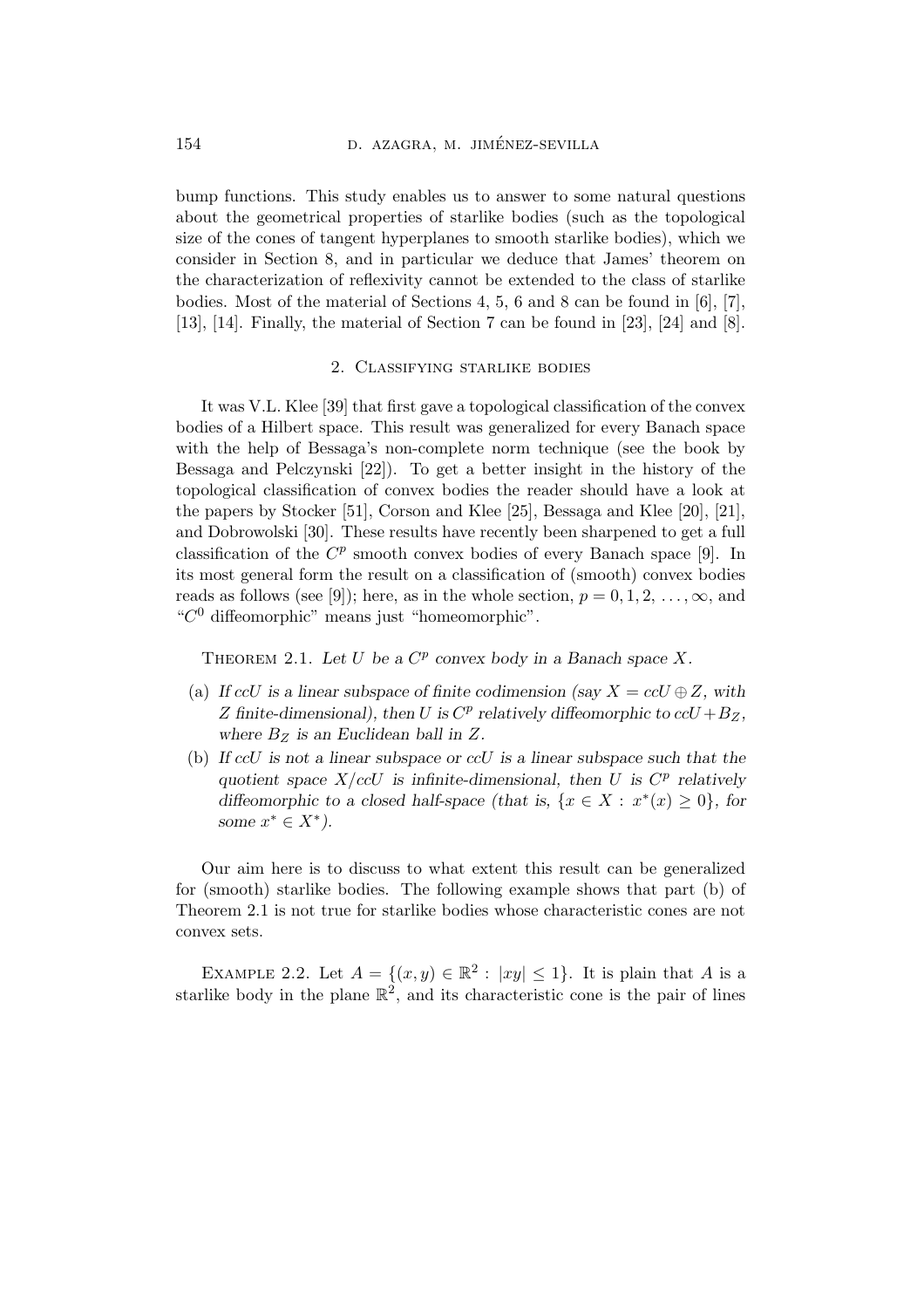defined by the equation  $xy = 0$ . Then A cannot be relatively diffeomorphic (not even relatively homeomorphic) to a half-plane of  $\mathbb{R}^2$ . Indeed,  $\partial A$  is not connected, while the boundary of a closed half-plane (that is to say, a line) is always connected. Similar examples show that for every  $n \in \mathbb{N}$  there exists a starlike body  $A_n$  in the plane  $\mathbb{R}^2$  such that  $\partial A_n$  has exactly n connected components. Hence  $A_n$  is not relatively homeomorphic to  $A_m$  whenever  $n \neq m$ .

However, it seems natural to think that every two (smooth) starlike bodies with the same characteristic cone should be diffeomorphic. This is indeed true and it is a fact that, though elementary, will help us to unravel the tangle of starlike bodies and get a first generalization of Theorem 2.1.

PROPOSITION 2.3. Let X be a Banach space, and let  $A_1, A_2$  be  $C^p$  smooth starlike bodies such that  $ccA_1 = ccA_2$ . Then there exists a  $C^p$  diffeomorphism  $g: X \longrightarrow X$  such that  $g(A_1) = A_2$ ,  $g(\partial A_1) = \partial A_2$ , and  $g(0) = 0$ . Moreover,  $g(x) = \eta(x)x$ , where  $\eta: X \to [0, \infty)$ , and hence g preserves the rays emanating from the origin.

Proof. First let us see that the statement is true if we make the additional assumption that  $A_1 \subseteq A_2$ . So, let us suppose that A and B are starlike bodies such that the origin is an interior point of both A and B,  $ccA = ccB$ , and  $A \subseteq B$  (so that  $\mu_B(x) \leq \mu_A(x)$  for every x, where  $\mu_A$  and  $\mu_B$  are the Minkowski functionals of A and B respectively), and see that there exists a  $C^p$ diffeomorphism  $g: X \to X$  such that  $g(A) = B$ ,  $g(0) = 0$ , and  $g(\partial A) = \partial B$ .

Let  $\lambda(t)$  be a non-decreasing real function of class  $C^{\infty}$  defined for  $t > 0$ , such that  $\lambda(t) = 0$  for  $t \leq 1/2$  and  $\lambda(t) = 1$  for  $t \geq 1$ . Let

$$
g(x) = \left[\lambda(\mu_A(x))\frac{\mu_A(x)}{\mu_B(x)} + 1 - \lambda(\mu_A(x))\right]x
$$

for  $x \notin cca$ , and  $g(x) = x$  whenever  $\mu_B(x) = 0$ . It is clear that g is a  $C^p$ smooth mapping. With the help of the implicit function theorem it is not difficult to see that  $g^{-1}$  is  $C^p$  smooth as well.

Now let us consider the general case. Let

$$
A = \{x \in X : \mu_{A_1}(x) + \mu_{A_2}(x) \le 1\},\
$$

which is a  $C^p$  smooth convex body satisfying  $c c A = c c A_j$  and  $A \subseteq A_j$ , for  $j = 1, 2$ . We already know that there exist self-diffeomorphisms of X,  $g_1$ and  $g_2$ , such that  $g_j(A) = A_j$  and  $g_j(\partial A) = \partial A_j$ ,  $j = 1, 2$ . Then, if we put  $g = g_2 \circ g_1^{-1}$ , we get a self-diffeomorphism of X transforming  $A_1$  onto  $A_2$  and  $\partial A_1$  onto  $\partial A_2$ . ■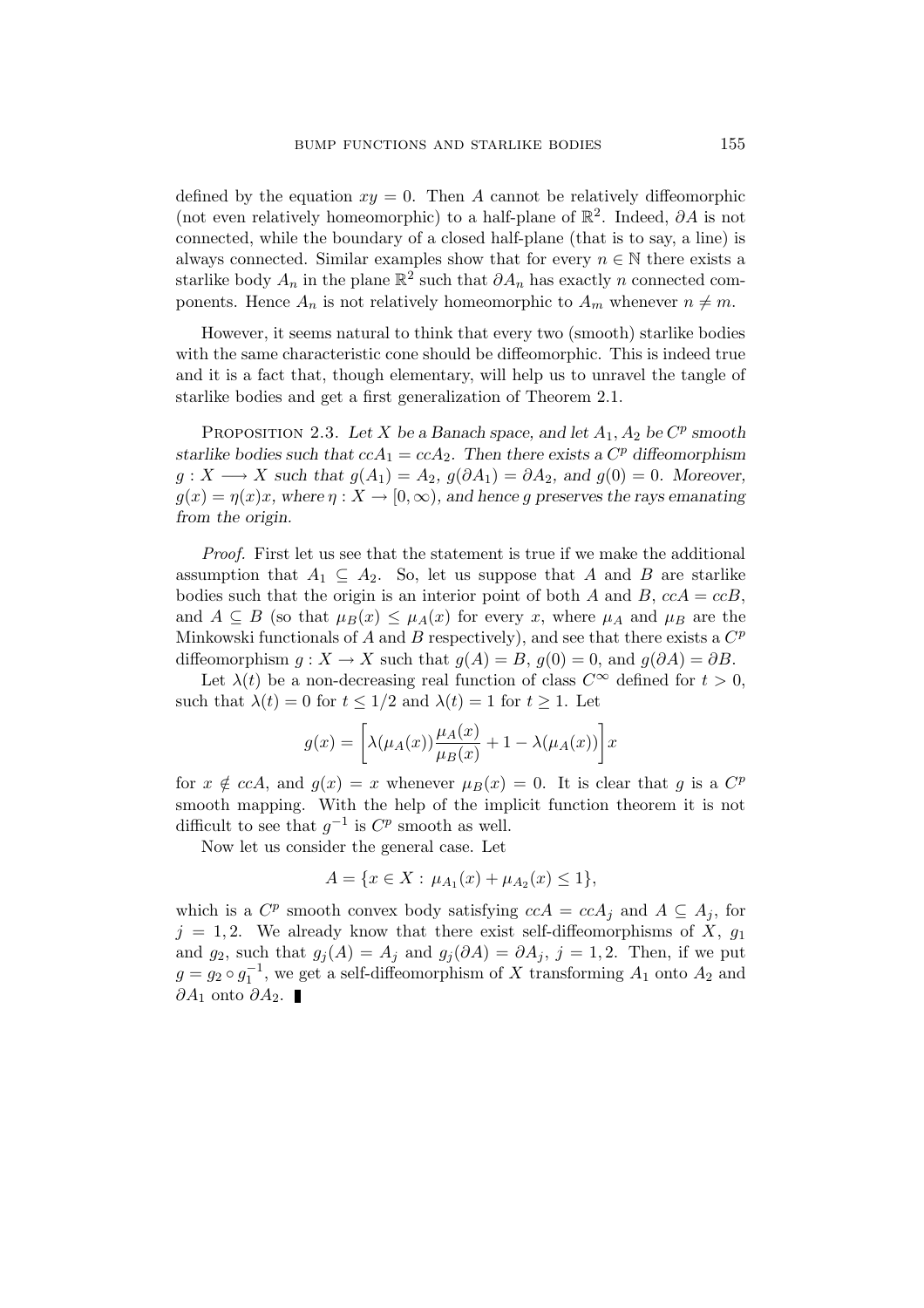As said above, one cannot dream of extending part (b) of Theorem 2.1 to the class of general starlike bodies. The complexity of the characteristic cones of (unbounded) starlike bodies really makes a difference that forces us to devise a new classification scheme that suits all starlike bodies, whatever their characteristic cones may be. If one wants to stick to the Bessaga-Klee classification scheme then the best result one can get is that Theorem 2.1 still holds for the class of starlike bodies whose characteristic cones are convex sets.

We will next state and prove such a result. To this end we need to use the following result (see [11] for the proof), which implies that every closed convex cone in a separable Banach space can regarded as the characteristic cone of some  $C^{\infty}$  smooth convex body. We say that a nonempty subset C of a Banach space X is a *cone* (resp., a cone over a set K) provided  $[0, \infty)C = C$ (resp.,  $C = [0, \infty)K$ ). The cone C is proper if  $C \neq X$ .

THEOREM 2.4. For every proper closed convex set  $C$  in a separable Banach space X there exists a  $C^{\infty}$  smooth convex function  $f: X \longrightarrow [0, \infty)$  so that  $f^{-1}(0) = C$ . Moreover, when C is a cone,  $U = f^{-1}([0,1])$  is a  $C^{\infty}$  smooth convex body in X so that  $c c U = C$ .

Now we have arrived at the following generalization of Theorem 2.1.

THEOREM 2.5. Let  $A$  be a  $C^p$  starlike body in a separable Banach space X. Assume that ccA is a convex subset of X.

- (a) If ccA is a linear subspace of finite codimension (say  $X = c c A \oplus Z$ , with Z finite-dimensional), then A is  $C^p$  relatively diffeomorphic to  $ccA+B_Z$ , where  $B_Z$  is an Euclidean ball in  $Z$ .
- (b) If ccA is either not a linear subspace or else ccA is a linear subspace such that the quotient space  $X/ccA$  is infinite-dimensional, then A is  $C<sup>p</sup>$  relatively diffeomorphic to a closed half-space.

Moreover, in the case  $p = 0$  this is true for all Banach spaces X.

*Proof.* To obtain (a) it is enough to apply proposition 2.3 for  $A_1 = A$  and  $A_2 = c c A + B_Z$ .

To obtain (b), write  $C = c c A$ , which is a closed convex cone of X. By proposition 2.4 there exists a  $C^{\infty}$  smooth convex body U so that  $c c U = C =$ ccA. Then, by proposition 2.3 the starlike bodies U and A are  $C^p$  relatively difeomorphic. On the other hand, by the assumption,  $ccU = C$  is either not a linear subspace or else is a linear subspace such that  $\dim(X/C) = \infty$ . Now,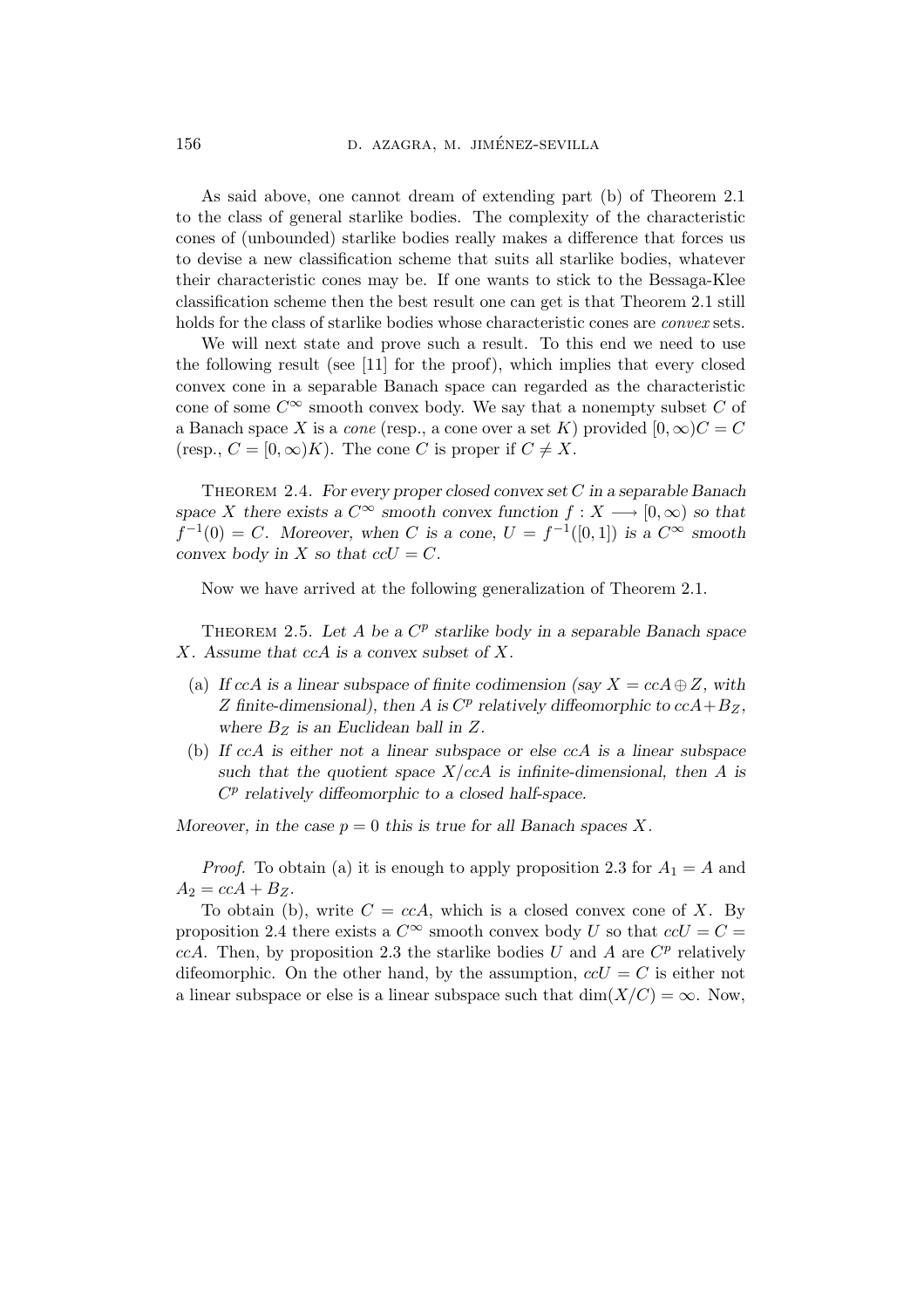part (b) of Theorem 2.1 tells us that U is  $C^p$  relatively diffeomorphic to a closed half-space, and hence so is A.

Finally, in the case  $p = 0$ , it is easy to see that, for every closed convex cone  $C \subset X$ , the set  $U = \overline{C + B}$ , where B is the unit ball of X, is a closed convex body so that  $C = ccU$ . Hence, the above argument applies.

In particular, for an infinite-dimensional separable Banach space  $X$ , the boundary of every smooth bounded starlike body  $A \subset X$  is  $C^p$  diffeomorphic to a hyperplane. We now apply the above result to get smooth negligibility of starlike bodies.

COROLLARY 2.6. Let X be a separable Banach space, and let A be a  $C^p$ smooth starlike body such that its characteristic cone is a linear subspace of infinite codimension in  $X$ . Then there exists a  $C<sup>p</sup>$  diffeomorphism from  $X$ onto  $X \setminus A$ .

*Proof.* According to Theorem 2.5, there exists a  $C^p$  self-diffeomorphism of X mapping A onto a closed half-space. Therefore  $X \setminus A$  is  $C^p$  diffeomorphic to an open half-space. Since an open half-space is obviously  $C^{\infty}$  diffeomorphic to the whole space, we may conclude that  $X \setminus A$  and X are  $C^p$  diffeomorphic.

As said above, examples like 2.2 show that the classification scheme used in Theorem 2.5 is useless when one wants to cover such cases as those of starlike bodies with nonconvex characteristic cones. Let us have a closer look at those examples. In the case of the bodies  $A_n$  whose construction is hinted in Example 2.2, and whose boundary has  $n$  connected components, one could wonder whether every starlike body in  $\mathbb{R}^k$  whose boundary has exactly n connected components must be relatively homeomorphic to  $A_n$ 

More generally, it is natural to ask whether for every couple of starlike bodies A and B in a Banach space X with homeomorphic boundaries  $\partial A$  and  $\partial B$  it happens that A and B are relatively homeomorphic.

Surprisingly enough, the answers to these questions are all negative in the finite-dimensional setting, as we will show later on (see Examples 2.13, 2.14 and 2.15 below).

However, in infinite dimensions things turn less complicated, topologically speaking. The following theorem answers the above question in the affirmative, providing a full classification of starlike bodies in terms of the homotopy type of their boundaries in infinite-dimensional Banach spaces.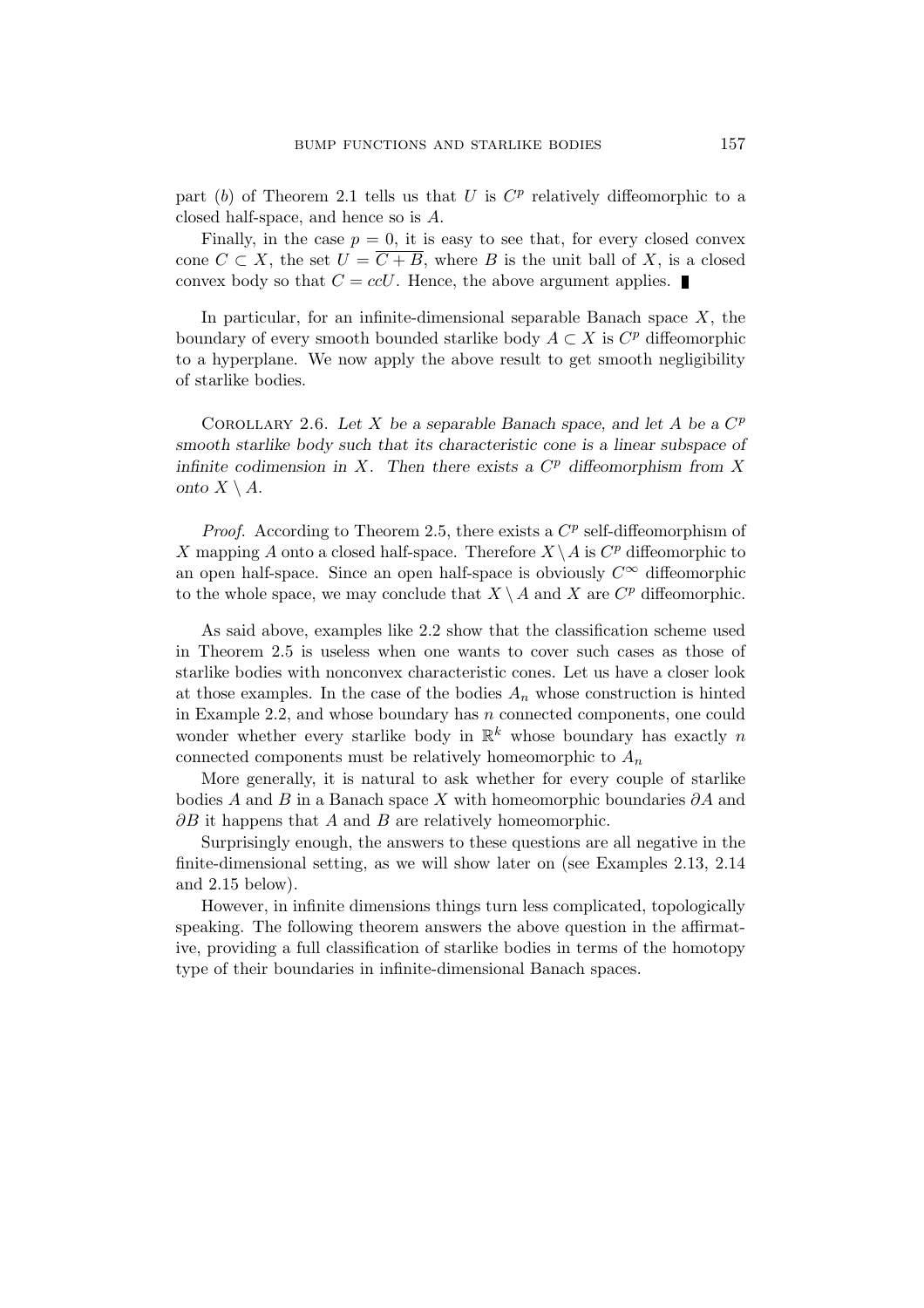THEOREM 2.7. Let  $X$  be an infinite-dimensional Banach space and let A, B be starlike bodies in X, with boundaries  $\partial A$  and  $\partial B$ . The following statements are equivalent:

- (1) ∂A has the same homotopy type as ∂B
- (2) ∂A and ∂B are homeomorphic
- (3) A and B are relatively homeomorphic.

Proof. The proof involves infinite-dimensional topology, see [22]. The bodies A and B, and their boundaries  $\partial A$  and  $\partial B$  are manifolds modelled on the separable Hilbert space (in the sequel those manifolds will be called Hilbert manifolds). A fundamental theorem of infinite-dimensional topology states that two Hilbert manifolds are homeomorphic provided they have the same homotopy type. Since  $A$  and  $B$  are contractible, in fact, they are homeomorphic to X. Moreover,  $\partial A$  and  $\partial B$  are instances of the so-called Z-sets in A and B, respectively. The fact that  $\partial A$  and  $\partial B$  have the same homotopy type implies that they actually are homeomorphic. Then, by the homeomorphism extension theorem for Z-sets, any homeomorphism  $h : \partial A \to \partial B$  extends to a homeomorphism  $H$  of  $A$  onto  $B$ . Finally, it is easy to extend  $H$  to a self-homeomorphism of  $X$ . We refer the reader to [10] for the details.

The starlike bodies of a Banach space  $X$  are, in some sense, in one-to-one correspondence with the closed subsets  $K$  (resp. the open subsets  $U$ ) of the unit sphere S of X. Let A be a starlike body in X. Let  $r : X \setminus \{0\} \to S$ be the radial retraction. Clearly,  $S(A) = r(ccA \setminus \{0\})$  is a closed subset of S such that  $c c A = [0, \infty) S(A)$ , the cone over  $S(A)$ , while  $r(\partial A) = S \setminus S(A)$  is an open subset of  $S$ . As it is easily seen below, a closed subset  $K$  of  $S$  gives rise to a starlike body whose characteristic cone is the cone over K.

PROPOSITION 2.8. Let  $K$  be a closed subset of  $S$ , there exists a starlike body  $A = A_K$  such that  $S(A) = K$ . If X is separable and  $C^p$  smooth, then we may require that the body  $A$  is  $C^p$  smooth as well.

*Proof.* Take any continuous function  $\lambda : S \to [0,1]$  with  $\lambda^{-1}(0) = K$ . Define  $\psi(x) = ||x|| \lambda \left(\frac{x}{||x||} \right)$  $\frac{x}{\|x\|}$  for  $x \neq 0$  and  $\psi(0) = 0$ . We see that  $\psi: X \to [0, \infty)$ is a positively homogeneous continuous function with  $\psi^{-1}(0) = [0, \infty)K$ . It is enough to set  $A = \psi^{-1}([0,1])$ . In the smooth case, if X is  $C^p$  smooth, there exists a bounded  $C^p$  smooth starlike body whose charcteristic cone is  $\{0\}$  [27]. Let  $\mu$  stand for the Minkowski functional of this body. Using the fact that  $X$  admits  $C^p$  smooth partitions of unity, one can find a continuous function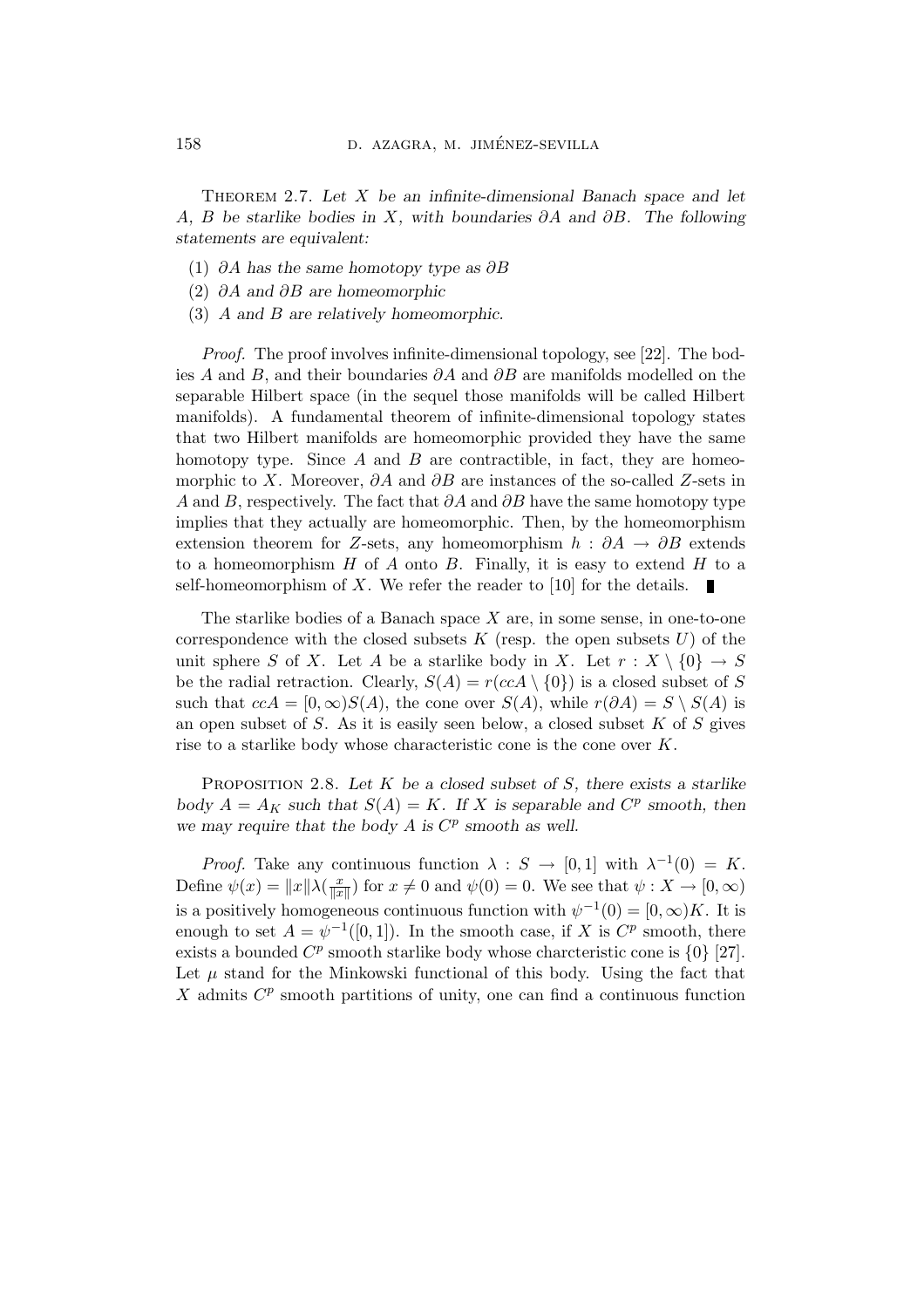$\lambda: X \to [0,1]$  which is  $C^p$  smooth off  $\lambda^{-1}(0) = [0,\infty)K$ . Define  $\psi(x) =$  $\mu(x)\lambda(\frac{x}{\mu(x))}$  $\frac{x}{\mu(x)}$  for  $x \neq 0$  and  $\psi(0) = 0$ . Clearly,  $\psi: X \to [0, \infty)$  is a positively homogeneous continuous function which is  $C^p$  smooth off  $\psi^{-1}(0) = [0, \infty)K$ . Set  $A = \psi^{-1}([0, 1]).$ 

Remark 2.9. The smooth assertion holds true if one replaces the separability assumption by the existence of  $C^p$  smooth partitions of unity.

For a fixed closed set  $K \subset S$ , all (smooth) starlike bodies of the form  $A_K$  are relatively (diffeormorphic) homeomorphic. In the infinite-dimensional setting, as a consequence of Theorem 2.7, we also have:

COROLLARY 2.10. For two closed sets  $K_1, K_2 \subset S$  in an infinite-dimensional Banach space X, the starlike bodies  $A_{K_1}$  and  $A_{K_2}$  are relatively homeomorphic if and only if the complements  $S \setminus K_1$  and  $S \setminus K_2$  have the same homotopy type.

*Proof.* This is a consequence of Theorem 2.7 because the boundary of  $A_{K_i}$ is homeomorphic to  $S \setminus K_i$ ,  $i = 1, 2$ .

We do not know what necessary and sufficient conditions for  $K_i$ ,  $i = 1, 2$ one has to impose in order their complements in  $S$  have the same homotopy type. If K is a Z-set in S (e.g., K is compact), then the complement of K is homeomorphic to S; hence, in such a case  $A_K$  is relatively homeomorphic to the unit ball. If  $K_1$  is a one-point set and  $K_2$  is a small closed ball intersected with S, then  $K_1$  is a Z-set, while  $B_2$  is not a Z-set, but the complements of  $K_1$ and  $K_2$  have the same homotopy type (they are contractible), and therefore  $A_{K_1}$  and  $A_{K_2}$  are relatively homeomorphic (with the unit ball). The following example shows that the contractibility of  $K_1$  and  $K_2$  does not suffice to obtain the same homotopy type of their complements.

EXAMPLE 2.11. Let  $K_1 \subset S$  be a one point set and  $K_2 = S \cap X_0$ , where  $X_0$  is a codimension 1 vector subspace of X. Then,  $K_1$  and  $K_2$  are contractible, but the complement of  $K_2$  is disconnected, while the complement of  $K_1$  is contractible (even homeomorphic to X). We see that  $A_{K_1}$  is relatively homeomorphic to the unit ball in X, while  $ccA_{K_2} = X_0$  and, consequently,  $A_{K_2}$  is relatively homeomorphic to  $X_0 \times [-1, 1]$ , which, in turn, (having disconnected boundary in  $X_0 \times \mathbb{R}$  is not homomorphic to the unit ball in X.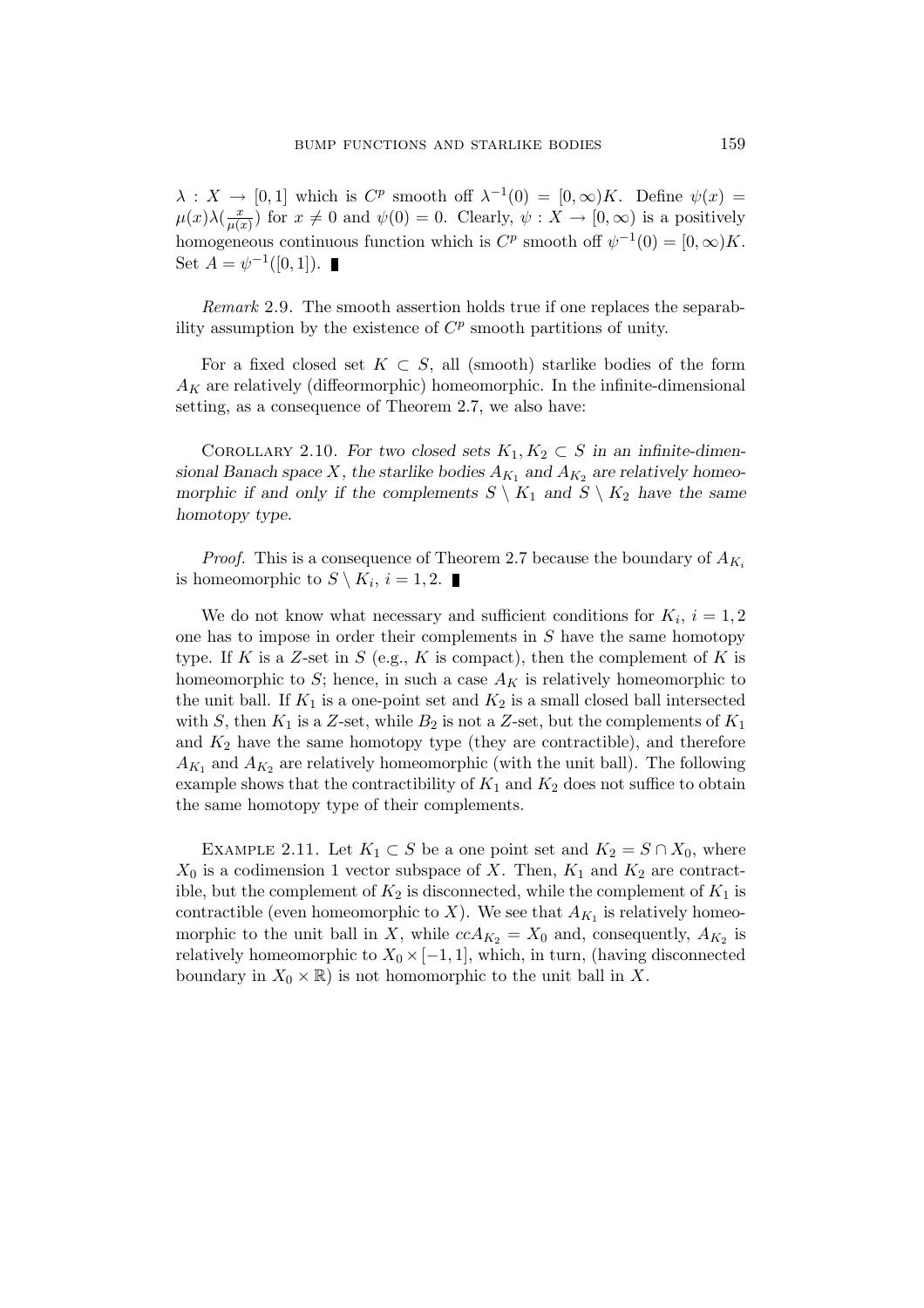#### The finite-dimensional case

Below we provide several examples showing that Corollary 2.10 and Theorem 2.7 cannot be extended in any reasonable way for a finite-dimensional space  $X$ .

EXAMPLE 2.12. Let  $S = S^1$  and B be the unit sphere and the unit ball in  $X = \mathbb{R}^2$ , respectively. Consider two compacta  $K_1$  and  $K_2$  in S;  $K_1$  is a copy of an infinite convergent sequence space and  $K_2$  is a copy of the Cantor set. Then, the bodies  $A_{K_1}$  and  $A_{K_2}$  (having their boundaries homeomorphic) are not homeomorphic.

To see this it suffices to notice that each  $A_{K_i}$  is homeomorphic to  $B \setminus K_i$ . It is then clear that any nonisolated point of  $K_1$  has a basis of neighborhoods (in  $(A_{K_1})$  that can be chosen to be topologically different from any neighborhood of any point of  $K_2$ . We can obviously make those starlike bodies to be realanalytic, so an improvement in smothness is not any help.

In higher dimensions, one can provide more regular examples.

EXAMPLE 2.13. Let  $S = S^2$  be the unit sphere in  $X = \mathbb{R}^3$ . Consider  $C_1 = U_1 \cup U_2 \cup U_3$ , where  $U_1 = \{(x, y, z) \in S | |z| < 1/8 \}$ ,  $U_2 = \{(x, y, z) \in S | z| \}$  $S||z - 1|$  < 1/8}, and  $U_3 = -U_2$ , and  $C_2 = U_1 \cup U_2 \cup U'_3$ , where  $U'_3 =$  ${x, y, z \in S | z - 1/2 |} < 1/8, y > 0$ . Letting  $K_i = S \setminus C_i$ ,  $i = 1, 2$ , we see that the boundaries of the starlike bodies  $A_{K_i}$  (being homeomorphic to  $C_i$ ) are homeomorphic. However, there is no homeomorphism of  $A_{K_1}$  onto  $A_{K_2}$ .

In  $\mathbb{R}^4$ , we have the following.

EXAMPLE 2.14. Let  $S = S^3$  be the unit sphere in  $X = \mathbb{R}^4$ . Let K be the (doubled) Fox-Artin arc in  $S$ , that is,  $K$  is a topological arc whose complement is a contractible 3-manifold which is not homeomorphic to  $\mathbb{R}^3$ , see [49, p. 68]. Then, for a starlike body  $A = A_K$ , ccA is a cone over an arc, therefore, it is contractible. Moreover,  $A_K$  is not homeomorphic to a half-space in  $\mathbb{R}^4$  though both bodies have contractible boundaries.

In general, for every  $n \geq 4$ , the sphere  $S = S^{n-1}$  in  $X = \mathbb{R}^n$  contains an open contractible  $(n-1)$ -manifold U that is not homeomorphic to  $\mathbb{R}^{n-1}$ . One can take  $U$  to be the so-called Whitehead manifold. In each dimension, there are continuum many pairwise non-homeomorphic such objects. While the complement  $S^3 \setminus U$  is a continuum that is not contractible, for  $n > 4$ , always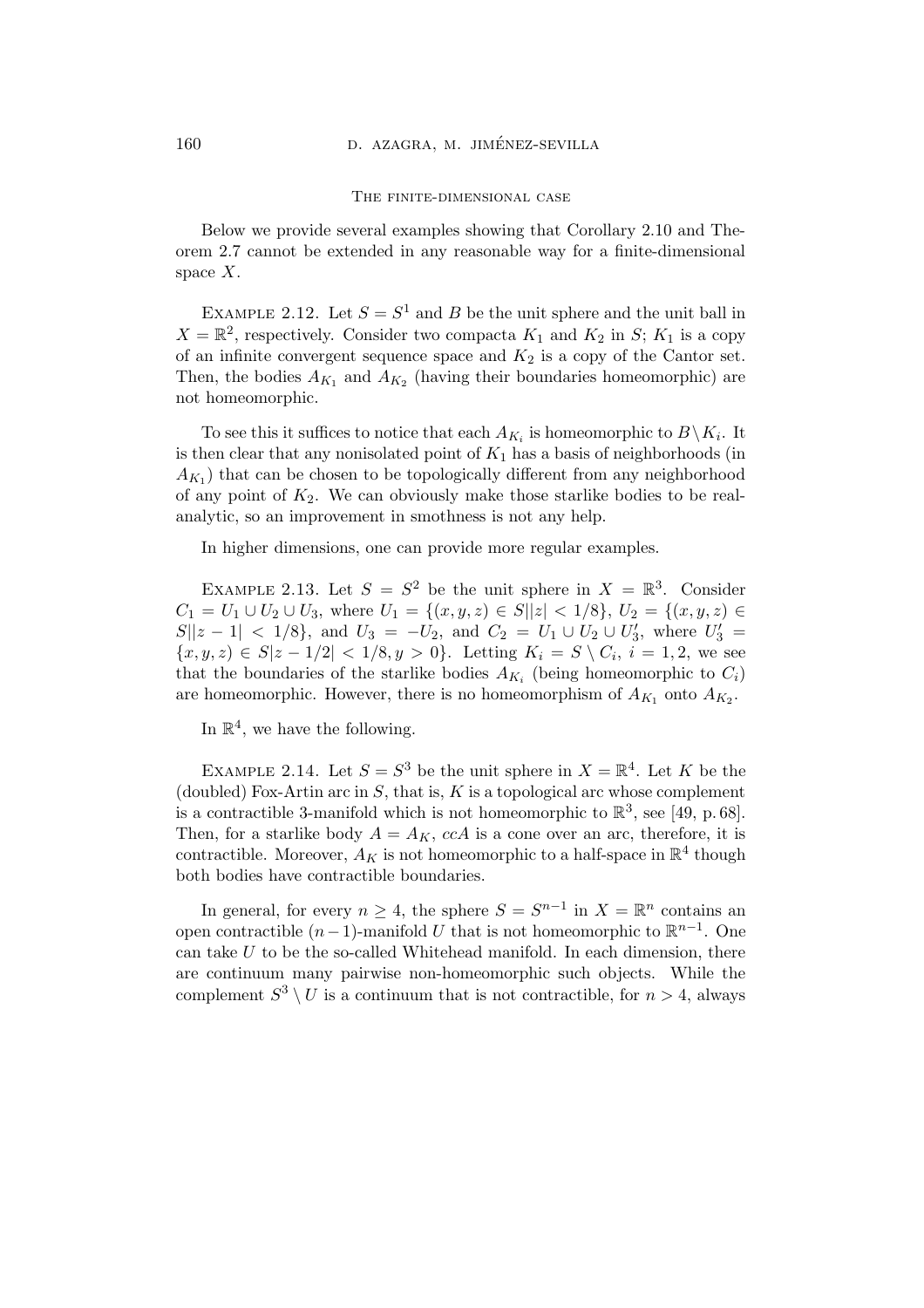one can pick U so that  $S^{n-1} \setminus U$  is a contractible  $(n-1)$ -manifold. To see this, let M be a contractible  $(n-1)$ -manifold with non-simply connected boundary: the existence of M is due to N.H.A. Newman for  $n > 5$  (see [35]), and due to B. Mazur and V. Poenaru for  $n = 5$ . Gluing together two copies of M along their boundaries we obtain the double space  $N$ , which is a topological copy of  $S^{n-1}$  (cf. [1], p. 2, items (4) and (9)). The complement of one copy of M in  $N$  is just the interior of the other copy, which yields a requested manifold U. Since U is not simply connected at infinity, U is not homeomorphic to  $\mathbb{R}^{n-1}$ ; moreover, the manifold U, being the interior of a contractible manifold, is itself contractible.

EXAMPLE 2.15. Write  $K = S \setminus U$ . Any starlike body  $A_K$  in  $\mathbb{R}^n$ ,  $n > 4$ , has both  $c c A_K$  and  $\partial A_K$  contractible. However,  $A_K$  is not homeomorphic to a half-space.

# 3. Smooth Lipschitz contractibility of boundaries of starlike bodies in infinite dimensions

The well known Brouwer's fixed point theorem states that every continuous self-map of the unit ball of a finite-dimensional Banach space admits a fixed point. This is equivalent to saying that there is no continuous retraction from the unit ball onto the unit sphere, or that the unit sphere is not contractible (the identity map on the sphere is not homotopic to a constant map). This result is no longer true in infinite dimensions (see [22]). In [47] B. Nowak showed that for several infinite-dimensional Banach spaces Brouwer's theorem fails even for Lipschitz mappings, and in [17] Y. Benyamini and Y. Sternfeld generalized Nowak's result for all infinite-dimensional normed spaces, establishing that for every infinite-dimensional space  $(X, \|\cdot\|)$  there exists a Lipschitz retraction from the unit ball  $B_X = \{x \in X : ||x|| \leq 1\}$  onto the sphere  $S_X = \{x \in X : ||x|| = 1\}$ , and that  $S_X$  is Lipschitz contractible. In recent years a lot of work has been done on smoothness and Lipschitz properties in Banach spaces (see [27, 16]). Following this trend it is natural to ask whether Nowak-Benyamini-Sternfeld's results can be sharpened so as to get  $C^p$  smooth Lipschitz retractions of the unit ball onto the sphere of every infinite-dimensional Banach space whose norm is  $C^p$  smooth.

The main result of this section tells us that this is indeed possible. In fact we generalize those results in two ways. Not only do they hold for the smooth category but also for a wider class of objects than balls and spheres, namely, that of bounded starlike bodies and their boundaries. Indeed, for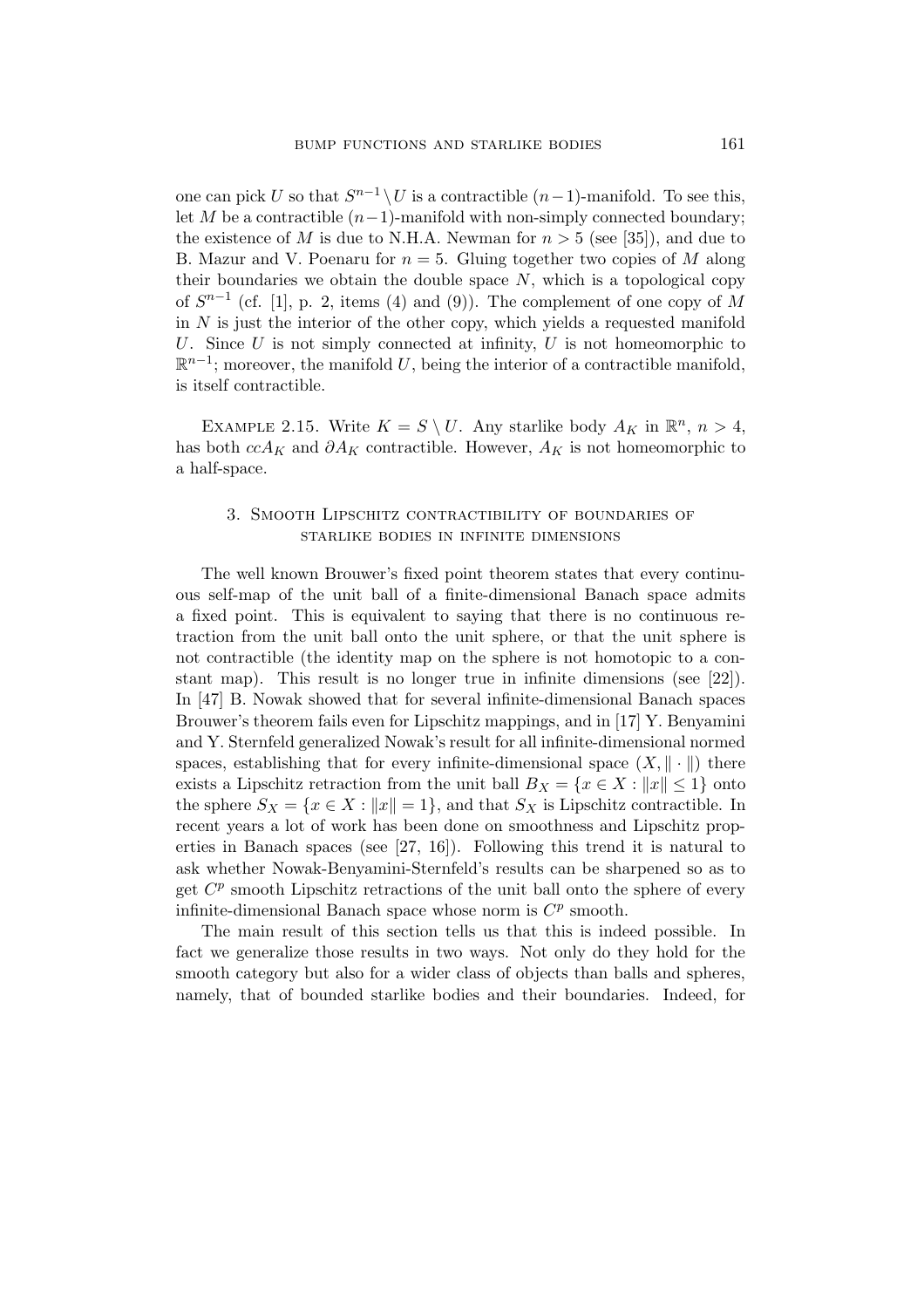every infinite-dimensional Banach space with a  $C^p$  Lipschitz bounded starlike body A (where  $p = 0, 1, 2, \ldots, \infty$ ), there is a  $C^p$  Lipschitz retraction of A onto its boundary  $\partial A$ , and  $\partial A$  is also  $C^p$  Lipschitz contractible.

Before stating this result let us recall a few topological definitions. Let  $M, N$  be closed subsets of a Banach space X. We will say that two maps  $f, g: M \longrightarrow N$  are  $C^p$  Lipschitz homotopic provided there exist an open subset U of X containing M, an  $\varepsilon > 0$ , and a  $C^p$  smooth mapping H :  $(-\varepsilon, 1+\varepsilon) \times U \longrightarrow X$  such that the restriction of H to  $[0, 1] \times M$  is a Lipschitz homotopy joining f to g, that is,  $H : [0, 1] \times M \longrightarrow N$  is Lipschitz continuous and satisfies  $H(0, x) = f(x)$  and  $H(1, x) = g(x)$  for all  $x \in M$ . Moreover we will demand that  $H(t, x) = f(x)$  for  $t \leq 0, x \in M$ , and  $H(t, x) = g(x)$ for  $t \geq 1$ ,  $x \in M$ . With this definition, 'being  $C^p$  Lipschitz homotopic' endows the set of  $C^p$  Lipschitz mappings from M into N with an equivalence relationship (one can join  $C^p$  smooth homotopies without losing smoothness or Lipschitzness). A closed subset  $M$  of  $X$  is said to be  $C^p$  Lipschitz contractible if the identity map on  $M$  is  $C^p$  Lipschitz homotopic to a constant map on  $M$ . For instance, it is easy to check that every  $C^p$  Lipschitz starlike body A is  $C<sup>p</sup>$  Lipschitz contractible. It is also easy to see that every two maps on a  $(C^p$  Lipschitz) contractible set are always  $(C^p$  Lipschitz) homotopic (they are both homotopic to a constant). Finally, we will say that  $r : A \longrightarrow \partial A$  is a  $C^p$  smooth Lipschitz retraction from the starlike body  $A$  onto its boundary provided there exist an open subset U of X containing A and a  $C^p$  smooth mapping  $R: U \longrightarrow X$  such that R fixes all the points of  $\partial A$ , and the restriction of R to A is Lipschitz continuous and coincides with  $r$ .

THEOREM 3.1. Let  $X$  be an infinite-dimensional Banach space and let  $A$ be a  $C^p$  Lipschitz bounded starlike body. Then:

- (1) The boundary  $\partial A$  is  $C^p$  Lipschitz contractible.
- (2) There is a  $C^p$  Lipschitz retraction from A onto  $\partial A$ .
- (3) There is a  $C^p$  Lipschitz map  $T : A \longrightarrow A$  with no approximate fixed points, that is,  $\inf\{\|x - T(x)\| : x \in A\} > 0.$

As a corollary we obtain the following generalization of Benyamini-Sternfeld's theorem:

COROLLARY 3.2. Let  $(X, \|\cdot\|)$  be an infinite-dimensional Banach space with an equivalent norm  $\|\cdot\|$  which is  $C^p$  smooth, and let  $B_X$  and  $S_X$  be its unit ball and unit sphere respectively. Then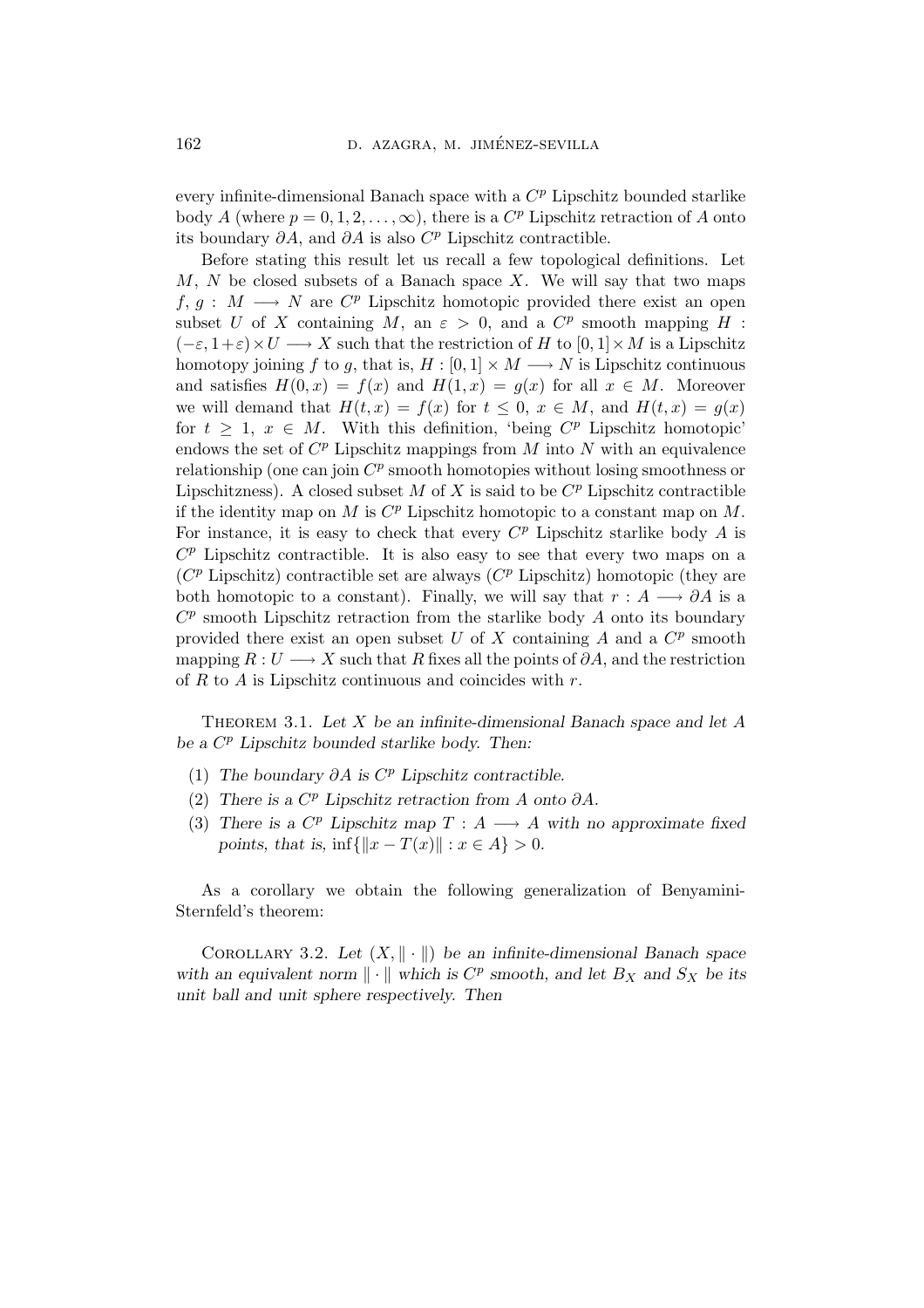- (1)  $S_X$  is  $C^p$  Lipschitz contractible.
- (2) There is a  $C^p$  Lipschitz retraction of  $B_X$  onto  $S_X$ .
- (3) There is a  $C^p$  Lipschitz map  $T: B_X \longrightarrow B_X$  with no approximate fixed points.

If one is not interested in the Lipschitz property, it is a trivial consequence of the main result in [2] that the sphere  $S_X$  is  $C^p$  contractible and there are  $C^p$  smooth retractions from  $B_X$  onto  $S_X$ . Unfortunately, the deleting diffeomorphisms obtained in [2], [9] are not Lipschitz, and Corollary 3.2 cannot be deduced by using those results. As a matter of fact, Corollary 3.2 provides a new result even in the case  $X = \ell_2$  with the usual hilbertian norm.

The general scheme of the proof of Theorem 3.1 follows that of [17], which is in turn a generalization with some modifications of Nowak's approach [47]. The proofs in [17], [47] are already involved in themselves and in our case they are even more complicated with the difficulties peculiar to smooth maps and starlike bodies. That is why we omit the proof of Theorem 3.1 in the Lipschitz case; we refer the interested reader to [4]. However, if one drops the Lipschitz condition, a simpler proof is available, as we will see in the following section.

## 4. The failure of Rolle's and Brouwer's theorems in infinite-dimensions

Rolle's theorem in finite-dimensional spaces states that, for every bounded open subset U of  $\mathbb{R}^n$  and for every continuous function  $f: \overline{U} \longrightarrow \mathbb{R}$  such that f is differentiable in U and constant on the boundary  $\partial U$ , there exists a point  $x \in U$  such that  $f'(x) = 0$ . Unfortunately, Rolle's theorem does not remain valid in infinite dimensions. It was S. A. Shkarin [50] that first showed the failure of Rolle's theorem in superreflexive infinite-dimensional spaces and in non-reflexive spaces which have smooth norms. The class of spaces for which Rolle's theorem fails was substantially enlarged in [12], where it was also shown that an approximate version of Rolle's theorem remains nevertheless true in all Banach spaces. In fact, as a consequence of the existence of diffeomorphisms deleting points in infinite-dimensional spaces (see  $[2]$ ,  $[9]$ ), it is easy to see that Rolle's theorem fails in all infinite-dimensional Banach spaces which have smooth norms [3].

Of course, Rolle's theorem is trivially true in the Banach spaces which do not have any smooth bumps (if  $X$  is such a space then every function on X satisfying the hypothesis of Rolle's theorem must be a constant). Thus,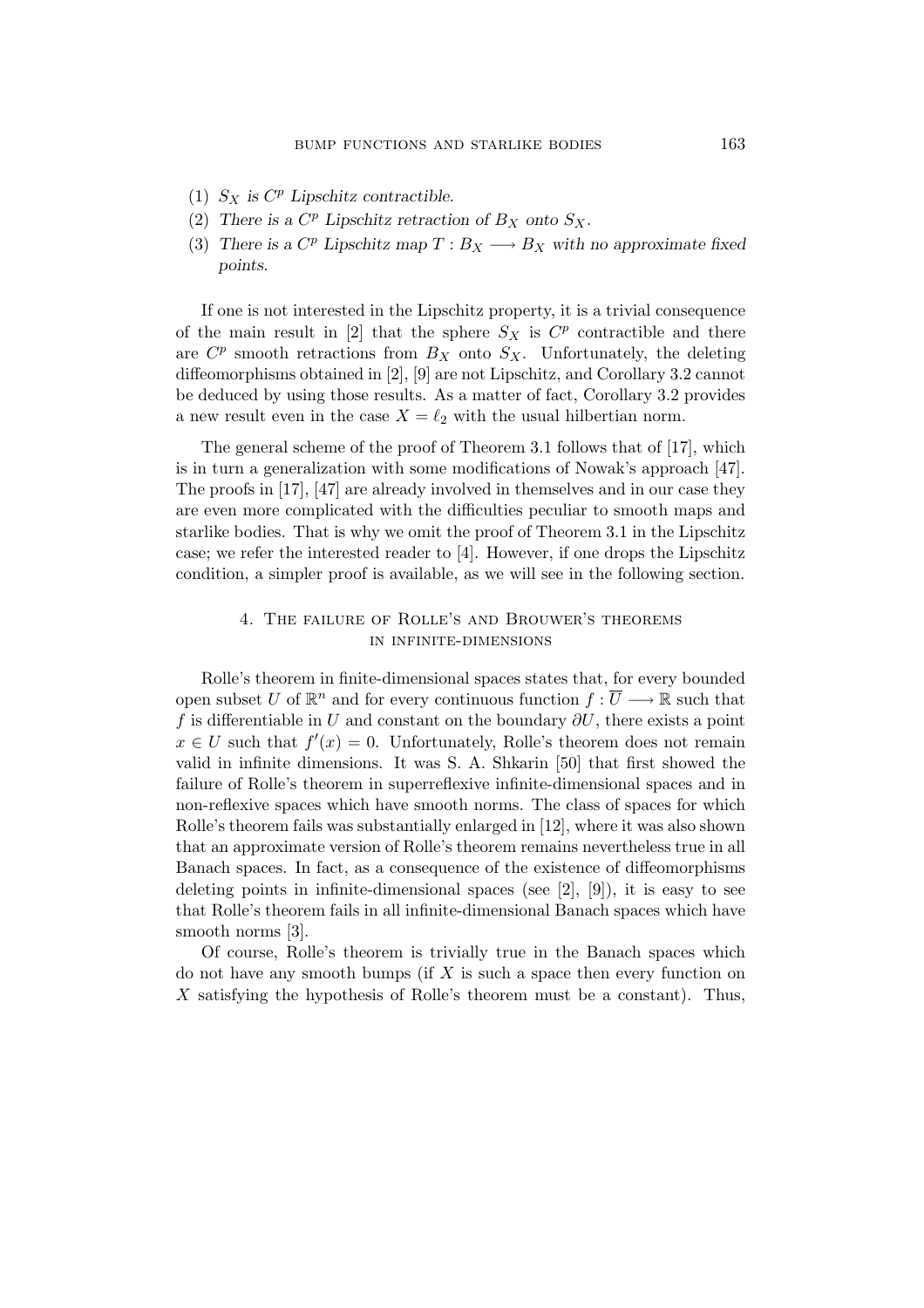in many infinite-dimensional Banach spaces, Rolle's theorem is either false or trivial, depending on the smoothness properties of the spaces considered. In this setting, it does not seem too risky to conjecture, as it was done in [12], that Rolle's theorem should fail in an infinite-dimensional Banach space if and only if our space has a  $C^1$  smooth bump function. However, none of the results quoted above allows to completely characterize the spaces for which Rolle's theorem fails. What makes the problem difficult is that the spaces are not assumed to be separable, nor even to have smooth norms. As shown by R. Haydon [38], there are (nonseparable) Banach spaces with smooth bump functions which possess no equivalent smooth norms. Besides, it is natural to demand that the smooth bumps which do not satisfy Rolle's theorem be Lipschitz whenever smooth Lipschitz bumps are available in the space considered, and this requirement makes the problem even more delicate.

In spite of those difficulties, the above conjecture has recently proved to be right [13], thus providing an interesting characterization of smoothness in Banach spaces.

THEOREM 4.1. Let  $X$  be an infinite-dimensional Banach space which has a  $C^p$  smooth (Lipschitz) bump function. Then there exists another  $C^p$  smooth (Lipschitz) bump function  $f: X \longrightarrow [0,1]$  with the property that  $f'(x) \neq 0$ for every  $x \in \text{int}(\text{supp } f)$ .

Here, as in the whole section,  $1 \leq p \leq \infty$ , and supp f denotes the support of f, that is, supp  $f = \{x \in X : f(x) \neq 0\}$ . Let us recall that  $b : X \longrightarrow \mathbb{R}$  is said to be a bump function on X provided b is not constantly zero and b has a bounded support.

From this result it is easily deduced the following

COROLLARY 4.2. Let  $X$  be an infinite-dimensional Banach space. The following statements are equivalent.

- (1)  $X$  has a  $C^p$  smooth (and Lipschitz) bump function.
- (2) There exist a bounded contractible open subset  $U$  of  $X$  and a continuous function  $f: \overline{U} \longrightarrow \mathbb{R}$  such that f is  $C^p$  smooth (and Lipschitz) in U,  $f = 0$  on  $\partial U$ , and yet  $f'(x) \neq 0$  for all  $x \in U$ , that is, Rolle's theorem fails in X.
- (3) There exist a  $C^p$  smooth (and Lipschitz) function  $f: X \longrightarrow [0,1]$  and a bounded contractible open subset U of X such that  $f = 0$  precisely on  $X \setminus U$  and yet  $f'(x) \neq 0$  for all  $x \in U$ .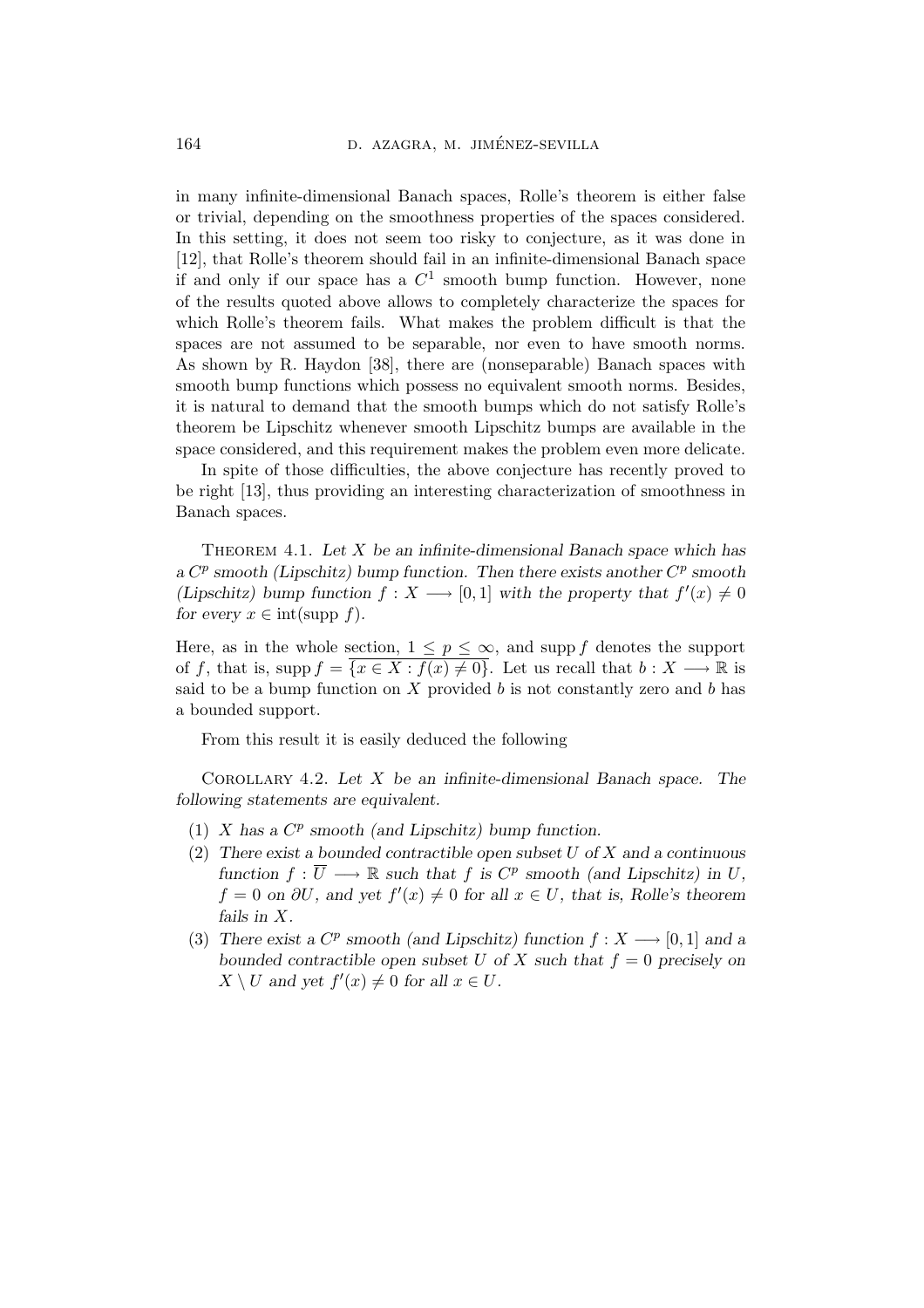To complete the picture of Rolle's theorem in infinite-dimensional Banach spaces, let us quote the positive result from [12] on an approximate substitute of Rolle's theorem, which guarantee the existence of arbitrarily small derivatives (instead of vanishing ones) for every function satisfying (in an approximate manner) the conditions of the classical Rolle's theorem. Here, Baire category arguments can make up for the lack of local compactness, but one has to pay an  $\varepsilon$ , as is usual in such cases.

THEOREM 4.3. Let U be a bounded connected open subset of a Banach space X. Let  $f : \overline{U} \longrightarrow \mathbb{R}$  be a bounded continuous function which is (Gâteaux) differentiable in U. Let  $R > 0$  and  $x_0 \in U$  be such that  $dist(x_0, \partial U) = R$ . Suppose that  $f(\partial U) \subseteq [-\varepsilon, \varepsilon]$  for some  $\varepsilon > 0$ . Then there exists some  $x_{\varepsilon} \in U$  such that  $||f'(x_{\varepsilon})|| \leq \frac{\varepsilon}{R}$  $\frac{\varepsilon}{R}$ .

The "twisted tube" method that we developed in order to prove Theorem 4.1 is interesting in itself and, with little more work, provides a useful characterization of  $C^p$  smoothness in infinite-dimensional Banach spaces related to the existence of a certain kind of deleting diffeomorphisms. Namely, we have the following

THEOREM 4.4. Let  $X$  be an infinite-dimensional Banach space. The following assertions are equivalent.

- (1) X has a  $C^p$  smooth bump function.
- (2) There exists a nonempty contractible closed subset D of the unit ball  $B_X$  and a  $C^p$  diffeomorphism  $f: X \longrightarrow X \setminus D$  so that f restricts to the identity outside  $B_X$ .

When X has a (not necessarily equivalent)  $C^p$  smooth norm this result was already known [2], [9], [3] and, moreover, one can take for  $D$  a single point, or a small ball. Theorem 4.4 provides a new result in the case when X possesses a  $C^p$  smooth bump but has no  $C^p$  smooth norm. Unfortunately, it is still unknown whether Theorem 4.4 is true in full generality when  $D$  is a single point. The proof we will give here does not clarify this question (in our proof  $D$  is nothing but a small "twisted tube" inside  $B_X$ ). Nevertheless, some important applications of smooth negligibility do not require such accurate instruments as a diffeomorphism deleting just a single point, and it is often enough to use diffeomorphisms which remove a small bounded set, as in the statement of Theorem 4.4. Indeed, this theorem will allow us to deduce two interesting corollaries. The first one is the failure of Brouwer's theorem in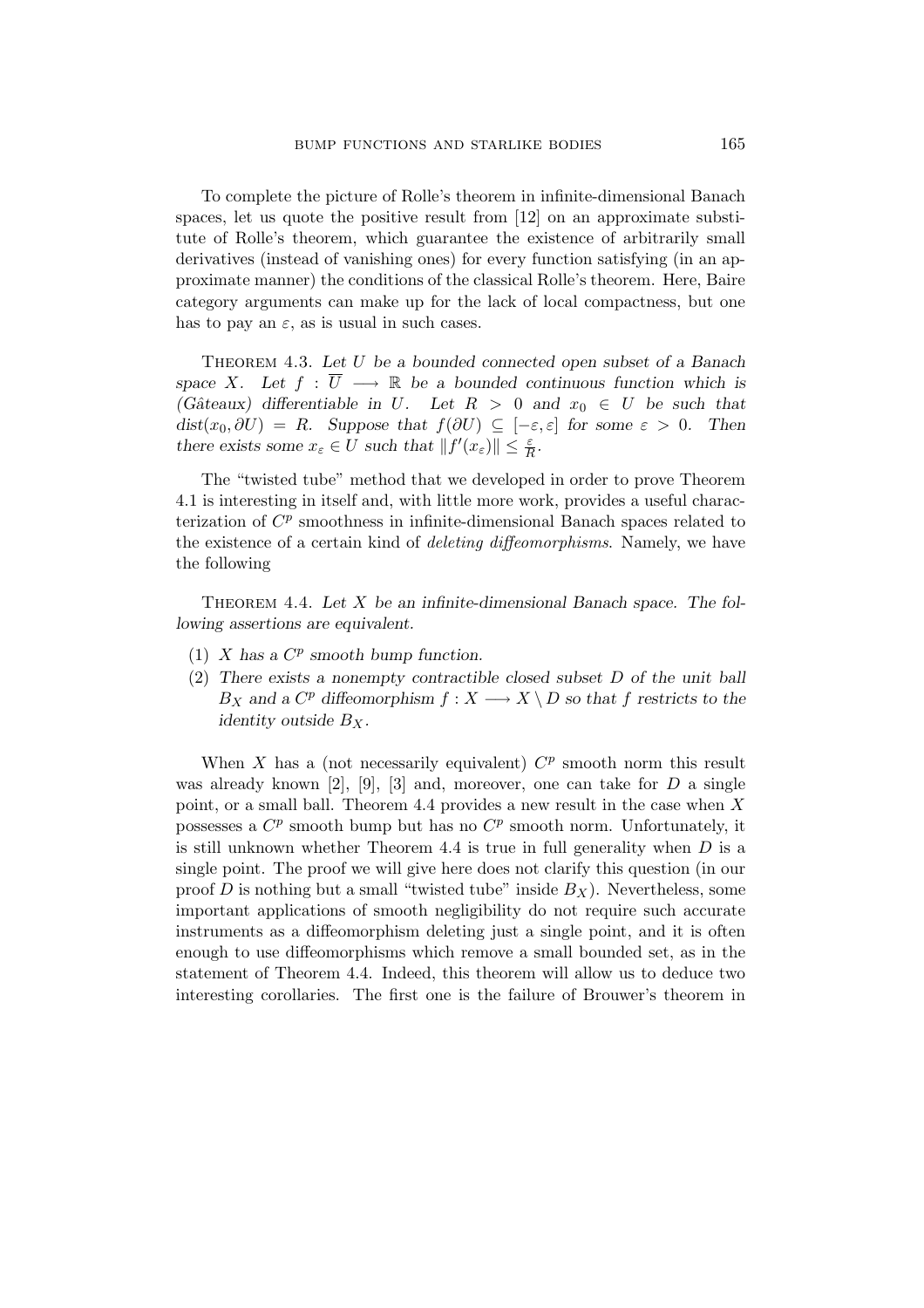infinite dimensions even for smooth self-mappings of balls or starlike bodies; this is a particular case (the non-Lipschitz one) of the main result of the preceding section. Second, we deduce from the above characterization that the support of the bump functions which violate Rolle's theorem can always be assumed to be a smooth starlike body. We will show this later on. Let us first say a few words about the proofs of Theorems 4.1 and 4.4.

### SKETCH OF THE PROOFS OF THEOREMS 4.1 AND 4.4

The idea behind the proof of Theorem 4.1 is as follows. First we build a twisted tube  $T$  of infinite length in the interior of the unit ball  $B_X$ , with a beginning but with no end. This twisted tube can be thought of as directed by an ever-winding infinite path  $p$  that gets lost in the infinitely many dimensions of our space X. In technical words, one can construct a diffeomorphism  $\pi$ between a straight (unbounded) half-cylinder C and a twisted (bounded) tube T contained in  $B_X$ . The tube T is going to be the support of a smooth bump function f that does not satisfy Rolle's theorem. In order to define such a function f we only have to make it strictly increase in the direction which is tangent to the leading path  $p$  at each point of the tube  $T$ . The graph of  $f$ would thus represent an ever-ascending stairway built upon our twisted tube, with a beginning but no end.

The spirit of the proof that (1) implies (2) in Theorem 4.4 is not very different. We will make use of the diffeomorphism  $\pi$  between a straight (unbounded) half-cylinder C and a bounded twisted tube T contained in  $B_X$ . If we consider a straight closed half-cylinder  $C'$  contained in the interior of  $C$  and directed by the same line as  $C$ , it is elementary that there is a diffeomorphism  $g: X \longrightarrow X \setminus C'$  so that g restricts to the identity outside C. In fact this is true even in the plane. Now, by composing this diffeomorphism  $g$  with the diffeomorphisms  $\pi$  and  $\pi^{-1}$  that give us an appropriate coordinate system in the twisted tube  $T = \pi(C)$ , we get a diffeomorphism  $f: X \longrightarrow X \setminus T'$ , where  $T' = \pi(C')$  is a smaller closed twisted tube inside T, and f restricts to the identity outside the unit ball. The precise definition of  $f$  would be  $f(x) = \pi(g(\pi^{-1}(x)))$  if  $x \in T$ , and  $f(x) = x$  if  $x \in X \setminus T$ . If we take  $D = T'$ we are done.

The following lemma guarantees the existence of bounded infinite twisted tubes in all infinite-dimensional Banach spaces.

LEMMA 4.5. There are universal constants  $M > 0$  (large) and  $\varepsilon > 0$  $(small)$  such that, for every infinite-dimensional Banach space X, if we consider the decomposition  $X = H \oplus [z]$  (where  $H = \text{Ker } z^*$  for some  $z^* \in X^*$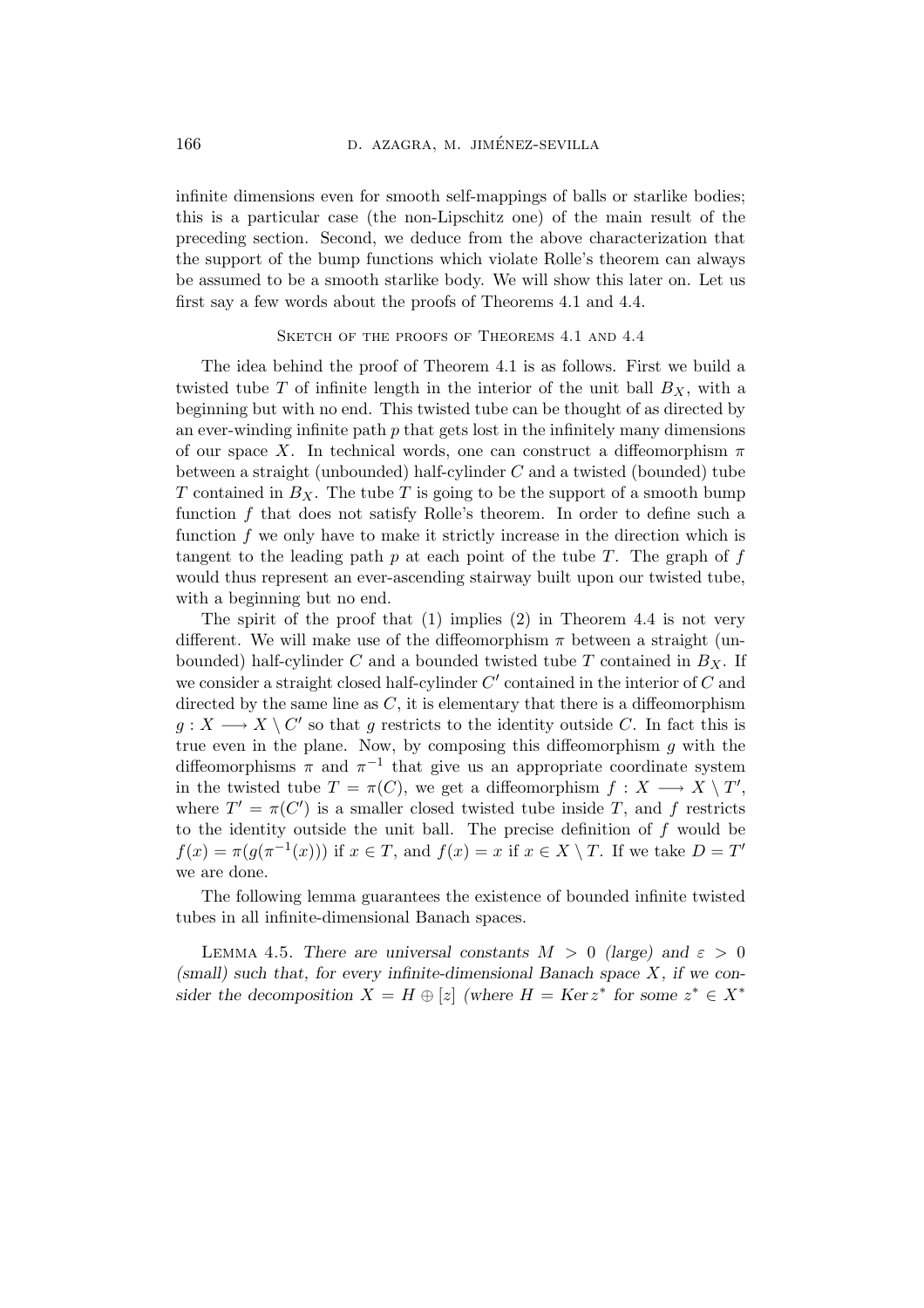with  $z^*(z) = ||z^*|| = ||z|| = 1$  and the open half-cylinder C of diameter  $2\varepsilon$ , directed by z, and with base on H,  $C = \{x + tz \in X : ||x|| < \varepsilon, t > 0\}$ , then there exists an injection  $\pi: C \longrightarrow B_X$  which is a  $C^{\infty}$  diffeomorphism onto its image. The image  $T = \pi(C)$  is thus a bounded open set which we will call a bounded open infinitely twisted tube in  $X$ . Moreover, the first derivatives of the mappings  $\pi: C \longrightarrow T$  and  $\pi^{-1}: T \longrightarrow C$  are both uniformly bounded by M.

Let us give a glimpse of the idea behind the proof of this key lemma. Let  $(x_n)_{n=0}^{\infty}$  be a normalized basic sequence in X with biorthogonal functionals  $(x_n^*)_{n=0}^{\infty} \subset X^*$  (that is,  $x_n^*(x_k) = \delta_{n,k} = 1$  if  $n = k$ , and 0 otherwise) satisfying  $||x_n^*||$  ≤ 3. Consider the following piecewise affine arc:  $p = [0, x_1] \cup [x_1, x_2] \cup$  $\cdots \cup [x_{n-1}, x_n] \cup \cdots$ ; p is an ever-twisting path that gets lost in the infinitely may dimensions of  $X$ . If we defined  $T$  as the set of points whose distance to  $p$  is less than or equal to some suitable small positive number then we would almost have the tube we want, only we would not know how to get the required diffeomorphism  $\pi$ . With some care, by smoothing out the broken line  $p$  and considering a neighbourhood of paths which are parallel and close enough to the smooth p, both the tube T and the diffeomorphism  $\pi$  can be constructed. We refer the reader to [13] for the details of the proof.

Let us now see what we can do with Lemma 4.5.

## PROOF OF THEOREM 4.1

Consider the diffeomorphism  $\pi: C \longrightarrow T \subset B_X$  from Lemma 4.5. Take a  $C^p$  smooth (Lipschitz) non-negative bump function  $\varphi$  on H so that the support of  $\varphi$  is contained in the base of C, that is,  $\varphi(x) = 0$  whenever  $||x|| \geq \varepsilon/2$ , for instance. Pick a  $C^{\infty}$  smooth real function  $\mu : \mathbb{R} \longrightarrow [0, 1]$  such that  $\mu(t) = 0$ for  $t \leq 1$ ,  $0 < \mu(t) < 1$  for  $t > 1$  and  $0 < \mu'(t) < 1$  for all  $t > 1$ . Then define  $g: X = H \oplus [z] \longrightarrow \mathbb{R}$  by

$$
g(x,t) = \varphi(x)\mu(t).
$$

It is plain that g is a  $C^p$  smooth (Lipschitz) function such that  $g'(x,t) \neq 0$ for every  $x \in \text{int}(\text{supp} f)$ , that is, for every x such that  $g(x,t) \neq 0$  (take into account that the interior of the support of  $g$  coincides in this case with the open support of  $q$ , that is the set of points at which  $q$  does not vanish). Indeed,

$$
g'(x,t)(0,1) = \frac{\partial g}{\partial t}(x,t) = \varphi(x)\mu'(t)
$$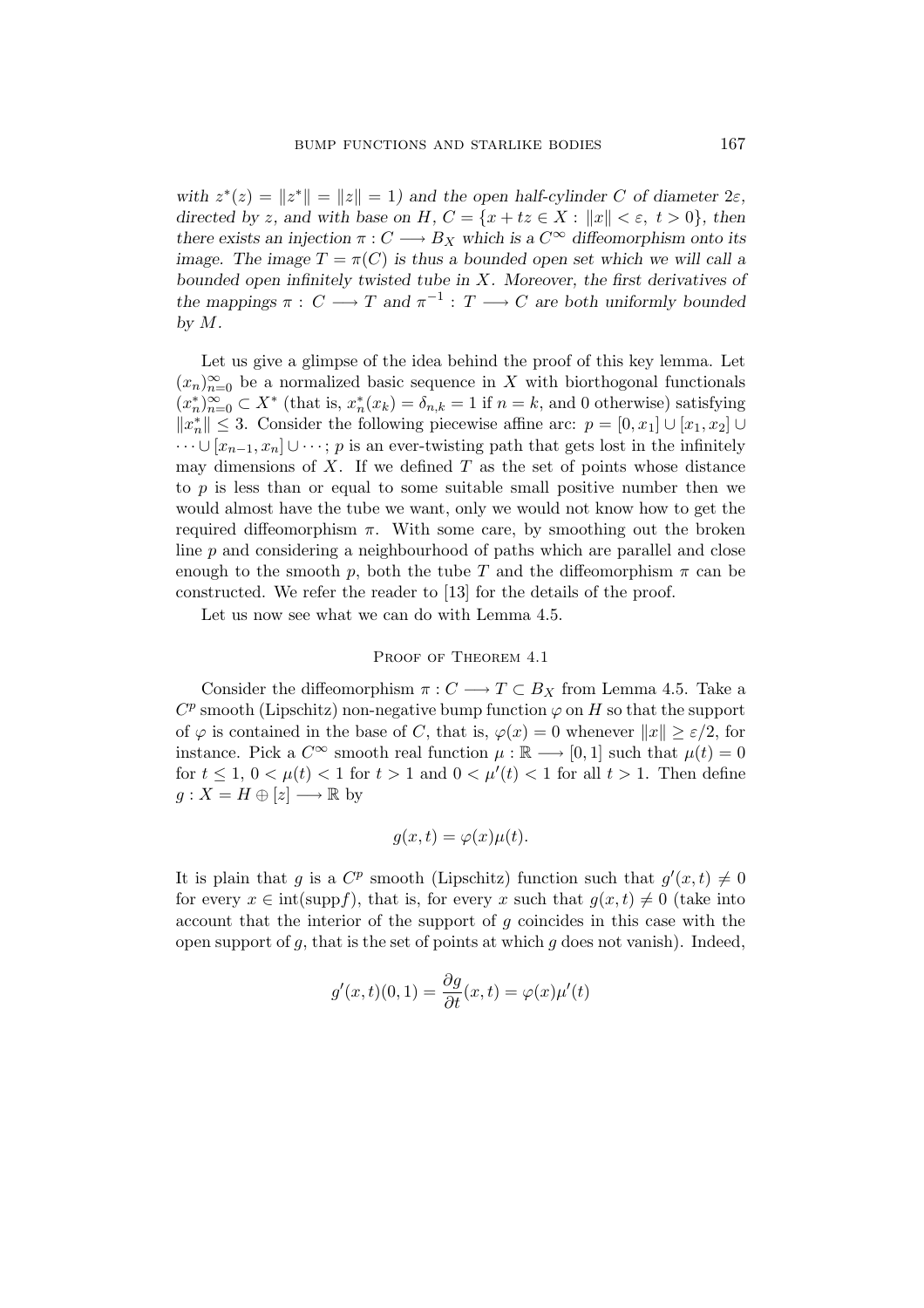and therefore  $g'(x,t)(0,1) = 0$  if and only if  $\varphi(x) = 0$  or  $\mu'(t) = 0$ , which happens if and only if  $\varphi(x) = 0$  or  $\mu(t) = 0$ , that is to say,  $q(x,t) = 0$ . Now let us define  $f : X \longrightarrow \mathbb{R}$  by

$$
f(y) = \begin{cases} g(\pi^{-1}(y)) & \text{if } y \in T; \\ 0 & \text{if } y \notin T. \end{cases}
$$

It is clear that  $f$  is a well defined  $C^p$  smooth (Lipschitz) function, and  $supp(f) = \pi(supp(g)) \subset T$ , from which it follows that f has a bounded support. We claim that  $f'(y) \neq 0$  whenever  $y \in \text{int}(\text{supp}f)$ , that is, f does not satisfy Rolle's theorem. Indeed, if  $y \in \text{int}(\text{supp } f)$  then  $\pi^{-1}(y) = (x, t) \in$ int(supp g) and therefore  $g'(x,t)(0,1) \neq 0$ . But then

$$
f'(y) = g'(x, t) \circ D\pi^{-1}(y) \neq 0,
$$

because  $D\pi^{-1}(y)$  is a linear isomorphism.

#### PROOF OF THEOREM 4.4

First of all let us choose a number  $\varepsilon > 0$ , a cylinder C, a bounded twisted tube T, and a diffeomorphism  $\pi: C \longrightarrow T$  from Lemma 4.5.

Let B be a  $C^{\infty}$  smooth convex body in the plane  $\mathbb{R}^2$  whose boundary contains the set

$$
\Big\{(s,t):\, t=-1,\ |s|\leq \frac{\varepsilon}{4}\Big\}\cup\Big\{(s,t):\, |s|=\frac{\varepsilon}{2},\ t\geq -1+\frac{\varepsilon}{4}\Big\},
$$

and let  $q_B$  be the Minkowski functional of B. Define  $B' = \frac{1}{2}B = \{(s,t) :$  $q_B(s,t)\leq \frac{1}{2}$  $\frac{1}{2}$ . Let  $\theta$  :  $(\frac{1}{2})$  $(\frac{1}{2}, \infty) \longrightarrow [0, \infty)$  be a  $C^{\infty}$  smooth real function so that  $\theta'(t) < 0 \text{ for } \frac{1}{2} < t < 1, \theta(t) = 0 \text{ for } t \ge 1, \text{ and } \lim_{t \to 1/2^+} \theta(t) = +\infty.$  Now define  $\varphi : \mathbb{R}^2 \setminus B' \longrightarrow \mathbb{R}^2$  by

$$
\varphi(s,t) = (\varphi_1(s,t), \varphi_2(s,t)) = (s, t + \theta(q_B(s,t))).
$$

It is elementary to check that  $\varphi$  is a  $C^{\infty}$  diffeomorphism from  $\mathbb{R}^2 \setminus B'$  onto  $\mathbb{R}^2$  so that  $\varphi$  restricts to the identity outside the band B.

Next, recall that since X has a  $C^p$  smooth bump then it has a  $C^p$  bounded starlike body A as well. If  $X = H \oplus [z]$ , take  $W = A \cap H$ , which is a  $C^p$ bounded starlike body in  $H$ , and denote by  $q_W$  its Minkowski functional. We can assume that  $W \subseteq B(0,1)$ , that is,  $||x|| \le q_W(x)$  for all  $x \in H$ . Let us define

$$
\psi(x,t) = q_B(q_W(x),t)
$$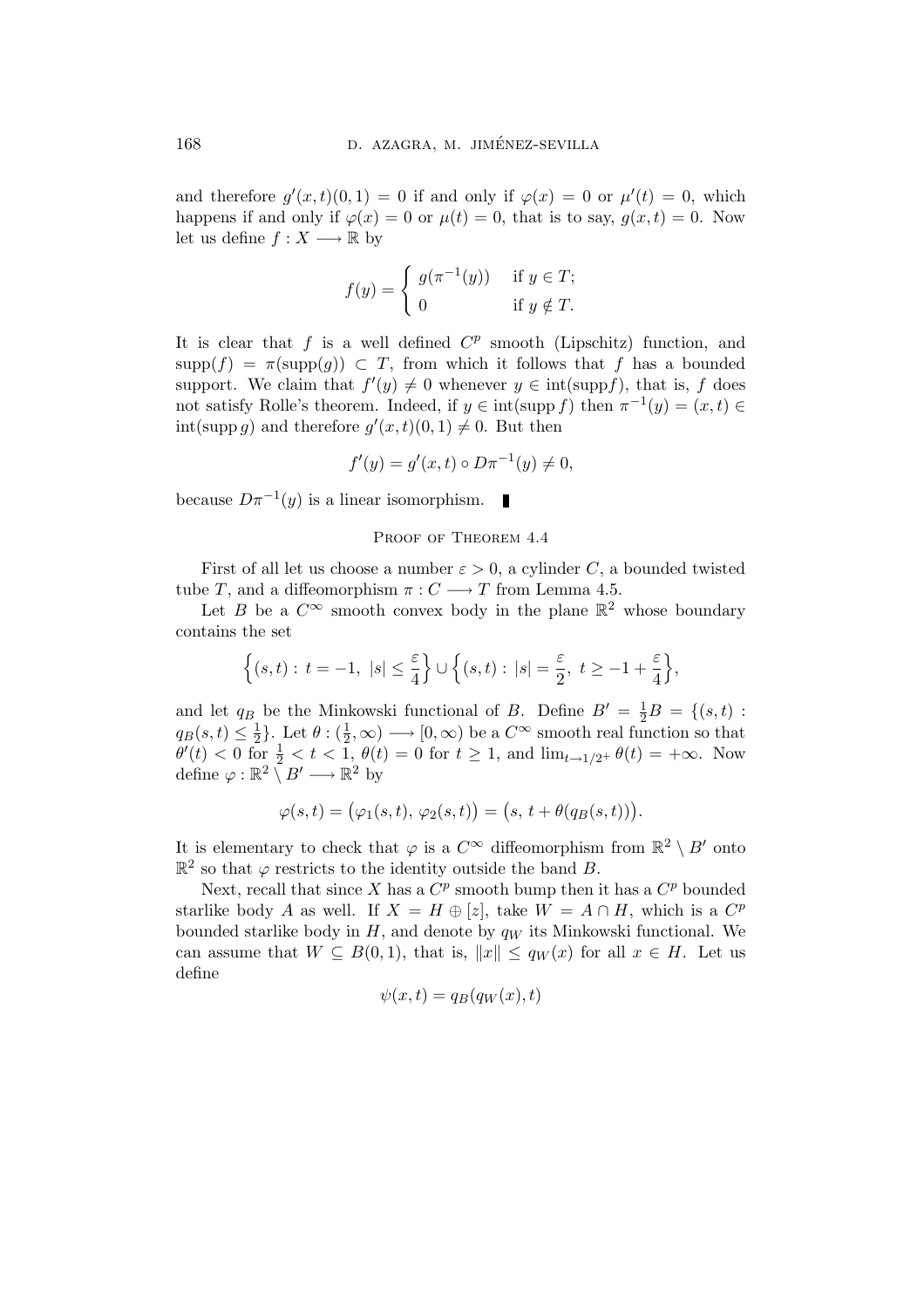for all  $(x,t) \in X = H \oplus [z]$ . It is clear that  $\psi$  is a continuous function which is positive-homogeneous and  $C^p$  smooth away from the half-line  $L = \{(x, t) \in$  $X: x = 0, t > 0$ . Then the sets

$$
U = \left\{ (x, t) \in X : \psi(x, t) \le 1 \right\}, \quad U' = \left\{ (x, t) \in X : \psi(x, t) \le \frac{1}{2} \right\}
$$

are cylindrical  $C^p$  starlike bodies whose characteristic cones are the half-line L. If we define

$$
h(x,t) = (x, (\varphi^{-1})_2(q_W(x), t))
$$

for  $(x,t) \in X = H \oplus [z]$ , it is not difficult to realize that h is a  $C^p$  diffeomorphism from X onto  $X \setminus U'$  so that h restricts to the identity outside U. The inverse of  $h$  is given by

$$
h^{-1}(x,t) = (x, t + \theta(\psi(x,t))).
$$

Now consider the point  $p_0 = (0, 2) \in X = H \oplus [z]$  and the cylindrical bodies  $V := p_0 + U$  and  $V' := p_0 + U'$ , and put  $g(x, t) = h(x, t - 2)$ . Then  $g: X \longrightarrow X \setminus V'$  is a  $C^p$  diffeomorphism such that g is the identity outside V. Note that, since  $W \subseteq B(0,1)$ , we have that  $V' \subset V \subset C = \{(x,t) \in X :$  $||x|| < \varepsilon$ ,  $t > 0$ . Let us define

$$
f(x) = \begin{cases} \pi(g(\pi^{-1}(x))) & \text{if } x \in T; \\ x & \text{otherwise.} \end{cases}
$$

It is then clear that f is a  $C^p$  diffeomorphism from X onto  $X \setminus T'$ , where  $T' = \pi(V')$  is a smaller closed twisted tube inside  $\pi(V) \subseteq T$ , and f restricts to the identity outside the larger tube  $\pi(V) \subset T$ , which is contained in  $B_X$ . This completes the proof that (1) implies (2).

Conversely, if there is such an f as in (2), we can assume that  $f(0) \neq 0$ and take  $x^* \in X^*$  so that  $x^*(f(0)) \neq 0$ ; then the function  $b: X \longrightarrow \mathbb{R}$  defined by  $b(x) = x^*(x - f(x))$  is a  $C^p$  smooth bump on X.

#### Killing singularities

Do not be afraid, this paragraph does not contain any totalitarian propaganda. Here we will present the two promised applications of Theorem 4.4, both of which have in common the following principle: if you have a mapping with a single singular point or an isolated set of singularities that bother you, you can just kill them by composing your map with some deleting diffeomorphisms. In this way you obtain a new map which is as close as you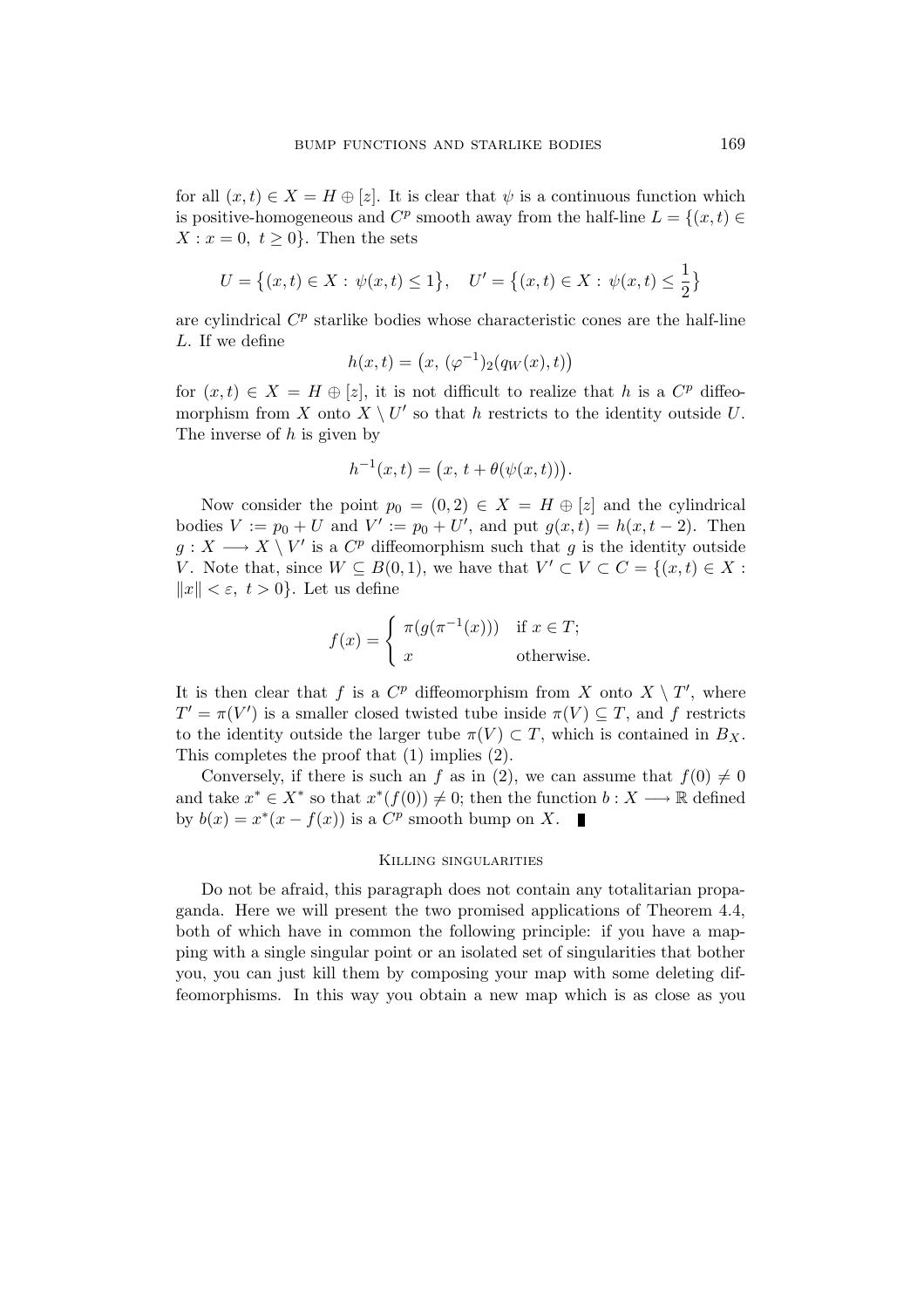want to the old one but does not have the adverse properties created by the singular points you eliminate.

For instance, if you want a smooth bump function  $q$  which does not satisfy Rolle's theorem and whose support is a smooth starlike body  $A$ , by composing the Minkowski functional of this body with a real bump function you get a function  $h$  whose support is  $A$  and whose derivative vanishes only at the origin and outside  $A$ ; then, by composing h with a diffeomorphism f which extracts a small set containing the origin and which restricts to the identity outside A, you get a map g with the required properties.

On the other hand, suppose you want a smooth retraction  $r$  from a bounded starlike body A of a Banach space X onto its boundary  $\partial A$ . This is impossible if  $X$  is finite-dimensional, but otherwise you can use the following trick: it is trivial that there is a smooth retraction h from  $A \setminus \{0\}$  onto  $\partial A$ ; then take a diffeomorphism f which removes from  $X$  a small subset containing the origin and restricts to the identity outside A. The composition  $r = h \circ f$  gives the required retraction.

Let us formalize these ideas.

The failure of Brouwer's theorem in infinite dimensions, revisited

Next we give a proof of the following particular case (the non-Lipschitz one) of Theorem 3.1. The Lipschitz case is much harder to handle because the known diffeomorphisms which remove points, small balls, or (as in our case) small twisted tubes from infinite-dimensional Banach spaces are not Lipschitz, so that the deleting diffeomorphisms approach does not work in this case.

COROLLARY 4.6. Let  $X$  be an infinite-dimensional Banach space and let A be a  $C^p$  smooth bounded starlike body. Then:

- (1) The boundary  $\partial A$  is  $C^p$  contractible.
- (2) There is a  $C^p$  smooth retraction from A onto  $\partial A$ .
- (3) There exists a  $C^p$  smooth mapping  $\varphi : A \longrightarrow A$  without approximate fixed points.

*Proof.* Let  $f : X \longrightarrow X \setminus D$  be the diffeomorphism from Theorem 4.4. We may assume that the origin belongs to the deleted set D and that  $B_X \subseteq A$ , so that  $f$  restricts to the identity outside  $A$ . Then the formula

$$
R(x) = \frac{f(x)}{\mu_A(f(x))},
$$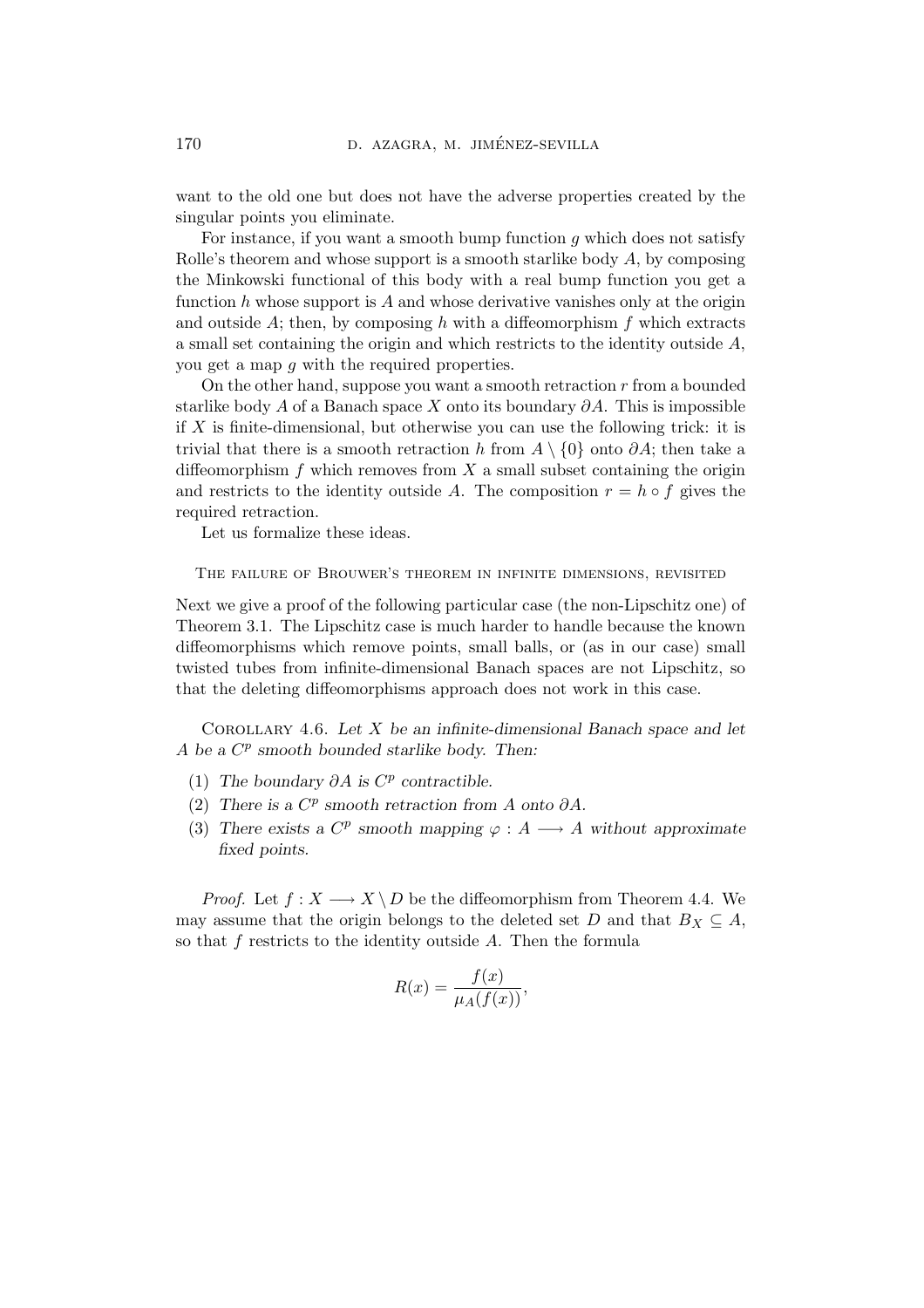where  $\mu_A$  is the Minkowski functional of A, defines a  $C^p$  smooth retraction from A onto the boundary  $\partial A$ . This proves (2).

Once we have such a retraction it is easy to prove parts  $(1)$  and  $(3)$ : the formula  $\varphi(x) = -R(x)$  defines a  $C^p$  smooth self-mapping of A without approximate fixed points. On the other hand, if we pick a non-decreasing  $C^{\infty}$ function  $\zeta : \mathbb{R} \longrightarrow \mathbb{R}$  so that  $\zeta(t) = 0$  for  $t \leq \frac{1}{4}$  $\frac{1}{4}$  and  $\zeta(t) = 1$  for  $t \geq \frac{3}{4}$  $\frac{3}{4}$ , then the formula

$$
H(t, x) = R((1 - \zeta(t))x),
$$

for  $t \in [0, 1], x \in \partial A$ , defines a  $C^p$  homotopy joining the identity to a constant on ∂A, that is, H contracts the pseudosphere ∂A to a point.

#### THE SUPPORT OF THE BUMPS THAT VIOLATE ROLLE'S THEOREM

The bump function constructed in the proof of Theorem 4.1 has a weird support, namely a twisted tube. Some readers (including the authors) might judge this fact rather unpleasant and wonder whether it is possible to construct a bump function which does not satisfy Rolle's theorem and whose support is a nicer set, such as a ball or a starlike body. To comfort ourselves let us first recall that in infinite dimensions there is no topological difference between a tube (whether it is twisted or not) and a ball or a starlike body (see Theorems 2.1 and 2.7). Furthermore, Theorem 4.4 allows us to show that for a given  $C^p$  smooth bounded starlike body  $A$  in an infinite-dimensional Banach space X, it is always possible to construct a  $C^p$  smooth bump function on X which does not satisfy Rolle's theorem and whose support is precisely the body A.

COROLLARY 4.7. Let  $X$  be an infinite-dimensional Banach space with a  $C^p$  smooth bounded starlike body A. Then there exists a  $C^p$  smooth bump function g on  $X$  whose support is precisely the body  $A$ , and with the property that  $g'(x) \neq 0$  for all x in the interior of A.

*Proof.* Let  $\mu_A$  be the Minkowski functional of A. We may assume that  $B_X \subseteq A$ . By Theorem 4.4 there is a closed subset D of A and a  $C^p$  diffeomorphism  $f: X \longrightarrow X \backslash D$  which is the identity outside A. It can be assumed that the origin belongs to D. Then the function  $h: X \longrightarrow \mathbb{R}$  defined by

$$
h(x) = \mu_A(f(x))
$$

is  $C^p$  smooth on X, restricts to the gauge  $\mu_A$  outside A, and has the remarkable property that  $h'(x) \neq 0$  for all  $x \in X$  (indeed,  $h'(x) = \mu'_{A}(f(x)) \cdot f'(x)$  is nonzero everywhere because  $\mu'_A(y) \neq 0$  whenever  $y \neq 0, 0 \notin f(X)$ , and  $f'(x)$  is a linear isomorphism at each point  $x$ ).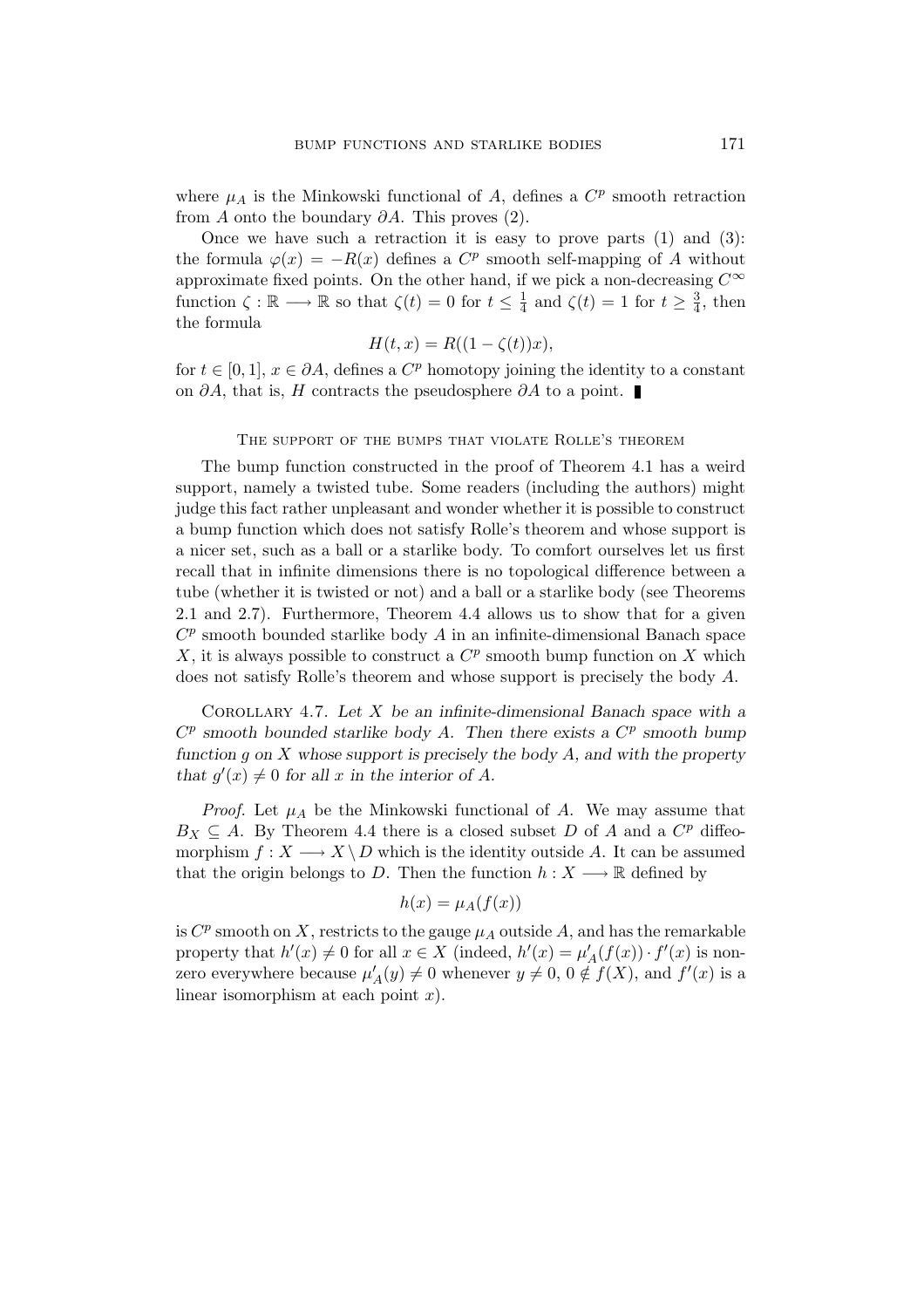Now, take a  $C^{\infty}$  real function  $\theta : \mathbb{R} \longrightarrow [0,1]$  such that  $\theta(t) > 0$  for  $t \in (-1,1), \theta = 0$  outside  $[-1,1], \theta(t) = \theta(-t), \theta(0) = 1$ , and  $\theta'(t) < 0$  for all  $t \in (0, 1)$ . Then, if we define  $q: X \longrightarrow \mathbb{R}$  by

$$
g(x) = \theta(h(x)),
$$

it is immediately checked that  $g$  is a  $C^p$  smooth bump on  $X$  which does not satisfy Rolle's theorem and whose support is precisely the body  $A$ .

#### 5. How small can the set of gradients of a bump be?

In this section and the following one we will be involved in trying to answer the following natural question. If  $b: X \longrightarrow \mathbb{R}$  is a smooth bump on a Banach space  $X$ , how many tangent hyperplanes does its graph have? In other words, if we denote the cone generated by its set of gradients by

$$
\mathcal{C}(b) = \{\lambda b'(x) : x \in X, \ \lambda \ge 0\},\
$$

what is the (topological) size of  $\mathcal{C}(b)$ ?

As we will see, this problem is strongly related to a similar question about the size of the cones of tangent hyperplanes to starlike bodies in  $X$ . Namely, if A is a smooth bounded starlike body in  $X$ , how many tangent hyperplanes does A have? More precisely, if we denote the cone of hyperplanes which are tangent to A at some point of its boundary  $\partial A$  by

 $\mathcal{C}(A) = \{x^* \in X : x + \text{Ker } x^* \text{ is tangent to } \partial A \text{ at some point } x \in \partial A\},\$ 

what is the size of  $C(A)$ ?

It may be helpful to make some previous general considerations about these questions.

To begin with, as a consequence of Ekeland's variational principle [27], it is easily seen that if  $b : X \to \mathbb{R}$  is a Gâteaux smooth and continuous bump function on a Banach space X then the norm-closure of  $b'(X)$  is a neighbourhood of 0 in  $X^*$ . If, in addition, X is finite-dimensional, and b is  $C^1$ smooth, then  $b'(X)$  is a compact neighbourhood of 0 in  $X^*$ , and in particular 0 is an interior point of  $b'(X)$ .

However, as we already know, the classical Rolle's theorem is false in a Banach space  $X$  whenever there are smooth bumps in  $X$ , and this fact has some interesting consequences on the question about the minimal size of the cones of gradients  $C(b)$ . Indeed, by using the main result of the preceding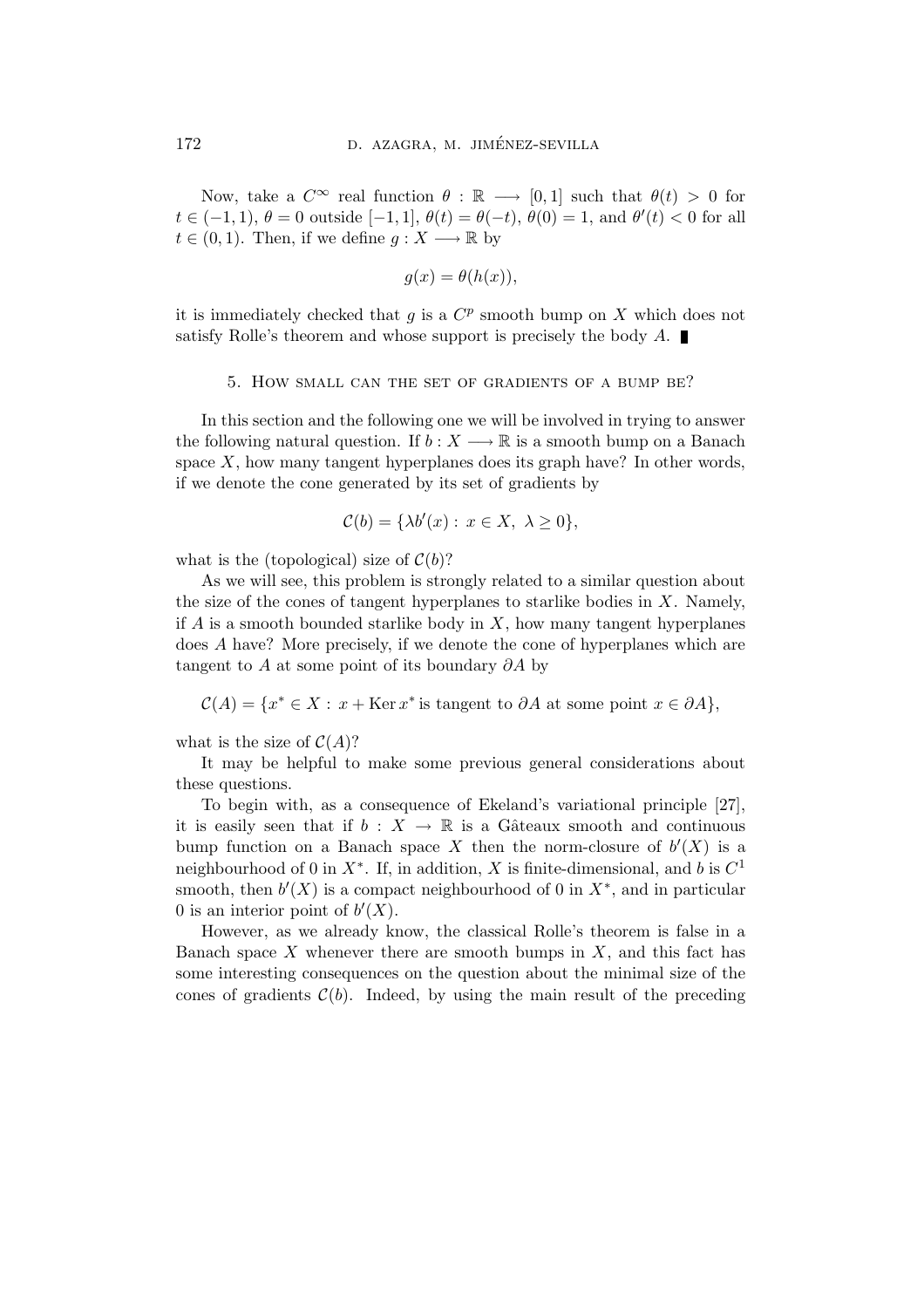section, one can construct smooth bump functions whose sets of gradients lack not only the point zero, but also any prescribed finite-dimensional linear subspace of the dual space, so that they violate Rolle's theorem in a quite strong way, as we will see later on.

If we restrict the scope of our search to classic Banach spaces, much stronger results are available. On the one hand, if  $X = c_0$  the size of  $\mathcal{C}(b)$  can be really small. Indeed, as a consequence of P. Hajek's work [40] on smooth functions on  $c_0$  we know that if b is  $C^1$  smooth with a locally uniformly continuous derivative (note that there are bump functions with this property in  $c_0$ ), then  $b'(X)$  is contained in a countable union of compact sets in  $X^*$  (and in particular  $\mathcal{C}(b)$  has empty interior). On the other hand, if X is non-reflexive and has a Fréchet norm, there are Fréchet smooth bumps b on X so that  $\mathcal{C}(b)$ has empty interior [6], [42].

In the reflexive case, however, the problem is far from being settled. To begin with, the cone  $\mathcal{C}(b)$  cannot be very small, since it is going to be a residual subset of the dual  $X^*$ . Indeed, as a consequence of Stegall's variational principle, for every Banach space  $X$  having the Radon-Nikodym Property (RNP) it is not difficult to see that  $\mathcal{C}(b)$  is a residual set in  $X^*$ . Thus, for infinite-dimensional Banach spaces  $X$  enjoying RNP (such is the case of reflexive ones and, of course,  $\ell_2$ ) one can hardly expect a better answer to the question about the minimal size of the cones of gradients of smooth bumps than the following one: there are smooth bumps  $b$  on  $X$  such that the cones  $\mathcal{C}(b)$  have empty interior in  $X^*$ .

In this section we will settle the question as to how small the sets of gradients  $\mathcal{C}(b)$  can be for a smooth bump b on the Hilbert space  $\ell_2$ . Namely, we will construct  $C^1$  smooth bumps b on  $\ell_2$  so that the cones of gradients  $\mathcal{C}(b)$  have empty interior. Furthermore, these strange bumps can be made to uniformly approximate the norm of  $\ell_2$ .

As we will see in Section 8, this result will allow us to answer the corresponding question about the minimal size of the cone of tangent hyperplanes,  $\mathcal{C}(A)$ , to a smooth starlike body A in the Hilbert space.

We begin by showing how one can use one of the main results of the preceding section to construct smooth bump functions whose sets of gradients lack not only the point zero, but any pre-set finite-dimensional linear subspace of the dual space, thus violating Rolle's theorem in a quite strong way.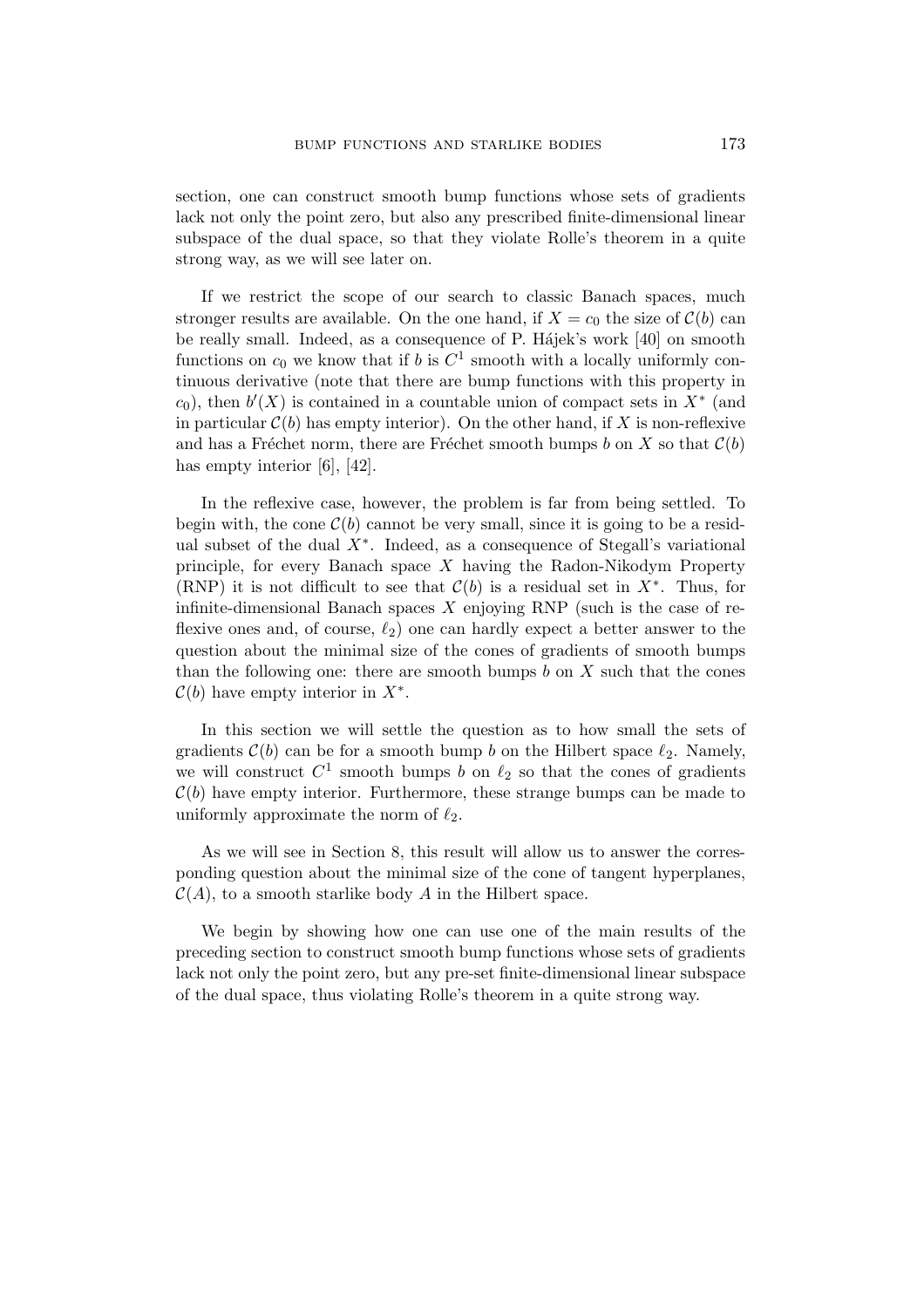THEOREM 5.1. Let  $X$  be an infinite-dimensional Banach space and  $W$  a finite-dimensional subspace of  $X^*$ . The following statements are equivalent.

- (1)  $X$  has a  $C^p$  smooth (Lipschitz) bump function.
- (2) X has a  $C^p$  smooth (Lipschitz) bump function f so that  $C(f) \cap W = \{0\}$ and, moreover,  $\{f'(x) : x \in \text{int}(\text{supp}(f))\} \cap W = \emptyset$ .

*Proof.* We only need to prove that (1) implies (2). We can write  $X =$  $Y \oplus Z$ , where  $Y = \bigcap_{w^* \in W} \ker w^*$  and  $\dim Z = \dim W$  is finite. Let us pick a  $C^p$  smooth (Lipschitz) bump function  $\varphi: Y \longrightarrow \mathbb{R}$  such that  $\varphi'(y) = 0$  if and only if  $y \notin \text{int}(\text{supp}(\varphi))$  (the existence of such a bump  $\varphi$  is guaranteed by the main theorem of the preceding section). Let  $\theta$  be a  $C^{\infty}$  smooth Lipschitz bump function on Z so that  $\theta'(z) = 0$  whenever  $\theta(z) = 0$ . Then the function  $f: X = Y \oplus Z \longrightarrow \mathbb{R}$  defined by  $f(y, z) = \varphi(y)\theta(z)$  is a  $C^p$  smooth (Lipschitz) bump which satisfies  $\{f'(x): x \in \text{int}(\text{supp}(f))\} \cap W = \emptyset$ . Indeed, if  $(y, z) \in$  $Y \oplus Z$  we have

$$
f'(y, z) = (\theta(z)\varphi'(y), \varphi(y)\theta'(z)) \in X^* = Y^* \oplus Z^* = Y^* \oplus W.
$$

If  $(y, z) \in \text{int}(\text{supp}(f))$ , then  $\theta(z)\varphi'(y) \neq 0$ , and hence  $f'(y, z) \notin W$  and  $C(f) \cap W = \{0\}.$ 

The following theorem and its corollary are the main results of this section. This theorem is also the keystone for the construction of a smooth bounded starlike body whose cone of tangent hyperplanes has empty interior (see Section 8).

THEOREM 5.2. Let  $\|\cdot\|$  denote the usual hilbertian norm of  $\ell_2$ . There are  $C^1$  functions  $f_{\varepsilon}: \ell_2 \longrightarrow (0, \infty), 0 < \varepsilon < 1$ , which are Lipschitz on bounded sets and have Lipschitz derivatives, so that:

- (1)  $\lim_{\varepsilon \to 0} f_{\varepsilon}(x) = ||x||^2$  uniformly on  $\ell_2$ ;
- (2)  $\lim_{\varepsilon \to 0} f_{\varepsilon}'(x) = 2x$  uniformly on  $\ell_2$  (that is, the derivatives of the  $f_{\varepsilon}$ uniformly approximate the derivative of the squared norm of  $\ell_2$ ); and
- (3) the cones  $\mathcal{C}(f_{\varepsilon})$  generated by the sets of gradients of the  $f_{\varepsilon}$  have empty interior, and  $f'_{\varepsilon}(x) \neq 0$  for all  $x \in \ell_2, 0 < \varepsilon < 1$ .

Moreover, the functions  $\psi_{\varepsilon} = (f_{\varepsilon})^{1/2}$  are  $C^1$  smooth and Lipschitz, with Lipschitz derivatives. Note, in particular, that  $\lim_{\varepsilon\to 0} \psi_{\varepsilon} = \| \cdot \|$  uniformly on  $\ell_2$ , the cones of gradients  $\mathcal{C}(\psi_{\varepsilon})$  have empty interior, and  $\psi_{\varepsilon}'(x) \neq 0$  for all  $x \in \ell_2$ . Besides, for every  $r > 0$ , the derivatives  $\psi_{\varepsilon}'$  approximate the derivative of the norm uniformly on the set  $\{x \in \ell_2 : ||x|| \geq r\}$  as  $\varepsilon$  goes to 0.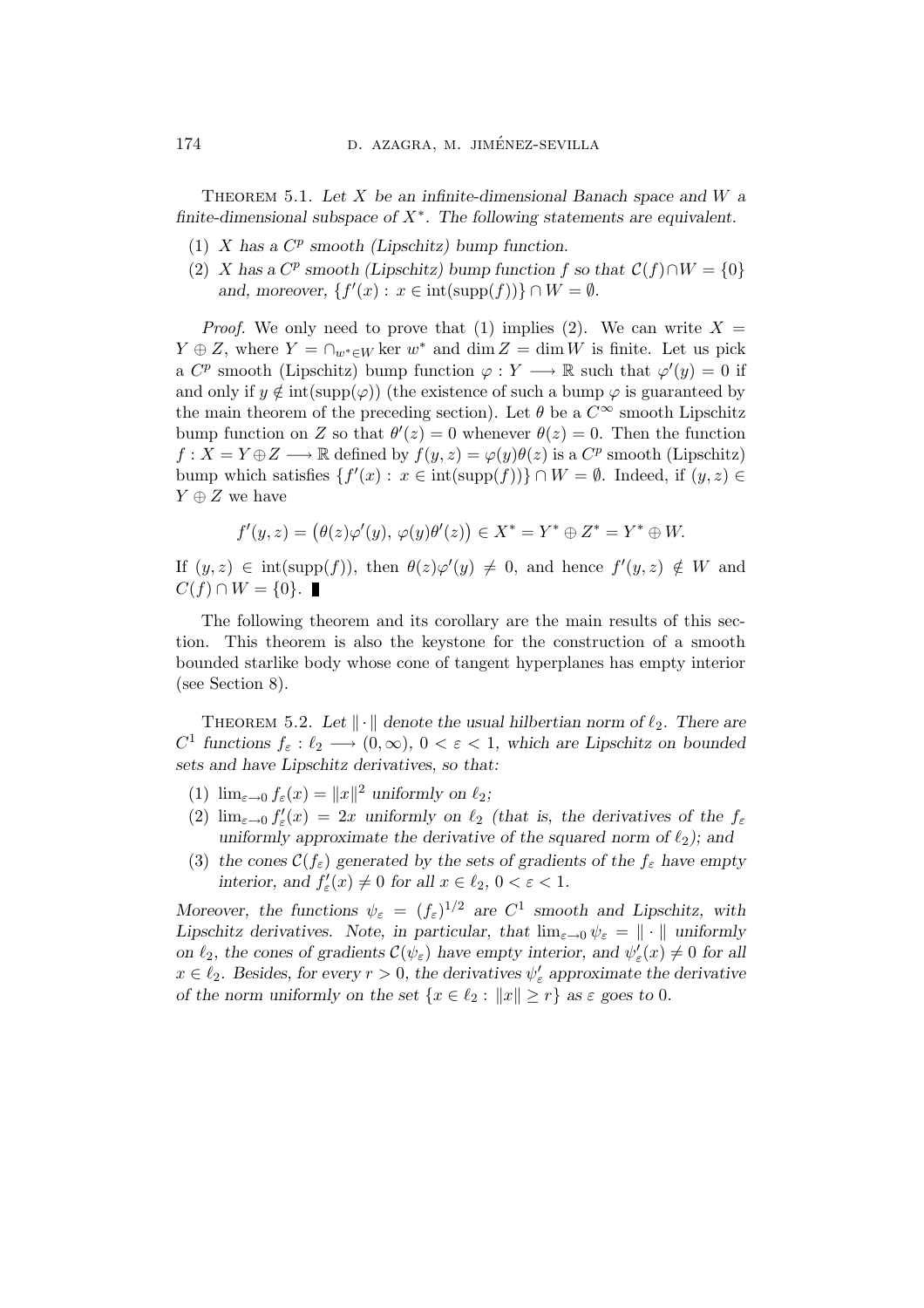COROLLARY 5.3. There is a  $C^1$  Lipschitz bump function b on  $\ell_2$  (with Lipschitz derivative) satisfying that the cone  $\mathcal{C}(b)$  generated by its set of gradients has empty interior, and  $b'(x) \neq 0$  for every x in the interior of its support.

SKETCH OF THE PROOFS OF THEOREM 5.2 AND COROLLARY 5.3

We will make use of the following restatement of a strong result due to S. A. Shkarin [50].

THEOREM 5.4. (Shkarin) There is a  $C^{\infty}$  diffeomorphism  $\varphi$  from  $\ell_2$  onto  $\ell_2 \setminus \{0\}$  such that all the derivatives  $\varphi^{(n)}$  are uniformly continuous on  $\ell_2$ , and  $\varphi(x) = x$  for  $||x|| \ge 1$ .

Let us consider, for  $0 < \varepsilon < 1$ , the diffeomorphism  $\varphi_{\varepsilon}: \ell_2 \longrightarrow \ell_2 \setminus \{0\},$  $\varphi_{\varepsilon}(x) = \varepsilon \varphi(x/\varepsilon)$ , and the function  $U \equiv U_{\varepsilon} : \ell_2 \longrightarrow \mathbb{R}$  defined by  $U(x) = \varepsilon^2 + \ell_2$  $||\varphi_{\varepsilon}(x)||^2$ . Now, we define the functions  $U_n: \ell_2 \longrightarrow \mathbb{R}$  by  $U_n(x) = \frac{1}{2^2}$  $\frac{1}{2^{2n}}U(2^n x),$ whenever  $x \in \ell^2$ . We identify  $\ell_2$  with the infinite sum  $\sum_2 \ell_2 \equiv \ell_2 \oplus_2 \overline{\ell}_2 \oplus_2 \ell_2 \cdots$ , where an element  $x = (x_n)$  belongs to  $\sum_2 \ell_2$  if and only if every  $x_n$  is in  $\ell_2$ and  $\sum_{n} ||x_n||^2 < \infty$ , being  $||x||^2 = \sum_{n} ||x_n||^2$ . Then, we define the function  $f \equiv f_{\varepsilon}: \sum_{2} \ell_{2} \longrightarrow \mathbb{R}$  by

$$
f(x) = \sum_{n} U_n(x_n), \text{ where } x = (x_n)_n.
$$

It can be checked that f has the properties of the statement of Theorem 5.2. We refer the reader to [14] for the details. We only mention that in order to see that the cones of gradients  $\mathcal{C}(f_{\varepsilon})$  have empty interior, it suffices to note that the set  $\{\lambda f'(x) = \lambda (U'_n(x_n)) : x = (x_n) \in \sum_2 \ell_2, \lambda > 0\}$  is contained in  $\{z = (z_n) \in \sum_2 \ell_2 : z_n \neq 0 \text{ for every } n \in \mathbb{N}\},\$  which has empty interior in  $\left(\sum_2 \ell_2\right)^* = \sum_2 \ell_2.$ 

In order to prove Corollary 5.3, we consider a  $C^{\infty}$  function  $\theta : \mathbb{R}^+ \longrightarrow \mathbb{R}$ ,  $\theta'(t) < 0$  for  $t \in (0,1)$ , and supp  $\theta = (0,1]$ . Then, we can define a required bump function as the composition  $b(x) = \theta(f(x))$ .

## 6. How large can the range of a derivative be?

In this section we continue our study of the topological size of the cone of gradients of a bump, focusing on the opposite question; namely, for a smooth bump function b on an infinite-dimensional Banach space  $X$ , what is the maximal size of  $C(b)$ ? And what is that of  $b'(X)$ ?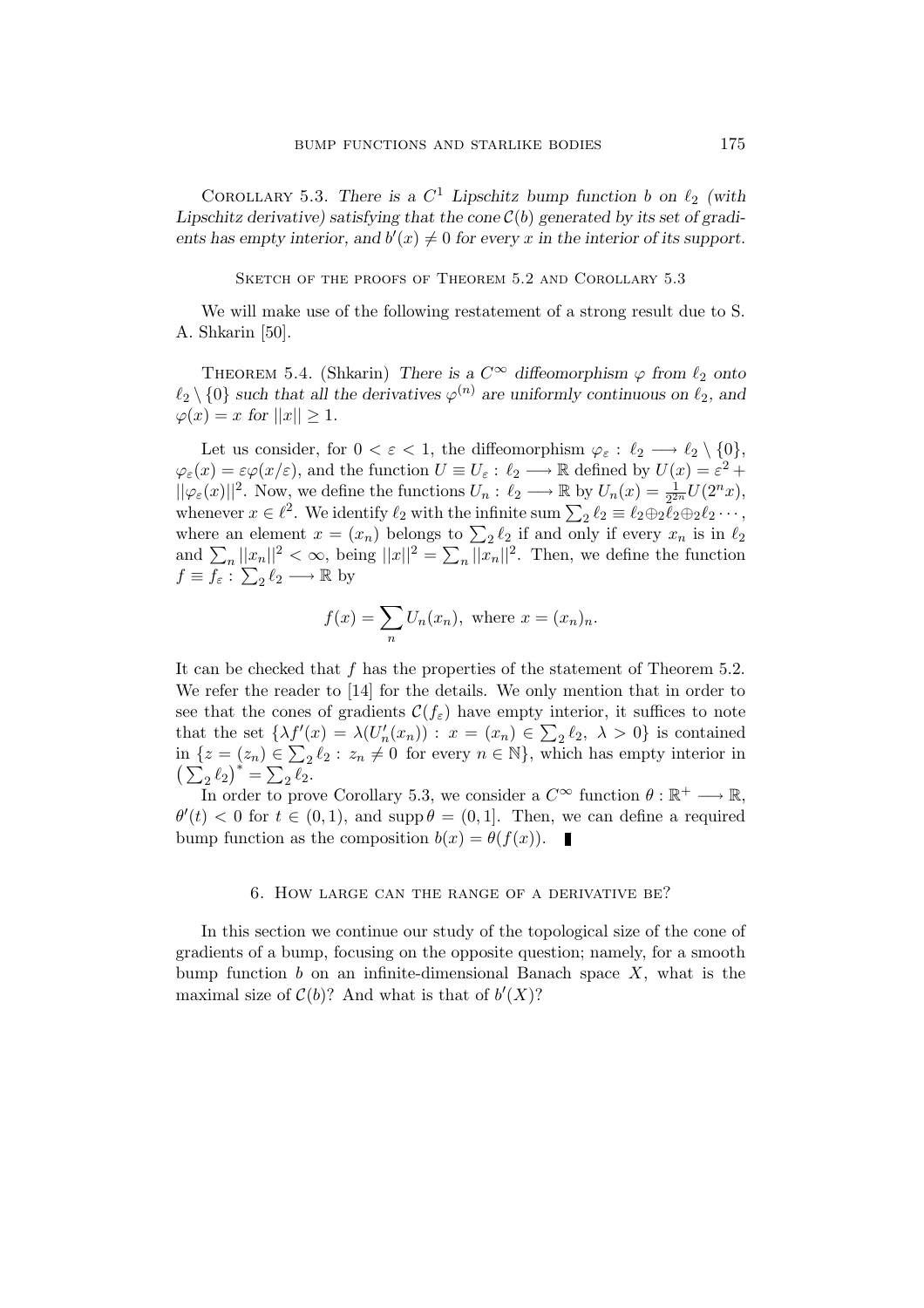More generally, if X and Y are Banach spaces, let  $\mathcal{L}(X, Y)$  stand for the Banach space of all bounded linear operators from  $X$  to  $Y$ . Is it possible to have a Fréchet (resp. Gâteaux) smooth surjection  $f : X \longrightarrow Y$  such that f vanishes outside a bounded set and  $f'(X) = \mathcal{L}(X, Y)$ ?

We will see that, when  $X$  and  $Y$  are separable and  $X$  is infinite-dimensional, there exists a uniformly Gâteaux smooth function  $f$  from  $X$  to  $Y$ , with bounded support, so that  $f'(X)$  contains the unit ball of the Banach space  $\mathcal{L}(X, Y)$ . We obtain as a corollary that every separable Banach space X has a uniformly Gâteaux smooth bump b so that  $b'(X)$  contains the dual unit ball of  $X^*$  and, as a consequence, there is a continuous Gâteaux smooth bump g so that  $g'(X) = X^*$ . In the Fréchet smooth case, we obtain that if a Banach space X has a Fréchet smooth bump and dens  $X = \text{dens }\mathcal{L}(X, Y)$ , then there is a Fréchet smooth function  $f : X \longrightarrow Y$  with bounded support so that  $f'(X) = \mathcal{L}(X, Y)$ . One corollary to this result is that if a Banach space X has a Fréchet smooth bump, then X has a Fréchet smooth bump b so that  $b'(X) = X^*$ . Another corollary states that for every separable infinitedimensional Banach space Y and every  $n \in \mathbb{N}$ , there is a Fréchet smooth function  $f: \mathbb{R}^n \longrightarrow Y$ , with bounded support, so that  $f'(\mathbb{R}^n) = \mathcal{L}(\mathbb{R}^n, Y)$ .

We also provide conditions on a pair of Banach spaces  $X$  and  $Y$  which ensure the existence of a  $C^p$  smooth surjection  $f : X \longrightarrow Y$  such that  $f$  vanishes outside a bounded set and the derivatives of  $f$  are all surjections. We prove that if X has a  $C^p$  smooth bump with bounded derivatives and dens  $X = \text{dens } \mathcal{L}_s^m(X;Y)$  then there exists another  $C^p$  smooth function  $f: X \longrightarrow Y$ , with bounded derivatives, so that f vanishes outside the unit ball of X and  $f^{(k)}(X)$  contains the unit ball of  $\mathcal{L}_s^k(X;Y)$  for all  $k = 0, 1, \ldots, m$ (notice that this conclusion is in fact equivalent to the assumption on  $X$ ); in particular, this implies that there is also a  $C^p$  smooth surjection  $b: X \longrightarrow Y$ so that  $b^{(k)}(X) = \mathcal{L}_s^k(X;Y)$  for all  $k = 0, 1, \ldots, m$ . Here,  $1 \le p \le \infty$ ,  $m \in \mathbb{N}$ ,  $\mathcal{L}_{s}^{k}(X;Y)$  stands for the space of k-linear symmetric mappings from X into  $Y$ , and dens  $X$  denotes the character of density of a Banach space  $X$ . Note in particular that for  $m = 0$  we identify  $Y = \mathcal{L}_s^0(X, Y)$  and we obtain a  $C^p$ smooth surjection  $b$  from  $X$  onto  $Y$ , thus recovering a result of Bates's [15]. For some classical spaces X and Y, such as the  $\ell_p$ ,  $c_0$  and  $L_p$ , we also say when the above conditions for the existence of smooth functions with surjective derivatives are fulfilled.

THEOREM 6.1. Let  $X$  and  $Y$  be separable Banach spaces, where  $X$  is infinite-dimensional. Then, there is a uniformly Gâteaux smooth Lipschitz function  $b: X \longrightarrow Y$  with bounded support so that  $b(X)$  contains the unit ball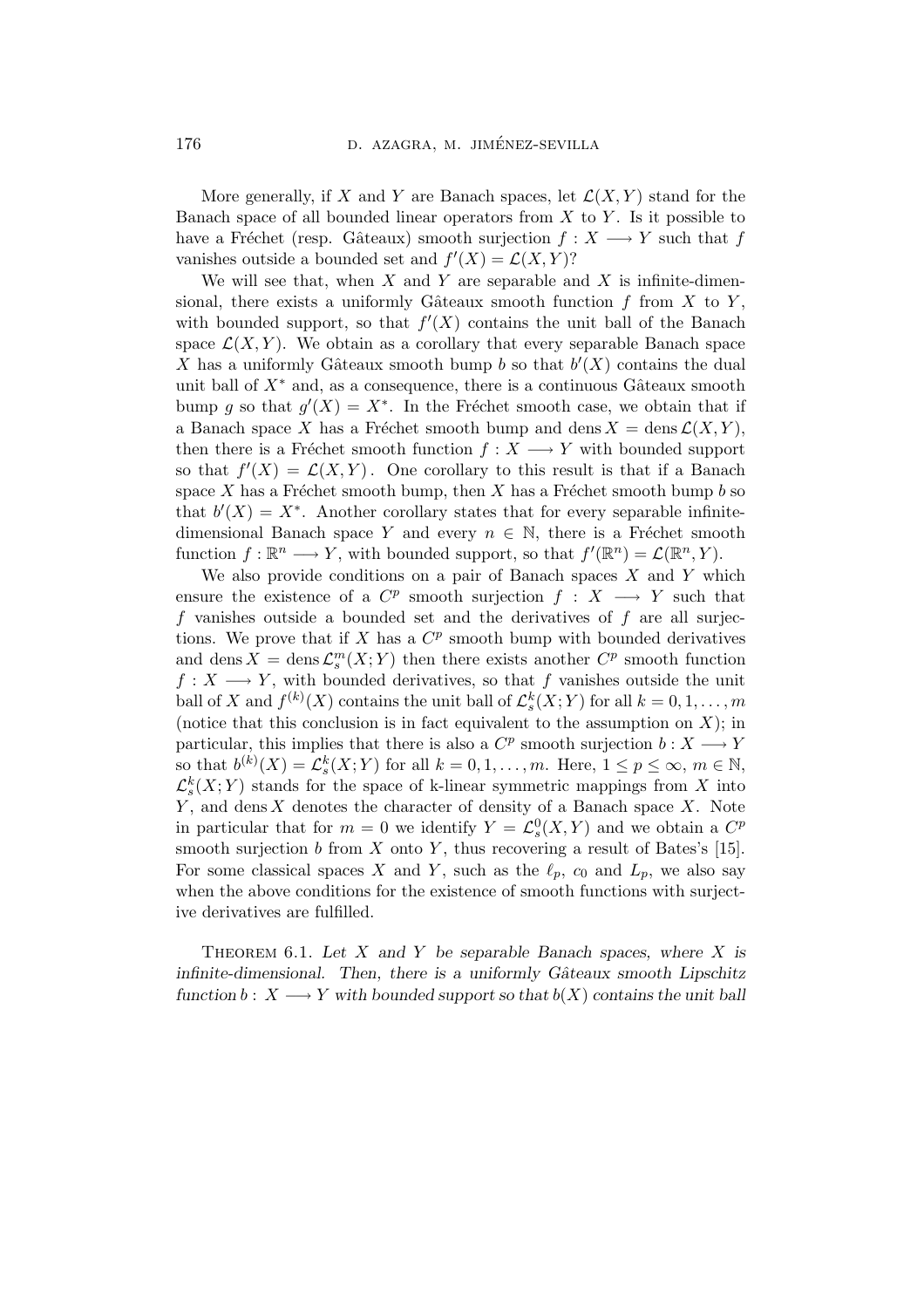of Y and  $b'(X)$  contains the unit ball of  $\mathcal{L}(X, Y)$ . Consequently, there is also a continuous Gâteaux smooth function  $g: X \longrightarrow Y$  with bounded support so that g and g' are surjections, that is,  $g(X) = Y$  and  $g'(X) = \mathcal{L}(X, Y)$ .

A consequence of this theorem is that there is no upper bound for the range of the set of gradients of a continuous Gâteaux smooth bump on a separable Banach space.

COROLLARY 6.2. Every separable Banach space X has a uniformly  $G\hat{a}$ teaux smooth Lipschitz bump b such that  $b'(X)$  contains the dual unit ball  $B_{X^*}$ . Consequently, X has a continuous Gâteaux smooth bump g so that  $g'(X) = X^*$ .

The following result concerns Fréchet smooth functions. It was proved in [6] that if a Banach space has a  $C^1$  smooth and Lipschitz bump, then the space has a  $C^1$  smooth and Lipschitz bump satisfying that the set of gradients covers the dual unit ball. The proof of this result, as well as the proof given below for the  $C^p$  smooth case, strongly rely on the existence of a smooth bump function with bounded derivatives. This requirement allows us to obtain smooth functions with continuous surjective derivatives. If one is not interested in the continuity of the first derivative, one can dispense with that assumption, obtaining similar results on the existence of Fréchet smooth bumps whose sets of gradients cover the dual unit ball. Notice that it is still an open problem whether every Banach space with a Fréchet smooth bump has a Fréchet smooth bump with bounded derivative as well.

THEOREM 6.3. Let  $X$  be a Banach space with a Fréchet smooth bump and Y a Banach space so that dens  $X = \text{dens }\mathcal{L}(X, Y)$ . Then, there exists a Fréchet smooth function  $g : X \longrightarrow Y$  so that g has bounded support,  $g'(X) = \mathcal{L}(X, Y)$  and, when X is infinite dimensional, also  $g(X) = Y$ .

COROLLARY 6.4. Let  $X$  be a Banach space with a Fréchet smooth bump. Then, X has a Fréchet smooth bump b so that  $b'(X) = X^*$ .

COROLLARY 6.5. Let  $Y$  be an infinite dimensional and separable Banach space and  $n \in \mathbb{N}$ . Then, there is a Fréchet smooth and Lipschitz function  $b: \mathbb{R}^n \longrightarrow Y$  with bounded support such that  $b'(\mathbb{R}^n)$  contains the unit ball of the space  $\mathcal{L}(\mathbb{R}^n, Y)$ .

Consequently, there is a Fréchet smooth function  $g : \mathbb{R}^n \longrightarrow Y$  with bounded support so that  $g'(\mathbb{R}^n) = \mathcal{L}(\mathbb{R}^n, Y)$ .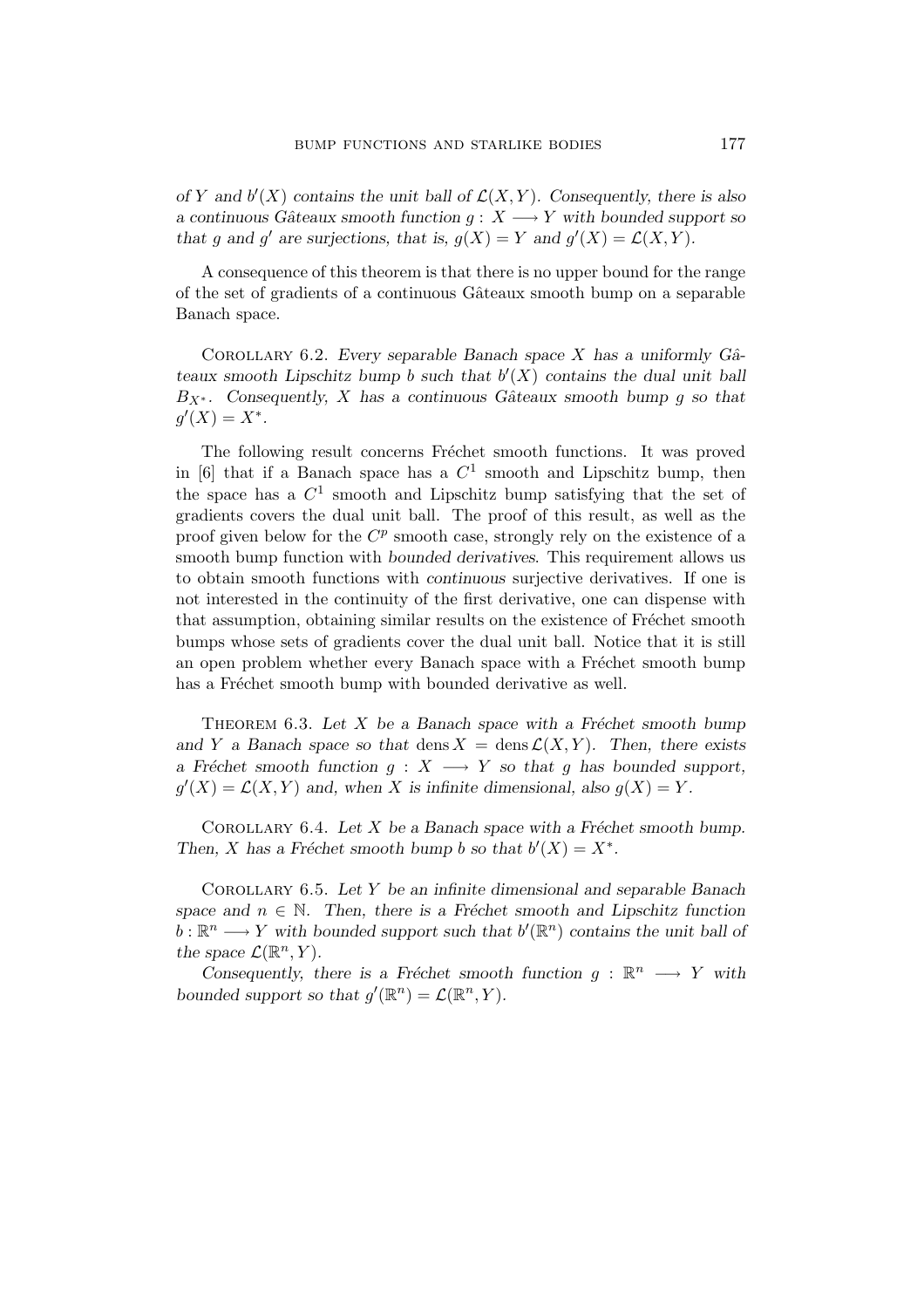Next we deal with the following question. When can one construct a  $C<sup>p</sup>$ smooth mapping f between two Banach spaces X and Y such that f has a bounded support and the derivatives  $f^{(k)}$ ,  $k = 0, 1, \ldots, p$ , are all surjections (that is,  $f(X) = Y$  and  $f^{(k)}(X) = \mathcal{L}_s^k(X;Y)$  for all  $k = 1,\ldots,p$ , where  $\mathcal{L}_{s}^{k}(X;Y)$  is the space of k-linear symmetric and continuous mappings from  $X$  into  $Y$ ?

To begin with, it should be noted that, even in the simplest case when  $Y = \mathbb{R}$ , there are very smooth separable Banach spaces X for which this is not possible at all, since the spaces  $\mathcal{L}_{s}^{k}(X)$  need not be separable for  $k \geq 2$  (here we denote  $\mathcal{L}_{s}^{k}(X;\mathbb{R}) = \mathcal{L}_{s}^{k}(X)$ , the space of k-linear symmetric and continuous forms on X, which is isomorphic to  $\mathcal{P}^{(k)}(X)$ , the space of k-homogeneous and continuous polynomials on X). For instance, if  $X = \ell_2$  then no  $C^2$  smooth bump b on X has the property that  $b^2(X) = \mathcal{L}_s^2(X)$ ; indeed, since  $b^{(2)}$  is continuous and X is separable,  $b^{(2)}(X)$  is separable as well and hence cannot fill all of  $\mathcal{L}_{s}^{2}(X)$ , which is nonseparable (to see this, notice that the mapping  $a = (a_n) \mapsto A(x, y) = \sum_{n=1}^{\infty} a_n x_n y_n$  defines an isometric embedding of  $\ell_{\infty}$ into the space of bilinear forms on  $X = \ell_2$ ). More generally, it is known that if  $X = \ell_p$  then the spaces  $\mathcal{L}_{s}^{k}(X)$  are separable if and only if  $k < [p]$ , where  $[p]$  is the integer part of p.

The above argument clearly shows that  $\text{dens } X = \text{dens } \mathcal{L}_s^m(X;Y)$  is a necessary condition for a pair of Banach spaces  $X$  and  $Y$  to have a  $C^p$  smooth function f from X onto Y so that  $f^{(k)}(X) = \mathcal{L}_s^k(X)$  for all  $k = 0, 1, ..., m$ . The next result (which can be regarded as a generalization of both one of the main theorems in  $[6]$  and another in  $[15]$ ) tells us that if the Banach space X has a  $C^p$  smooth bump with bounded derivatives then this condition is sufficient as well. In the following statement we use the convention  $\mathcal{L}_{s}^{0}(X;Y) = Y$  and  $f^{(0)} = f.$ 

THEOREM 6.6. Let  $m, p \in \{0, 1, 2, \ldots, \infty\}$ , and let X, Y be Banach spaces with dim  $X = \infty$ . The following are equivalent:

- $(1)$  X has a  $C^p$  smooth bump function with bounded derivatives, and dens  $X = \text{dens }\mathcal{L}_s^m(X;Y).$
- (2) There is a  $C^p$  smooth function  $f : X \longrightarrow Y$ , with bounded derivatives and bounded support, such that  $f^{(k)}(X)$  contains the unit ball of  $\mathcal{L}_{s}^{k}(X;Y)$  for every  $k=0,1,\ldots,m$ .

In particular, if X satisfies condition  $(1)$  then there is another  $C^p$  smooth function b from  $X$  onto  $Y$  with bounded support so that its derivatives are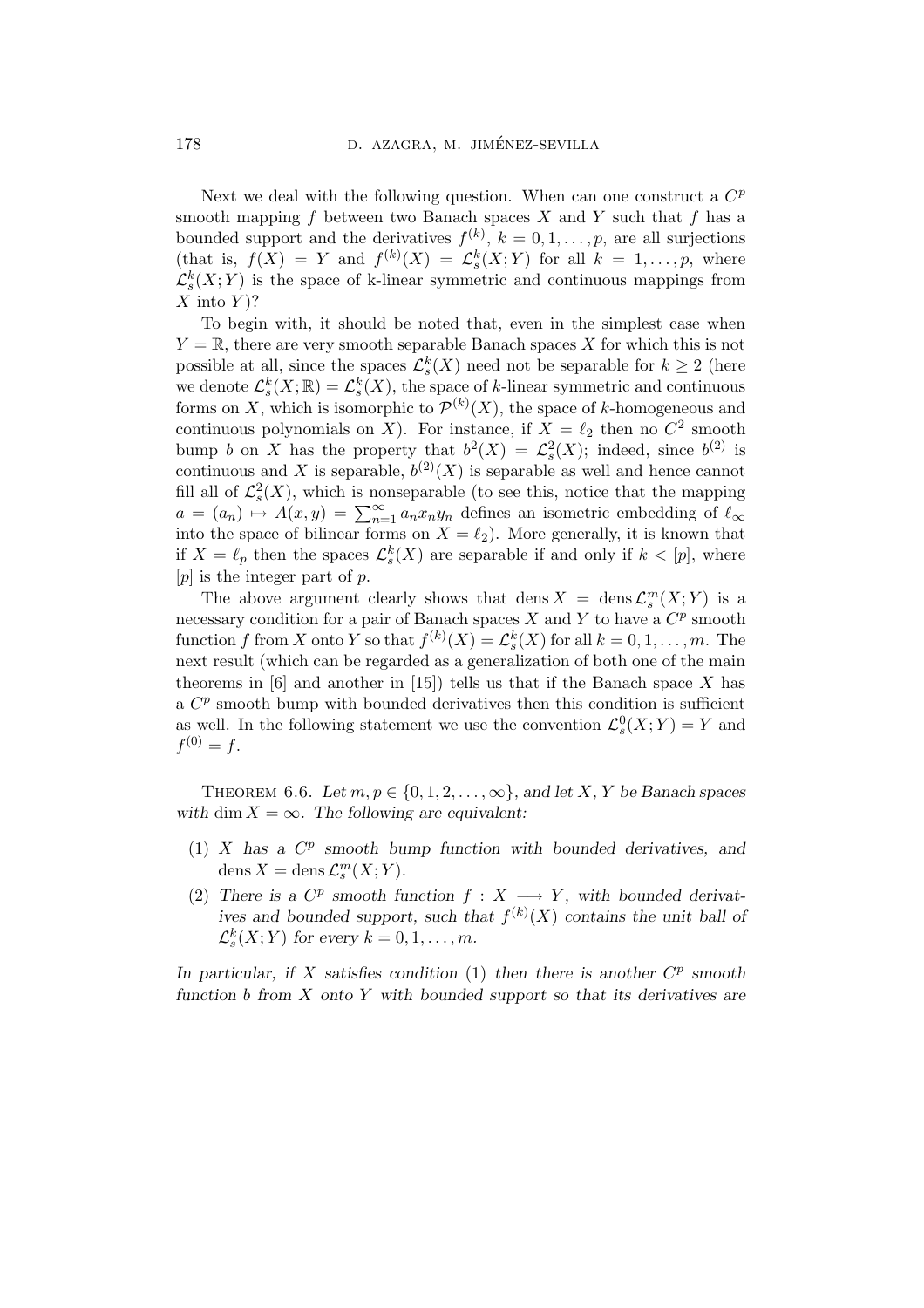all surjections up to the degree m, that is,  $b^{(k)}(X) = \mathcal{L}_s^k(X;Y)$ , for  $k =$  $0, 1, \ldots, m$ .

Notice that when  $m = 0$  and dens  $X =$  dens Y we recover a particular case of a result of S. M. Bates's [15].

COROLLARY 6.7. Let X and Y be Banach spaces with dens  $X \geq \text{dens } Y$ ,  $\dim X = \infty$ , and assume that X has a  $C^p$  smooth bump function with bounded derivatives  $(p = 1, 2, ..., \infty)$ . Then there is a  $C^p$  smooth surjection  $f: X \longrightarrow Y$  whose support is in the unit ball of X; moreover, if we additionally assume that dens  $X = \text{dens }\mathcal{L}(X, Y)$ , the derivative f' is a continuous surjection as well, that is,  $f'(X) = \mathcal{L}(X, Y)$ .

When  $m = 1$  and  $Y = \mathbb{R}$  Theorem 6.6 yields the following improvement of one of the main results in [6].

COROLLARY 6.8. Let X be an infinite-dimensional Banach space and  $p \in$  $\mathbb{N} \cup \{\infty\}$ . The following are equivalent:

- (1)  $X$  has a  $C^p$  smooth bump function with bounded derivatives;
- (2) X has a  $C^p$  smooth bump function f, with bounded derivatives, so that  $f'(X)$  contains the unit ball of  $X^*$ .

In either case, there exists another  $C^p$  smooth bump b on X so that  $b'(X) =$  $X^*$ .

It should be noted that if a Banach space  $X$  satisfies condition (1) of Theorem 6.6 for  $p \geq 2$  then it is superreflexive (see [27]). Let us mention that condition dens  $X = \text{dens } \mathcal{L}_s^k(X, Y)$  is strongly related to Gonzalo and Jaramillo indexes  $\ell(X)$ ,  $\ell(Y)$  and  $u(X)$ ,  $u(Y)$  concerning upper and lower estimates of the Banach spaces X and Y (see [37] and [28]). For instance, it is proved in [28] that if a Banach space has an unconditional and shrinking basis then  $\mathcal{L}_{s}^{k}(X)$  is separable if and only if every  $T \in \mathcal{L}_{s}^{k}(X)$  is weakly sequentially continuous which is equivalent to the fact that the Banach space  $\mathcal{L}_{s}^{k}(X)$  has a monomial basis. Also, it is proved that (a) if  $X$  has a shrinking basis and  $(k-1)u(X^*) < \ell(X)$ , then  $\mathcal{L}_s^k(X)$  has a monomial basis (and thus it is separable); (b) if X has an unconditional and shrinking basis and  $u(X) < k$ , then  $\mathcal{L}_{s}^{k}(X)$  contains  $\ell_{\infty}$ .

When X is one of the classic Banach spaces  $c_0$ , or  $\ell_r$ ,  $1 < r < \infty$ , and we apply Theorem 6.6 we get the following result.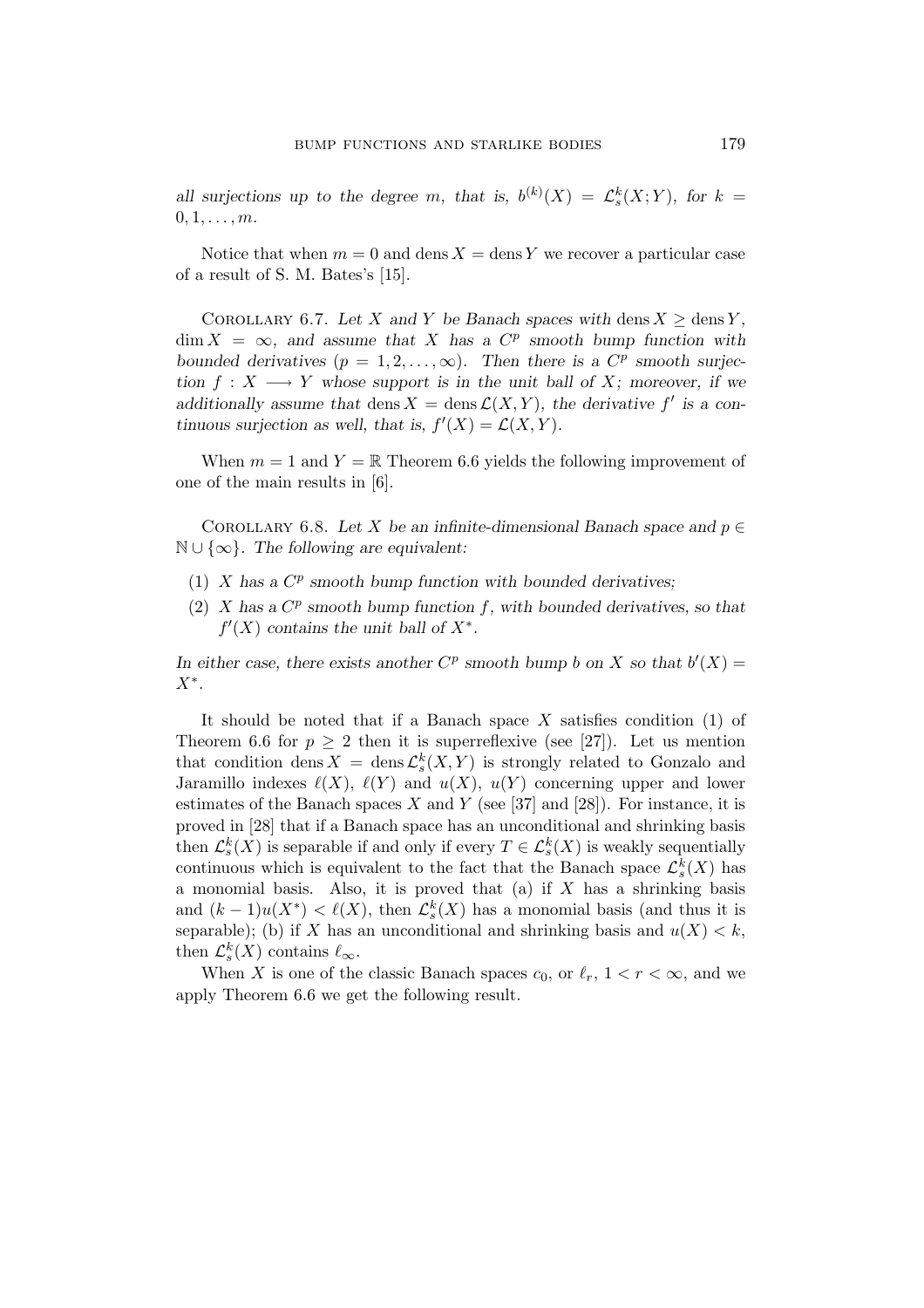COROLLARY 6.9. (1)  $c_0$  has a  $C^n$  smooth bump b with  $b'(c_0) = \ell_1$  if and only if  $n = 1$ .

- (2) For r an even integer, the space  $\ell_r$  has a  $C^{\infty}$  smooth bump b with  $b^{(k)}(\ell_r) = \mathcal{L}_s^k(\ell_r)$  for  $k = 1, 2, ..., m$  if and only if  $m < r$ .
- (3) If r is not an even integer,  $\ell_r$  has a  $C^m$  smooth bump b with  $b^{(k)}(\ell_r) =$  $\mathcal{L}_{s}^{k}(\ell_{r})$  for  $k = 1, 2, ..., m$  if and only if  $m < r$ .

Notice that according to a result of Hájek [40], no  $C^2$ -smooth bump b on  $c_0$ has the property that  $b'(c_0) = \ell_1$  and assertion (1) in the above corollary follows.

The classical Banach space  $L_r[0, 1], r \geq 1$ , contain a complemented copy of  $\ell_2$ . Thus  $\mathcal{L}_s^2(L_r[0,1])$  and contain  $\ell_{\infty}$  and the best we can expect for these spaces is the following result.

COROLLARY 6.10. (1) For r an even integer the space  $L_r[0,1]$  has a  $C^{\infty}$ smooth bump so that  $b'(L_r[0,1]) = L_{r'}[0,1], \ 1/r + 1/r' = 1.$ 

(2) If r is not an even integer, the space  $L_r[0,1]$  has a  $C^m$  smooth bump b so that  $b'(L_r[0,1]) = L_{r'}[0,1]$  if and only if  $m < r$ .

In the vector valued case let us mention that  $\mathcal{L}(c_0, \ell_1)$  is separable, and  $\mathcal{L}_s^k(\ell_r, \ell_q)$  is separable if and only if  $kq < r$  (see [28]). Thus we obtain for these spaces the following result.

COROLLARY 6.11. (1) There is a  $C^1$  smooth function  $f: c_0 \longrightarrow \ell_1$  with bounded support so that  $f(c_0) = \ell_1$  and  $f'(c_0) = \mathcal{L}(c_0; \ell_1)$ .

(2) When  $mq < r$ , there is a  $C^m$  smooth function  $f : \ell_r \longrightarrow \ell_q$  with bounded support so that  $f^{(k)}(\ell_r) = \mathcal{L}_s^k(\ell_r; \ell_q)$  for  $k \in \{0, 1, \ldots, m\}.$ 

What about Theorem 6.6 when  $X$  and  $Y$  are finite-dimensional? In this case, an analogous result is available which provides us with Peano functions from  $\mathbb{R}^k$  to  $\mathbb{R}^m$  which in fact are derivatives of smooth functions.

PROPOSITION 6.12. For every  $k, m \in \mathbb{N}$ , there exists a  $C^1$  smooth Lipschitz function  $f: \mathbb{R}^k \longrightarrow \mathbb{R}^m$  so that f vanishes outside a bounded set and the unit ball of  $\mathcal{L}(\mathbb{R}^k, \mathbb{R}^m)$  is contained in  $f'(\mathbb{R}^k)$ . In particular, for every  $m \in \mathbb{N}$  there is a continuous path  $g: [0, 1] \longrightarrow \mathbb{R}^m$  whose image contains the unit ball of  $\mathbb{R}^m$  and so that g is the derivative of a  $C^1$  smooth Lipschitz path  $f:[0,1] \longrightarrow \mathbb{R}^m$ .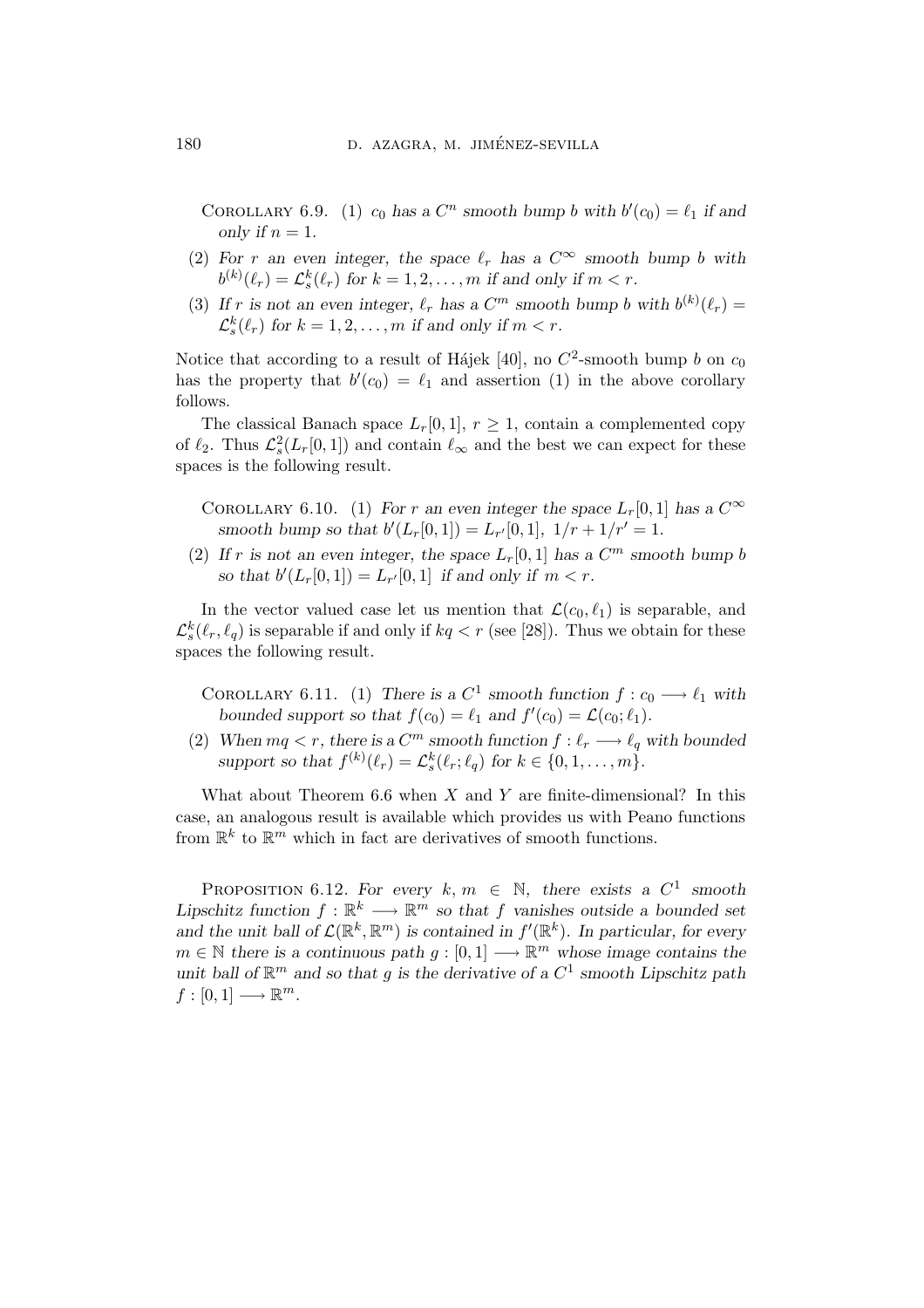As for the proofs of these results, all we can say here is that they are all alike, in fact the main ideas are always the same, but the various technical details involved in each of them make it impossible to give a general proof that applies in all the cases. As a sample, let us prove Theorem 6.6.

#### PROOF OF THEOREM 6.6

It is clear that (2) implies (1). Let us see that (1) implies (2) too. Assume that dens  $X = \text{dens }\mathcal{L}_s^m(X;Y) = \kappa$ . Then it is easily seen that dens  $X =$  $\text{dens } \mathcal{L}_{s}^{k}(X;Y) = \kappa$  for all k with  $0 \leq k \leq m$ . It is enough to see that for any k with  $0 \leq k \leq m$  there exists a  $C^p$  smooth function  $g: X \longrightarrow Y$  with support on  $B_X$  so that  $g^{(k)}(X)$  contains the unit ball of  $\mathcal{L}_{s}^{k}(X;Y)$ . Indeed, once this is shown, we can take a disjoint sequence of balls of the same diameter,  $2r$ , contained in the unit ball  $B_X$ , say  $B(z_n, r)$ ,  $n = 0, 1, 2, 3, \ldots$ , and  $C^p$  smooth functions  $b_0, b_1, b_2, \ldots, b_m$ , with support in  $B_X$  and taking values in Y, so that  $b_k^{(k)}$  $\mathcal{L}_{k}^{(k)}(X)$  contains the unit ball of  $\mathcal{L}_{s}^{k}(X;Y)$  for every k; then the function  $f: X \longrightarrow Y$  defined by

$$
f(x) = \sum_{k=0}^{m} r^k b_k \left(\frac{x - z_k}{r}\right)
$$

is clearly a  $C^p$  smooth bump with the property that  $f^{(k)}(X) = b_k^{(k)}$  $_k^{(\kappa)}(X)$  contains the unit ball of  $\mathcal{L}_s^k(X;Y)$  for every k.

So let us prove that for a fixed k with  $0 \le k \le p$  there exists a  $C^p$  smooth function  $g: X \longrightarrow Y$  with support on  $B_X$  so that  $g^{(k)}(X)$  contains the unit ball of  $\mathcal{L}_{s}^{k}(X;Y)$ .

Since  $X$  has a  $C^p$  bump function with bounded derivatives, by composing it with a suitable real function, we can obtain a  $C^p$  function  $h: X \to [0,1]$ such that for some  $M \geq 3$  and  $0 \leq M_0 \leq M_1 \leq \cdots \leq M_j \leq M_{j+1} \leq \cdots$ , we have  $h(x) = 1$  whenever  $||x|| \leq 2$ ,  $h(x) = 0$  if  $||x|| \geq M$ , and  $||h^{(j)}||_{\infty} =$  $\sup_{x \in X} ||h^{(j)}(x)|| \le M_j$ . Let us fix  $\varepsilon$ , where  $0 < 2M\varepsilon < \frac{1}{2}$  $\frac{1}{2}$ , and select a  $2M\varepsilon$ separated collection of points  $(z_{\alpha})_{\alpha \in \Gamma}$  in  $\frac{1}{2}B_X$  with  $\text{card}(\Gamma) = \kappa = \text{dens } X$ . The balls  $B(z_\alpha, M\varepsilon)$ ,  $\alpha \in \Gamma$ , are all disjoint and contained in  $B = B_X$ . We define chains of balls

$$
U_j^s := B_{(\alpha_1, \alpha_2, \dots, \alpha_j)} = z_{\alpha_1} + \varepsilon z_{\alpha_2} + \dots + \varepsilon^{j-1} z_{\alpha_j} + \varepsilon^j B
$$

for  $s = (\alpha_1, \alpha_2, \ldots, \alpha_j, \ldots) \in \Gamma^{\mathbb{N}}$ . There is a bijection between the chains of balls  $(U_j^s)$  and the set of sequences  $\Gamma^{\mathbb{N}}$ ; besides, the intersection of any chain of these balls consists exactly of the point  $\bigcap_{j=1}^{\infty} B_{(\alpha_1,\alpha_2,\dots,\alpha_j)} = \sum_{j=1}^{\infty} \varepsilon^{j-1} z_{\alpha_j}$ .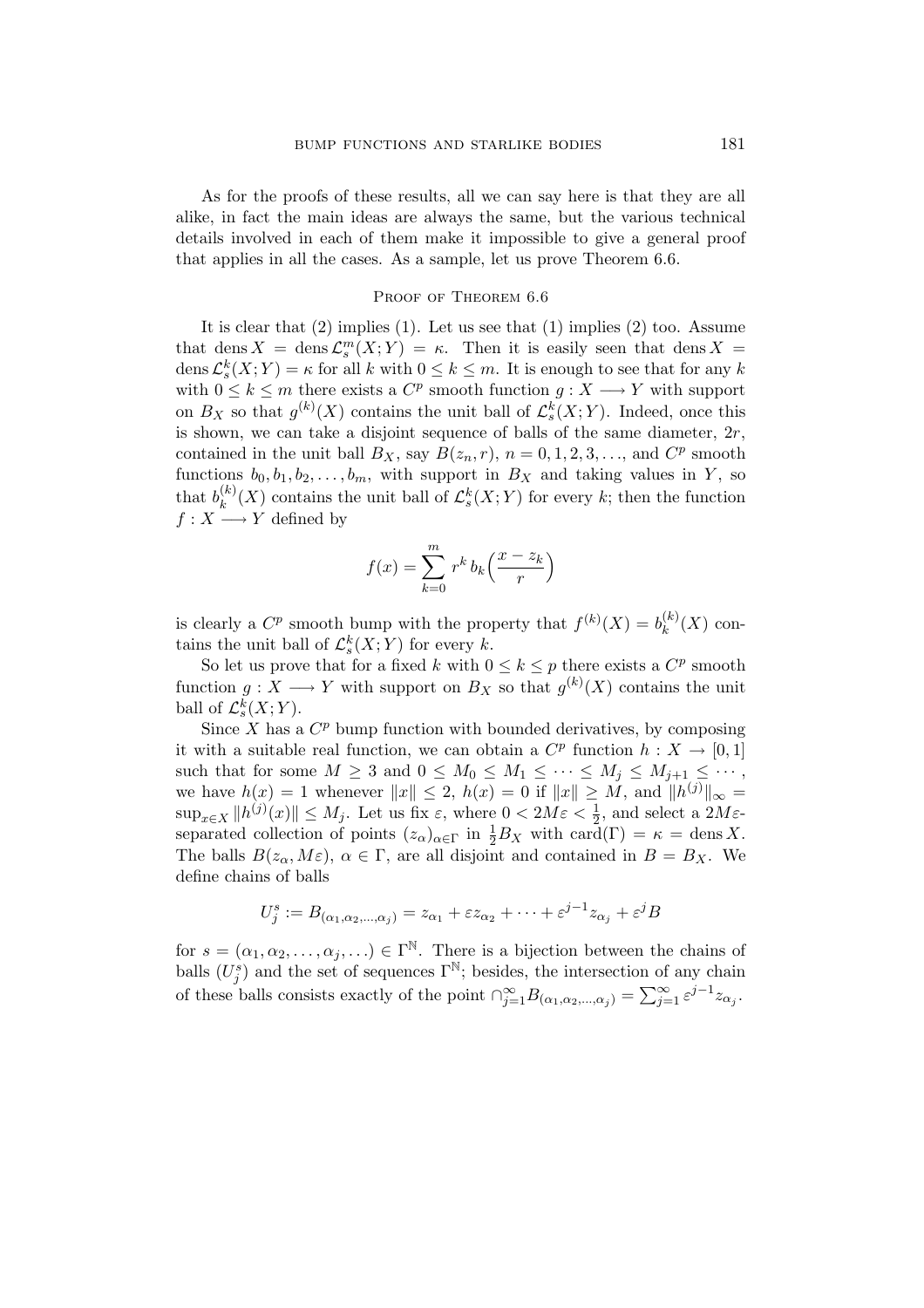Now, since  $\text{dens}(\mathcal{L}_s^k(X;Y)) = \text{card}(\Gamma)$ , we can take a family  $(Q_\alpha)_{\alpha \in \Gamma}$  which is dense in the unit ball of  $\mathcal{L}_{s}^{k}(X;Y)$ , and a corresponding family  $(P_{\alpha})_{\alpha \in \Gamma}$  of k-homogeneous polynomials from X into Y so that  $Q_{\alpha}$  is the kth derivative of  $P_{\alpha}$  for each  $\alpha$ . Notice that in the case  $k = 0$  we are dealing with a dense subset  $(y_\alpha)_{\alpha \in \Gamma}$  of Y.

Next, for every  $n \geq 1$  we can define  $\delta_n = \varepsilon^{n^2 - 1}$ , and

$$
g_n(x) = \sum_{(\alpha_1, \alpha_2, \dots, \alpha_n) \in \Gamma^n} \delta_n h\left(\frac{x - \sum_{i=1}^n \varepsilon^{i-1} z_{\alpha_i}}{\varepsilon^n}\right) P_{\alpha_n}(x)
$$

for all  $x \in X$ . It is clear that  $g_n$  is  $C^p$  smooth with bounded derivatives, and its support is in B. Notice also that every  $x \in X$  has a neighbourhood  $V_x$  so that all but one of the terms in the sum defining  $g_n(y)$  are zero for  $y \in V_x$ . Besides, we have that  $g_n^{(k)}(B_{(\alpha_1,\alpha_2,\dots,\alpha_n)}) = \delta_n Q_{\alpha_n}$  for all  $(\alpha_1, \alpha_2, \dots, \alpha_n) \in \Gamma^n$ . Bearing in mind that the *i*<sup>th</sup> derivative of  $h$  is uniformly bounded by  $M_i$ , the construction of  $g_n$ , and the fact that if a k-homogeneous polynomial P has its kth derivative  $Q$  bounded by 1 then all the derivatives of  $P$  are bounded by 1 as well (this is an immediate inductive application of the mean value theorem), we can estimate the norm of the jth derivative of  $g_n$  as follows

$$
||g_n^{(j)}(x)|| \le \delta_n \sum_{i=0}^j \binom{j}{i} \frac{M_i}{\varepsilon^{ni}} \le \delta_n \varepsilon^{-nj} M_j \sum_{i=0}^j \binom{j}{i} \le 2^j M_j \varepsilon^{n(n-j)-1}
$$

for all  $x \in X$  and  $n \in \mathbb{N}$ , and for every j with  $0 \leq j \leq p$ .

Since the series  $\sum_{n=1}^{\infty} 2^{j} M_j \varepsilon^{n(n-j)-1}$  are convergent for all  $j = 0, 1, 2, \ldots$ , this implies that the series of derivatives  $\sum_{n=1}^{\infty} g_n^{(j)}(x)$  converge uniformly on X (for all  $0 \le j \le p$ ), and therefore the function  $g: X \longrightarrow Y$  defined by

$$
g(x) = \sum_{n=1}^{\infty} g_n(x)
$$

is  $C^p$  smooth with bounded derivatives, and  $g^{(j)}(x) = \sum_{n=1}^{\infty} g_n^{(j)}(x)$ .

Let us now see that  $g^{(k)}(X)$  contains the unit ball of  $\mathcal{L}_{s}^{k}(X;Y)$ . By the construction of the  $g_n$  and g it is clear that

$$
g^{(k)}(\partial B_{(\alpha_1,\ldots,\alpha_k)})=Q_{\alpha_1}+\delta_2 Q_{\alpha_2}+\cdots+\delta_n Q_{\alpha_n}
$$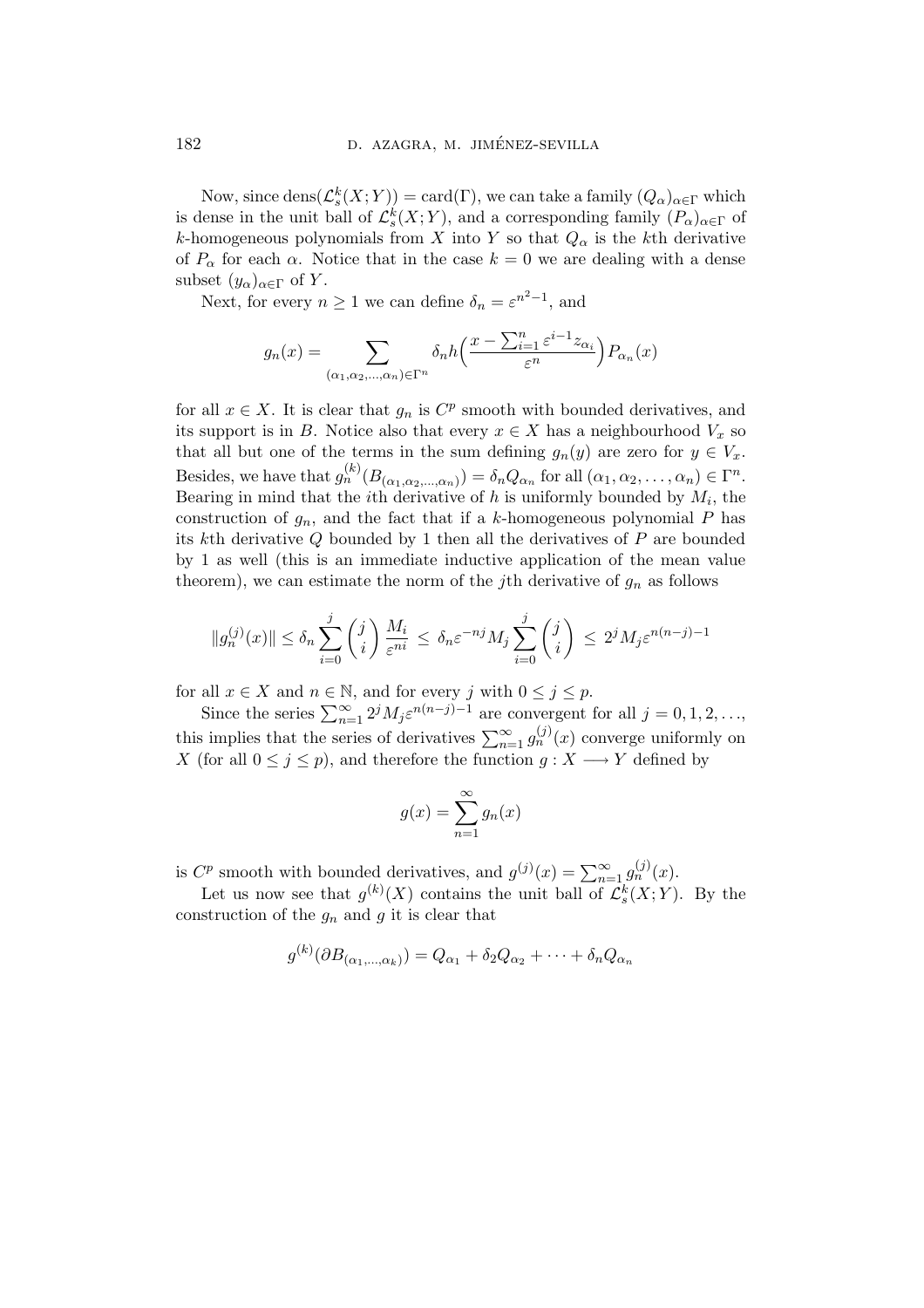for every chain of balls  $(B_{(\alpha_1,\ldots,\alpha_n)})_{n\in\mathbb{N}}$ ; then, for  $x := \bigcap_{n=1}^{\infty} B_{(\alpha_1,\alpha_2,\ldots,\alpha_n)}$ , by the continuity of  $g^{(k)}$  we get that  $g^{(k)}(x) = \sum_{n=1}^{\infty} \delta_n Q_{\alpha_n}$ . Since  $(Q_{\alpha})_{\alpha \in \Gamma}$  is dense in the unit ball of  $\mathcal{L}_{s}^{k}(X;Y)$  it is clear that every Q in this ball can be written as a series  $Q = \sum_{n=1}^{\infty} \delta_n Q_{\alpha_n}$  for some sequence  $(\alpha_n) \in \Gamma^{\mathbb{N}}$ , so we can conclude that  $g^{(k)}(X)$  contains the unit ball of  $\mathcal{L}_{s}^{k}(X;Y)$ .

Finally, in order to obtain a  $C^p$  smooth surjection  $b: X \longrightarrow Y$  such that  $b^{(k)}(X) = \mathcal{L}_s^k(X;Y)$  for every  $k = 0, 1, \ldots, m$ , we only have to take s a sequence  $(\alpha_1, \alpha_2, \ldots, \alpha_n, \ldots) \in \Gamma^{\mathbb{N}}$  with  $\alpha_i \neq \alpha_j$  if  $i \neq j$ , a  $C^p$  smooth function  $f: X \longrightarrow Y$  with support in  $B_X$  and such that  $f^{(k)}(X)$  contains the unit ball of  $\mathcal{L}_s^k(X;Y)$  for every  $k = 0, 1, 2, \ldots, m$ , and put

$$
b(x) = \sum_{n=1}^{\infty} n f\left(\frac{x - z_{\alpha_n}}{\varepsilon}\right)
$$

for all  $x \in X$ .  $\blacksquare$ 

#### 7. What does the range of a derivative look like?

While in the preceding sections we have been concerned about the topological size of the ranges of the derivatives of a bump function, now we will look at the shape of those ranges. Several questions arise naturally. For instance, the range of the derivative of a  $C^1$  smooth bump on a Banach space X is obviously a connected set containing the origin, but: Are there any restrictions on its shape? May it fail to be simply connected?

By this time the reader may have formed an opinion of his own as to what bumps are capable of, and he or she has probably guessed the following metatheorem: everything can happen with a bump, at least in infinite dimensions. We will not disappoint his expectations, he or she is right.

The first answer to such questions was provided by the work of Borwein, Fabian, Kortezov and Loewen [23]. They constructed a  $C^1$  smooth bump b on the plane  $\mathbb{R}^2$  so that the range of its derivative,  $b'(\mathbb{R}^2)$  is not simply connected (for instance, a circular corona). In fact they showed that  $b'(\mathbb{R}^n)$  can happen to fill in any reasonably looking closed figure containing the origin as an interior point (however, giving full details of what reasonably looking means would not be very reasonable at this moment). In a subsequent work [24] Borwein, Fabian and Loewen extended this result to the infinite-dimensional setting, establishing the following theorem.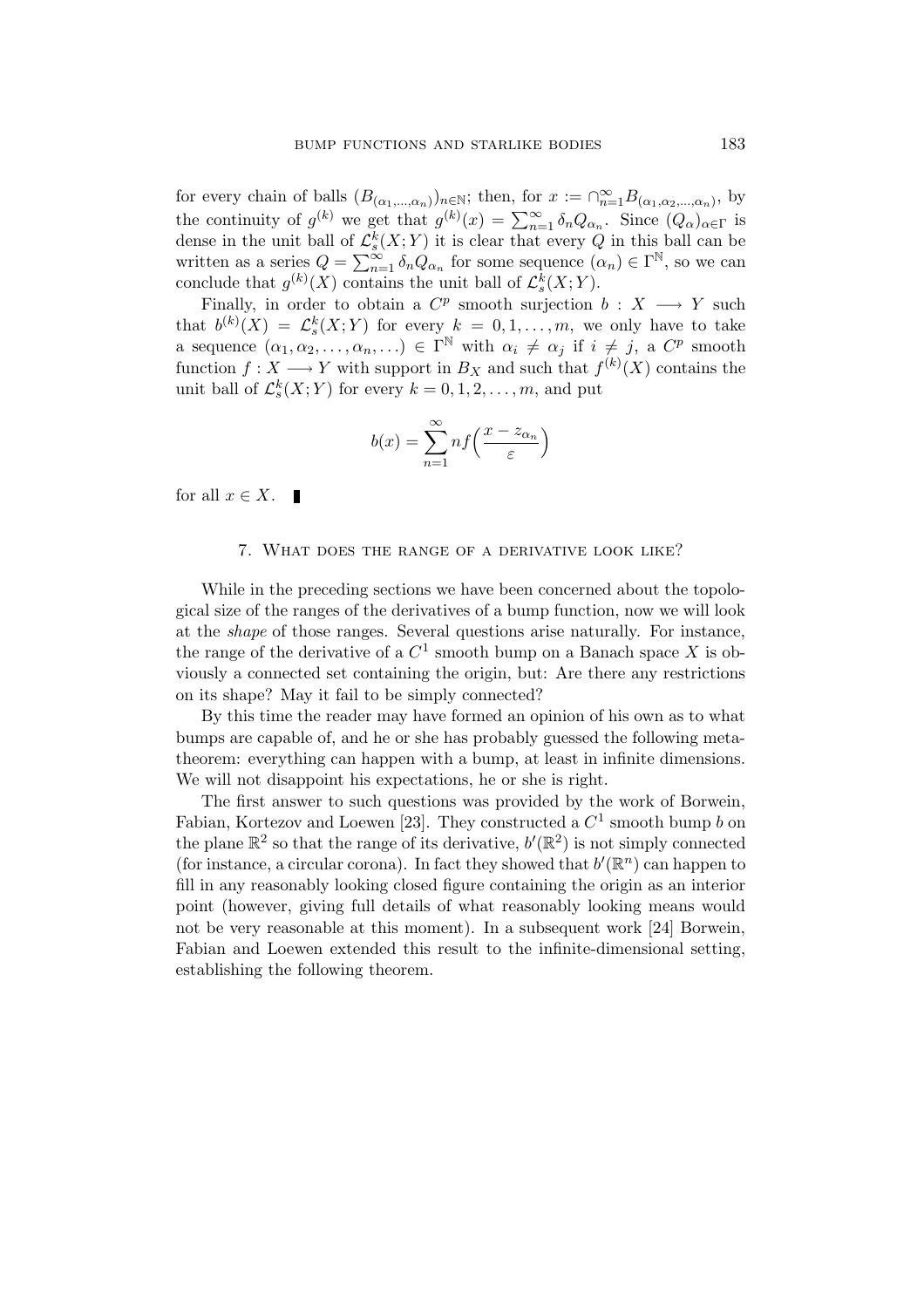THEOREM 7.1. (Borwein-Fabian-Loewen) Let  $X$  be an infinite-dimensional Banach space with a Lipschitz C<sup>1</sup>-smooth bump. Let  $\Omega \subset X^*$  be an open connected set containing the origin and satisfying this property:

There exists a summable sequence  $a_0, a_1, a_2, \ldots$  of positive numbers such that every  $\eta \in \overline{\Omega}$  can be expressed as  $\lim_{i\to\infty} \xi_i$  for some sequence  $0 = \xi_0, \xi_1, \xi_2, \ldots$  in  $\Omega$  such that  $\|\xi_{i+1} - \xi_i\| < a_i$ , and that the linear segment co  $\{\xi_i, \xi_{i+1}\}\$ lies in  $\Omega$  for every  $i = 0, 1, 2, \ldots$ 

Then there exists a Lipschitz C<sup>1</sup>-smooth bump b:  $X \to [0,1]$  so that  $b'(X) =$ Ω.

On the other hand we have been informed that Thierry Gaspari has independently obtained several sufficient conditions for a subset of a dual space (in any dimension, finite or infinite) to be filled in by the range of a derivative of a  $C^1$  smooth bump [34].

Next we study the same problem in the case of higher order derivatives and, by using Theorem 6.6 above, we establish some results that generalize Theorem 7.1. The proofs we sketch here are different (even in the case of a first derivative) from the original ones in [23], [24].

In what follows we will be using the same notation as in the preceding section. We begin with a lemma which tells us that, for a polygonal arc P in the space of symmetric n-linear forms  $\mathcal{L}_{s}^{n}(X)$  one can always find a bump whose *n*-th derivative's range contains a suitable neighborhood of  $P$  and is contained in a (larger, but not much larger) neighborhood of P. This lemma (which holds true in any dimension) is our main tool to construct bumps with a prescribed range of derivatives.

LEMMA 7.2. Let  $p \in \{0, 1, \ldots, \infty\}$  and X be a Banach space with a  $C^p$ smooth bump with bounded derivatives. Assume that dens  $X = \text{dens } \mathcal{L}_s^n(X)$ , for some  $n \leq p$ . Consider a polygonal arc P in  $\mathcal{L}_s^n(X)$  from 0 to any point Q. Then, there is a constant  $M > 0$  (which only depends on the space and not on the polygonal) so that for any  $\varepsilon > 0$  there exists a  $C^p$  smooth bump g with bounded derivatives and support in the unit ball of  $X$  satisfying that

$$
||g^{(k)}||_{\infty} \leq 4\varepsilon, \text{ for } k = 0, 1, ..., n - 1,
$$
  

$$
P + \frac{\varepsilon}{M} B_{\mathcal{L}_s^n(X)} \subset g^{(n)}(X) \subset P + 2\varepsilon B_{\mathcal{L}_s^n(X)},
$$
  
and 
$$
g^{(n)}(\delta B_X) = Q, \text{ for some } \delta > 0.
$$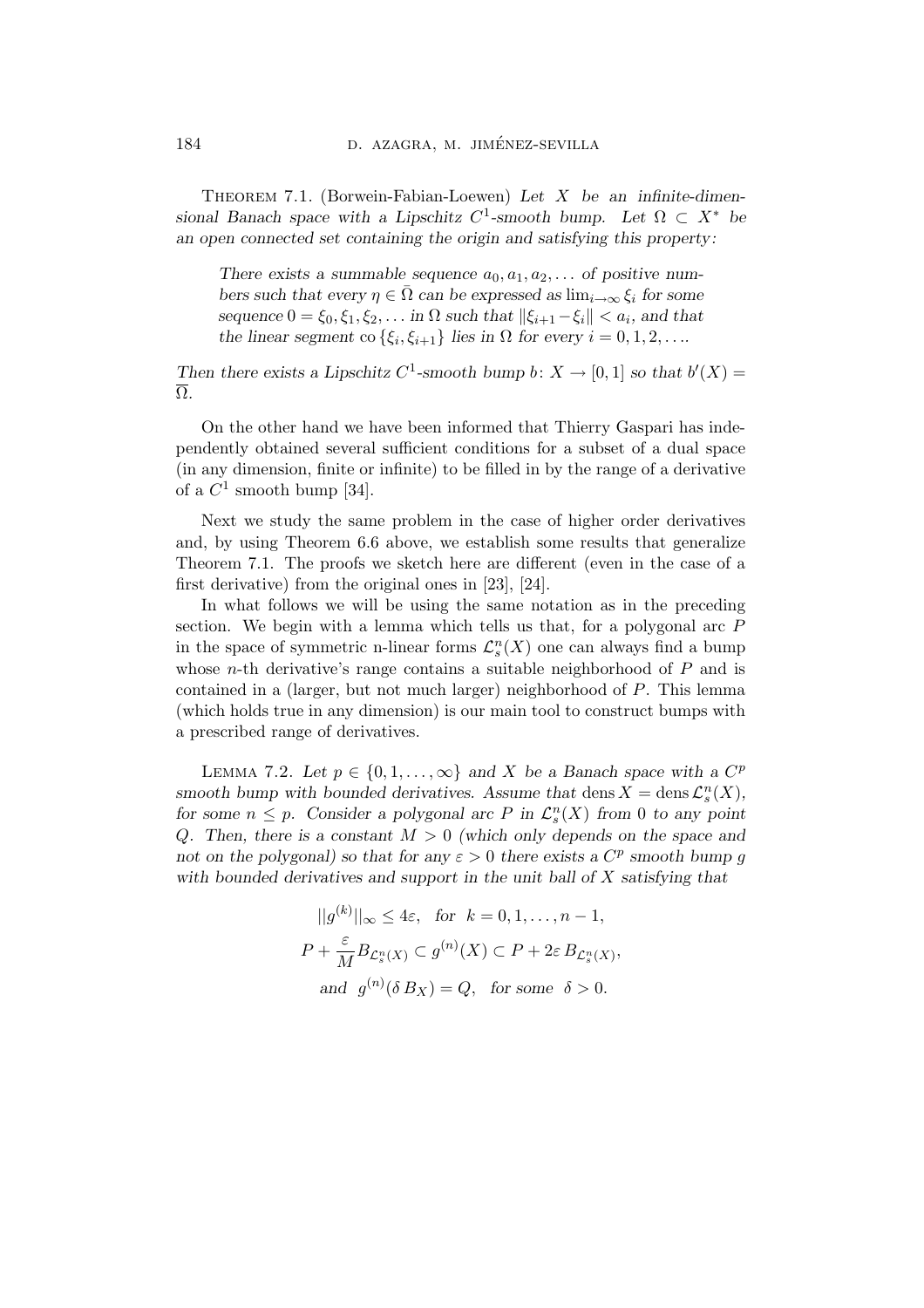Moreover, if  $n < i \leq p$ , the *i*-th derivative  $g^{(i)}$  is bounded by a constant which only depends on  $i, \varepsilon, M$  and the length of the polygonal.

*Proof.* If X has a  $C^p$  smooth bump with bounded derivatives, by composing this bump with a suitable  $C^{\infty}$  bump on  $\mathbb{R}$ , we obtain a  $C^p$  smooth bump  $b_1$  with bounded image, bounded derivatives and  $b_1(r B_X) = 1$ , for some  $r > 0$ . For a given element  $R \in B_{\mathcal{L}_s^n(X)}$ , we consider the associated polynomial S whose n-th derivative is R and the product  $b_2 = b_1 S$ . Notice that  $b_2^{(n)}$  $2^{(n)}(r B_X) = R$ . On the other hand, by the main results of the preceding section we know that X has a  $C^p$  smooth bump  $b_3$  with bounded derivatives so that  $b_3^{(n)}$  $S_3^{(n)}(X)$  contains the unit ball of  $\mathcal{L}_s^n(X)$ , denoted by  $B_{\mathcal{L}_s^n(X)}$ . By summing  $b_2$  and a suitable translation of  $b_3$  (with disjoint support from  $b_1$ ) we obtain a  $C^p$  smooth bump h so that  $h^{(n)}(r B_X) = R$  for some  $r \in (0, 1)$ , and  $B_{\mathcal{L}_s^n(X)} \subset h^{(n)}(X)$ . Up to elementary operations of dilation and constant multiplying we may additionally assume that the support of b is included in the unit ball  $B_X$ . Moreover,  $h, h', \ldots, h^{(n)}$  are bounded by a constant  $M > 1$ while, for  $n < i \leq p$ ,  $h^{(i)}$  is bounded by a constant  $M_i$ . The constants M and  $M_i$  do not depend on the given  $R \in B_{\mathcal{L}_s^n(X)}$ ; they only depend on X.

Now, let P be the given polygonal arc and  $\varepsilon > 0$ . We consider in the polygonal  $P$  the extreme points of the straight lines which form  $P$ . We shall denote this set by  $\{Q_0 = 0, Q_1, \ldots, Q_k = Q\}$ . By adding or removing to this set more points of the polygonal, if necessary, we may assume that  $||Q_j Q_{j-1}$ || ≤  $\frac{2\varepsilon}{M}$ , the polygonal P is included in  $\cup_j (Q_j + \frac{2\varepsilon}{M} B_{\mathcal{L}_s^n(X)})$  and  $k \frac{\varepsilon}{M} \leq$  $l+1$ , where l denotes the length of the polygonal P. According to our previous considerations, there are  $C^p$  smooth bumps  $h_j$ ,  $j = 1, 2, ..., k$ , with bounded derivatives, support in the unit ball of X, and  $||h_i^{(i)}||$  $\|j^{(i)}\|_{\infty} \leq 2\varepsilon$  for  $i = 0, 1, \ldots, n$ ,  $||h_i^{(i)}$  $\|\hat{y}^{(i)}\|_{\infty} \leq \frac{2\varepsilon M_i}{M}$  for  $i = n+1, \ldots, p$ , and

$$
\frac{2\varepsilon}{M} B_{\mathcal{L}_s^n(X)} \subset h_j^{(n)}(X) \subset 2\varepsilon B_{\mathcal{L}_s^n(X)},
$$
  

$$
h_j^{(n)}(r B_X) = Q_j - Q_{j-1}, \quad j = 1, \dots, n.
$$

We then define our bump  $q: X \longrightarrow \mathbb{R}$  as

$$
g(x) = \sum_{j=1}^{k} \left(\frac{r}{2}\right)^{(j-1)n} h_j \left(\left(\frac{r}{2}\right)^{j-1} x\right).
$$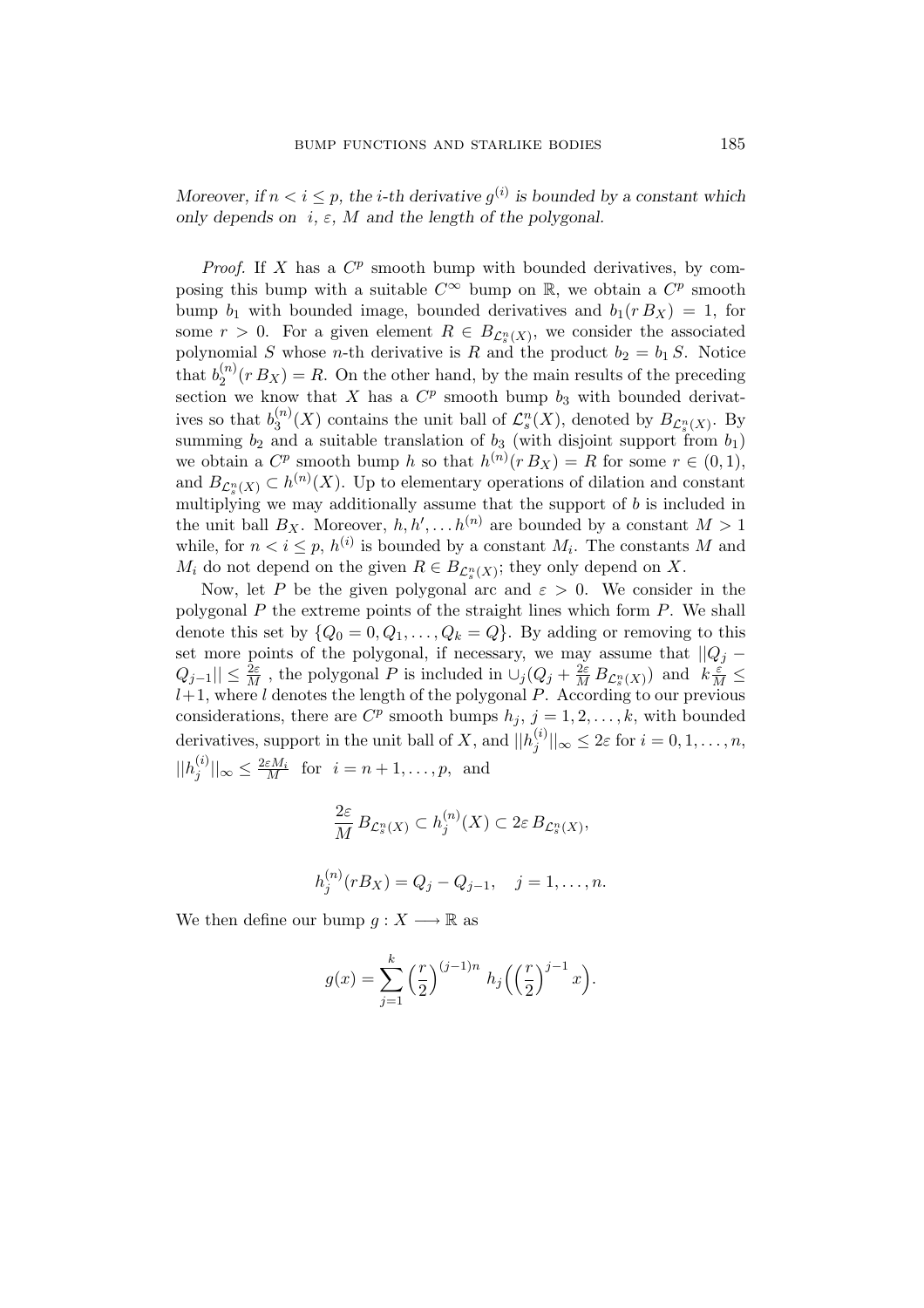Notice that the support of  $g$  is included in the unit ball of  $X$ , and if we take  $\delta = \frac{r^k}{2k}$  $\frac{r^k}{2^k}$  then  $g^{(n)}(\delta B_X) = Q$ . Also,

$$
||g^{(i)}||_{\infty} \leq ||h_1^{(i)}||_{\infty} + \frac{r}{2}||h_2^{(i)}||_{\infty} + \dots + \left(\frac{r}{2}\right)^{k-1}||h_k^{(i)}||_{\infty} \leq 4\varepsilon, \quad i = 0, 1, \dots, n-1,
$$

and  $\bigcup_{j=1}^k (Q_j + \frac{2\varepsilon}{M} B_X) \subset g^{(n)}(X) \subset \bigcup_{j=1}^k (Q_j + 2\varepsilon B_X)$ . This implies that  $P + \frac{\varepsilon}{M} B_X \subset g^{(n)}(X) \subset P + 2\varepsilon B_X$ . Finally, if  $n < i \leq p$ , then

$$
||h^{(i)}||_{\infty} \le \sum_{j=1}^{k} \frac{2\varepsilon M_i}{M} \left(\frac{r}{2}\right)^{(j-1)(i-n)} = \frac{2\varepsilon M_i}{M} \frac{\left(\frac{2}{r}\right)^{(i-n)k} - 1}{\left(\frac{2}{r}\right)^{(i-n)} - 1}
$$
  

$$
\le \frac{4\varepsilon M_i}{M} \left(\frac{r}{2}\right)^{(i-n)((l+1)M\varepsilon^{-1})}.
$$

П

Now we can easily deduce that every open connected subset of an infinitedimensional dual  $X^*$  that contains the origin (and so that X has a suitable smooth bump) can be regarded as the range of a higher order derivative of some bump. In particular we see that there are no restrictions on the *shape* of the ranges of derivatives of smooth bumps.

THEOREM 7.3. Let  $p \in \{0, 1, \ldots, \infty\}$  and X be an infinite dimensional Banach space with a  $C^p$  smooth bump having bounded derivatives. Assume that dens  $X = \text{dens } \mathcal{L}_s^n(X)$  for some  $n \leq p$ . If  $U \subset \mathcal{L}_s^n(X)$  is a given open, bounded, connected set with  $0 \in U$ , then there is a  $C^p$  smooth bump h with bounded derivatives up to the order  $n$  so that the range of the n-th derivative  $h^{(n)}$  is U.

*Proof.* Let us consider a dense set  $D$  in  $U$  so that the cardinality of  $D$  is the density of  $X$ . Let us define

$$
\mathcal{P} = \{P = \{Q_0 = 0, Q_1, \dots, Q_m\} : \text{ where } P \text{ is a polygonal within } U,
$$
  

$$
m \in \mathbb{N} \text{ and the vertices } Q_0, Q_1, \dots, Q_m \in D\}
$$

Clearly card  $P = \text{dens } X$ . For every rational number  $0 < \varepsilon < 1$  and for every  $P \in \mathcal{P}$  so that  $P + 2\varepsilon B_{\mathcal{L}_s^n(X)} \subset U$ , let us pick a bump  $g_{P,\varepsilon}$  on X satisfying the conditions of the lemma. Let us relabel the family of these bumps as  $\{g_{\alpha}\}_{{\alpha}\in\Gamma}$ , where card  $\Gamma = \text{dens } X$ .

Now consider a family of  $\frac{2}{3}$ -separated points  $\{x_{\alpha}\}_{{\alpha \in \Gamma}}$  in  $B_X$ , and define

$$
h(x) = \sum_{\alpha \in \Gamma} 4^{-n} g_{\alpha}(4(x - x_{\alpha})).
$$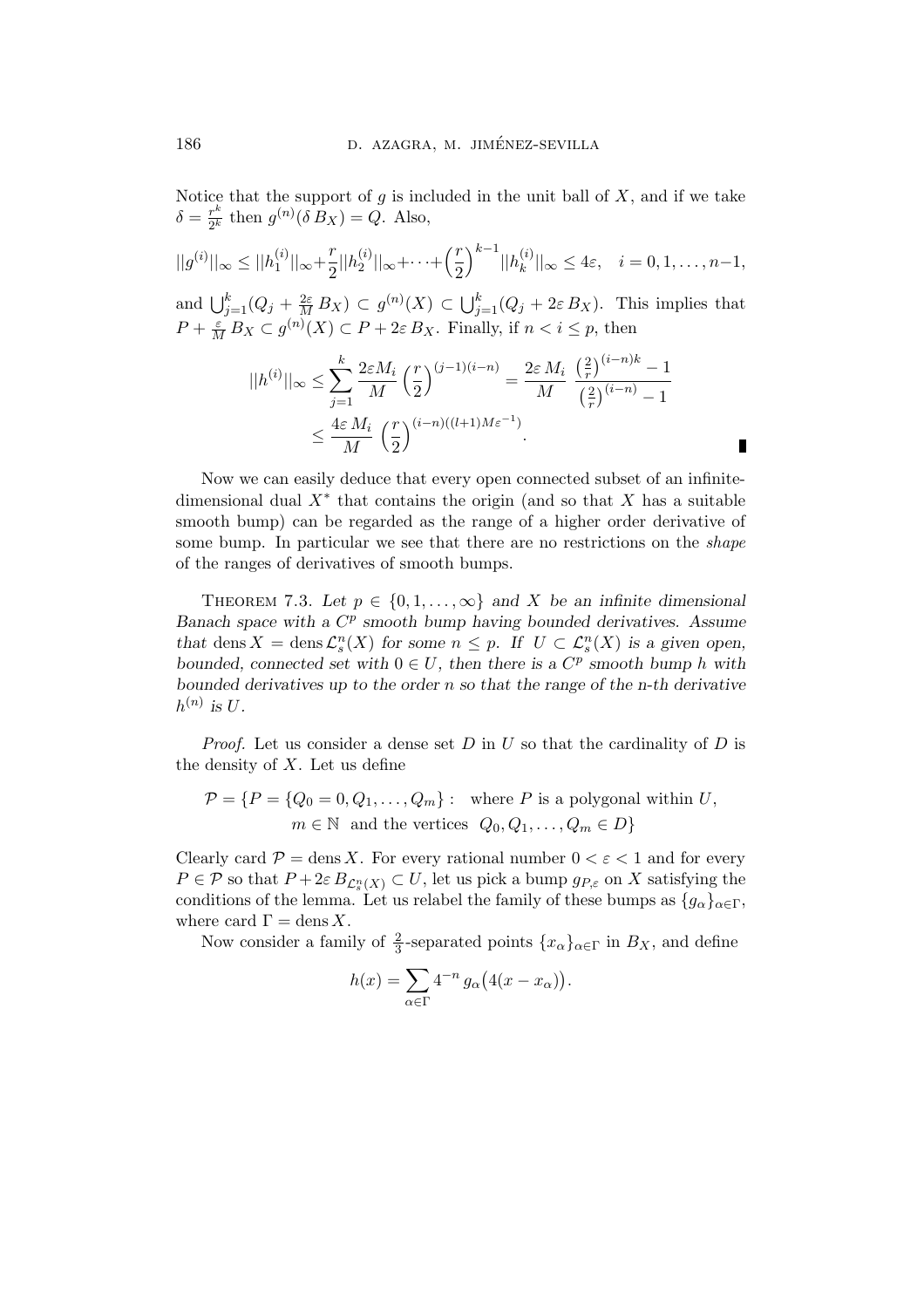Let us check that the bump  $h$  fulfills the required conditions. Note that for every  $x \in X$  there is at most one non-null summand in the above equation, which is the same in a neighborhood of x. Thus,  $h \in C^p$ ,  $h, h', \ldots, h^{(n-1)}$  are bounded by 1 and  $h^{(n)}(X) \subset U$ . Let us check that  $U \subset h^{(n)}(X)$ . Since U is connected and open, then it is connected by polygonals. For any  $Q \in U$ , there is a polygonal  $P = \{Q_0 = 0, Q_1, \ldots, Q_m = Q\}$  connecting 0 to Q and there is an  $0 < \varepsilon < 1/2$  so that  $P + 4\varepsilon B_X \subset U$ . We may assume, by the density of D, that  $Q_0, Q_1, \ldots, Q_{m-1} \in D$ . Also, take  $Q'_m \in D$  so that  $||Q'_m - Q|| < \frac{\varepsilon}{M}$ . The polygonal  $P' = \{Q_0 = 0, Q_1, \ldots, Q_{m-1}, Q'_m\} \in \mathcal{P}$  and, since  $P' + 2\varepsilon B_{\mathcal{L}_s^n(X)} \subset$  $P + 4\varepsilon B_X \subset U$ , the associated bump  $g_{P',\varepsilon}$  belongs to the family  $\{g_\alpha\}$ . By the lemma we have that  $Q \in P' + \frac{\varepsilon}{M} B_X \subset g_{P',R}^{(n)}$  $P^{(n)}_{P',\varepsilon}(X) \subset h^{(n)}(X)$ , so the proof is finished.

A careful modification of the above argument allows to prove the following generalization of Theorem 7.1.

THEOREM 7.4. Let X be an infinite dimensional Banach space with a  $C<sup>n</sup>$ smooth bump having bounded derivatives. Assume that dens  $X = \text{dens } \mathcal{L}_s^n(X)$ . Let  $U \subset \mathcal{L}_s^n(X)$  be a pre-fixed open, bounded, connected set with  $0 \in U$ , so that for every  $Q \in \partial U$  there exists a path from 0 to Q through points of U. Then, there is a  $C^n$  smooth bump h with bounded derivatives so that the image of the n-th derivative  $h^{(n)}$  is the closure of U.

We will not give the proof of this result here. We only mention that the proof bears some resemblance to that of Theorem 7.6 below, which deals with the finite-dimensional case.

Theorem 7.4 does not hold true when  $X$  is finite dimensional. Next we give an example of an open bounded subset  $U \subset \mathbb{R}^2$  containing the origin and satisfying the condition given in Theorem 7.4, so that the closure of  $U$  cannot be the range of the first derivative of any  $C^1$  smooth bump on  $\mathbb{R}^2$ .

Example 7.5. Consider the open sets of the plane

$$
U_n = \left\{ (x, y) : 1 - \frac{1}{2n} < |x| < 1 - \frac{1}{2n + 1}, \ |y| < 2 \right\}, \quad n \in \mathbb{N}
$$

and

$$
U = \bigcup_n U_n \cup \left\{ (x, y) : 1 < \max\{|x|, |y|\} < 2 \right\} \cup \left\{ (x, y) : |x| < \frac{1}{4}, \ |y| < 2 \right\}.
$$

Obviously the closure of U satisfies the conditions required in Proposition 7.4. Assume the closure of  $U$  were the image of a continuously Fréchet smooth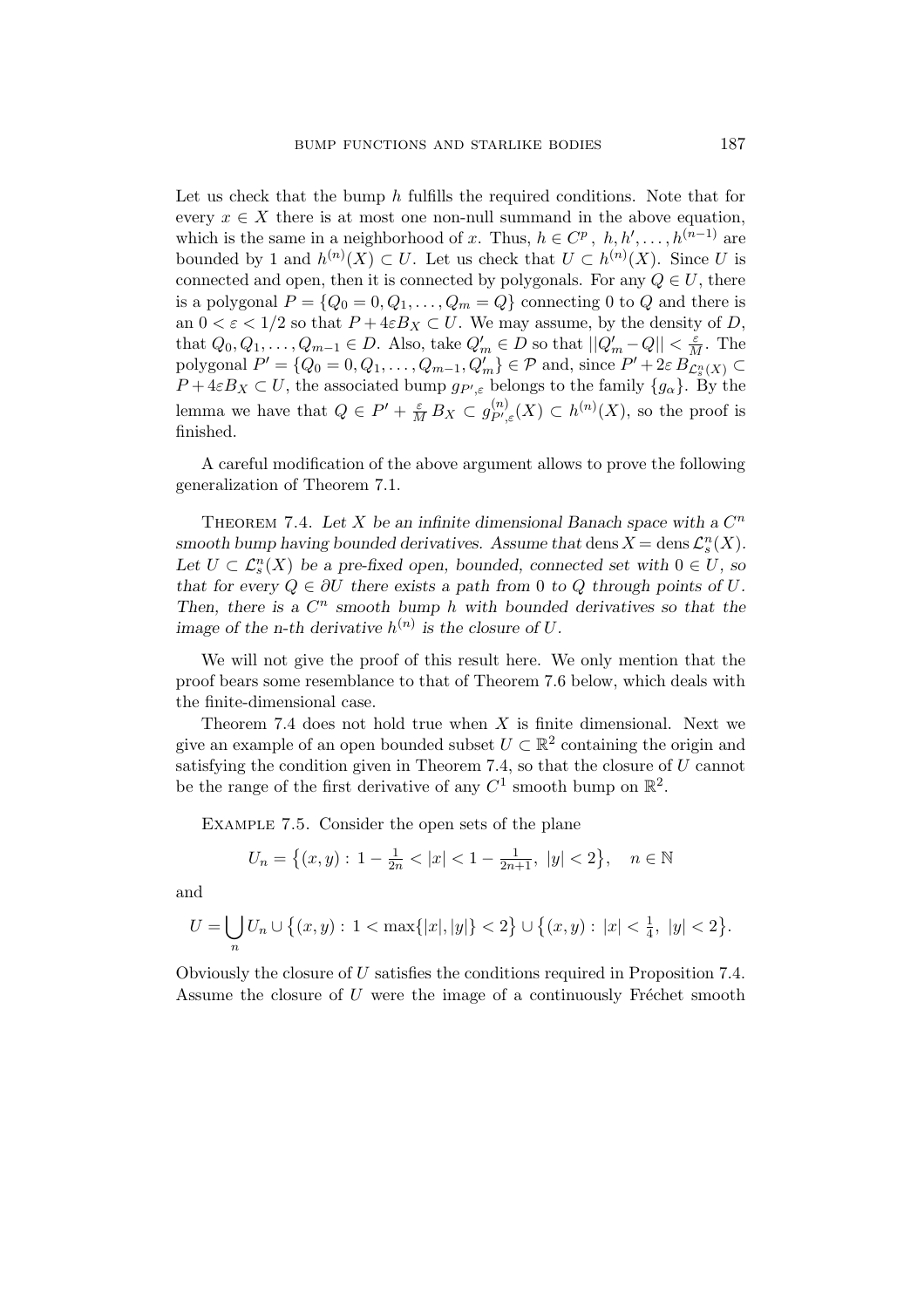bump  $b : \mathbb{R}^2 \longrightarrow \mathbb{R}$ . Let us take points  $(a_n, 0) \in U_n$  converging to  $(1, 0) \in$  $\partial U$ . By the assumption, there is a bounded sequence of points  $(x_n, y_n)$  so that  $b'(x_n, y_n) = (a_n, 0)$ . By compactness, we may take for granted that the sequence  $(x_n, y_n)$  converges to some point  $(x, y)$ . By continuity,  $b'(x, y) =$  $(1,0)$ , and there is some  $\delta > 0$  so that  $A = b'((x,y)+\delta B) \subset (1,0)+\frac{1}{2}B$ , where B is the unit ball of the euclidean norm in  $\mathbb{R}^2$ . Since b' is continuous, the set A should be connected. But this is a contradiction, since  $\{(x_n, y_n)\}_{n\geq N}$  $A \subset \overline{U} \cap ((1,0) + \frac{1}{2}B)$  for some  $N \in \mathbb{N}$ .

Nevertheless, we next show that, if for every  $\varepsilon > 0$ , there is a finite collection of open and connected subsets of U with diameter less than  $\varepsilon$  and covering U, then  $\overline{U}$  is the image of a  $C^1$  smooth bump. The above example clearly shows that if we drop this condition the conclusion does not necessarily hold.

THEOREM 7.6. Let us consider  $n, m \in \mathbb{N}$  and an open bounded and connected subset  $U \subset \mathcal{L}(\mathbb{R}^n, \mathbb{R}^m)$  containing the origin. Assume that, for every  $\varepsilon > 0$ , there is a finite family  $\mathcal{F}_{\varepsilon}$  of open (non-empty) subsets of U which covers U so that every  $V \in \mathcal{F}_{\varepsilon}$  is connected and has diameter less than  $\varepsilon$ . Then, there is a  $C^1$  smooth and Lipschitz function  $f : \mathbb{R}^n \longrightarrow \mathbb{R}^m$  with bounded support so that  $b'(\mathbb{R}^n) = \overline{U}$ .

*Proof.* We denote by  $\mathcal{F}_k$  the finite open covering of U given in the hypothesis for  $\varepsilon = \frac{1}{2k+1}$  $\frac{1}{2^{k+4}}$ . Now, for every open subset  $V \in \mathcal{F}_k$ , we select a point  $T \in V$ , and denote the set consisting of all the points obtained in this way by  $F_k$ . In order to avoid problems of notation we may consider that the selected points are all different and even that  $F_k \cap F_j = \emptyset$ , whenever  $k \neq j$ . Notice that, for every k, the finite set  $F_k$  is a  $\frac{1}{2^{k+1}}$  $\frac{1}{2^{k+4}}$ -net of U.

Let us denote by  $\mathcal{P}_k$  the family of all finite sequences  $R = \{T_0 = 0, T_1,$  $T_2, \ldots, T_k$  where

- (1)  $T_j \in F_j$ , for  $j = 1, ..., k$ ,
- (2) the associated open sets  $V_j \in \mathcal{F}_j$ , so that  $T_j \in V_j$ ,  $j = 1, \ldots, k$ , satisfy that  $V_j \cap V_{j+1} \neq \emptyset$  for  $j = 1, \ldots, k - 1$ .

Let us observe that if a sequence  $R = \{0, T_1, \ldots, T_{k+1}\} \in \mathcal{P}_{k+1}$ , then  $R' = \{0, T_1, \ldots, T_k\} \in \mathcal{P}_k$ . Now, we can adapt the proof of Theorem 7.4 as follows. We construct inductively the next family of functions from  $\mathbb{R}^n$  to  $\mathbb{R}^m$ :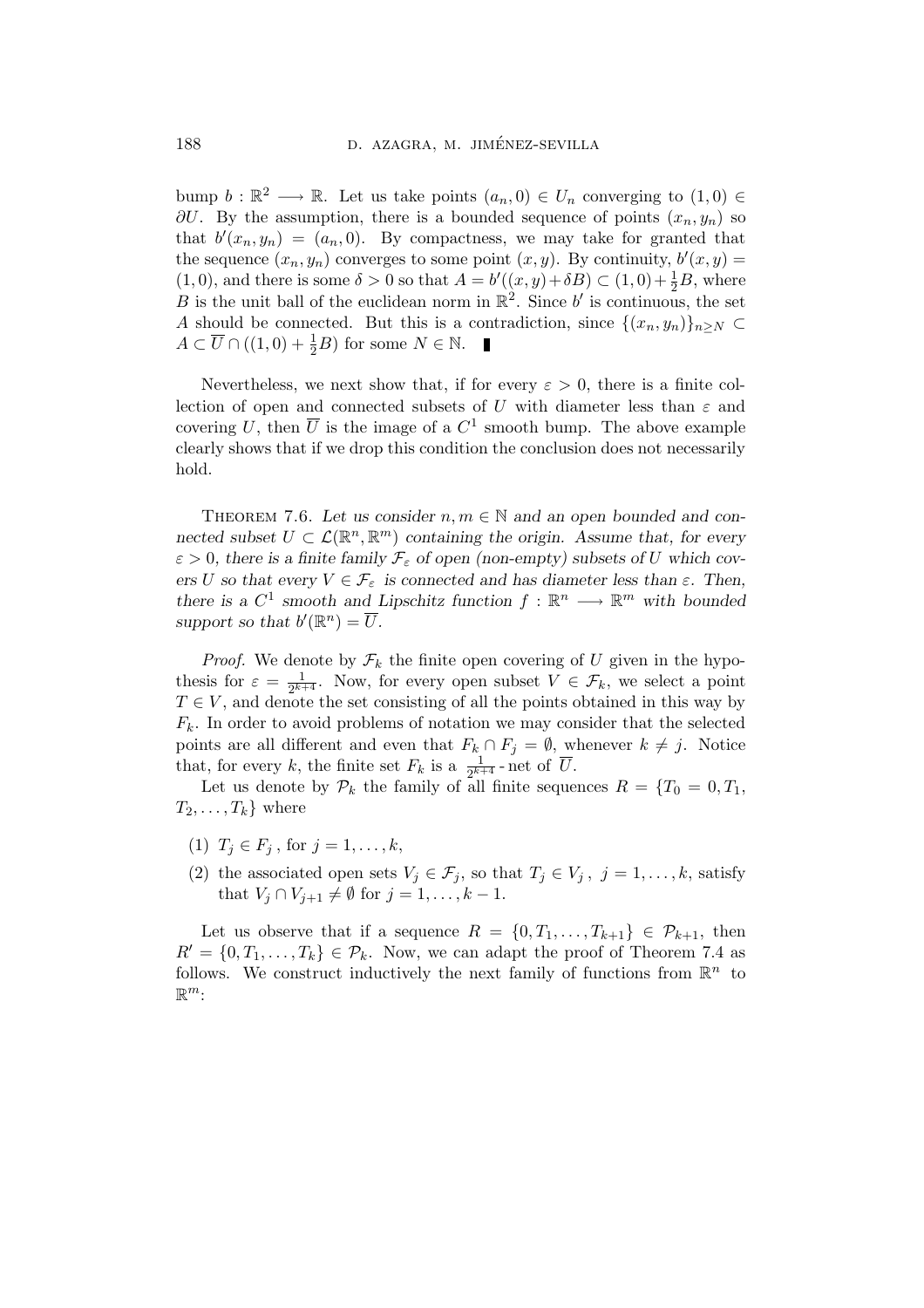**1.** For every  $R = \{0, T_1\} \in \mathcal{P}_1$  there is a polygonal  $P_R$  and  $0 < \varepsilon_R < 1/2^3$  so that  $P_R + 2 \varepsilon_R B_{\mathcal{L}(\mathbb{R}^n, \mathbb{R}^m)} \subset U$ , where  $B_{\mathcal{L}(\mathbb{R}^n, \mathbb{R}^m)}$  stands for the closed unit ball of  $\mathcal{L}(\mathcal{R}^n, \mathcal{R}^m)$ . By Lemma 7.2, there is a  $C^1$  smooth function  $g_R: \mathbb{R}^n \longrightarrow \mathbb{R}^m$ with support in the unit ball of X so that  $||g_R||_{\infty} \leq 4\varepsilon_R$  and there is  $0 <$  $\delta_R < 1$  so that

$$
g'_R(\delta_R B_X) = T_1 - T_0 = T_1,
$$

and

$$
P_R + \frac{\varepsilon_R}{M} B_{\mathcal{L}(\mathbb{R}^n, \mathbb{R}^m)} \subset g'_R(X) \subset P_R + 2\varepsilon_R B_{\mathcal{L}(\mathbb{R}^n, \mathbb{R}^m)}.
$$

Note again that, in what follows, we do not use the first inclusion of the above display which is the difficult one and it is deduced in Lemma 7.2 from the result [7, Propositon 3.7].

If the cardinal of the set  $\mathcal{P}_1$  is  $p_1$ , we fix  $M > 0$  so that there are  $p_1$  points  ${x_R : R \in \mathcal{P}_1}$  in  $MB_{\mathbb{R}^n}$  with the property that

$$
||x_R - x_S|| > 2, \quad \text{if } R, S \in \mathcal{P}_1, R \neq S,
$$

and

$$
x_R + B_{\mathbb{R}^n} \subset MB_{\mathbb{R}^n}.
$$

**2.** We select for every pair  $(T_1, T_2)$ , where  $R = \{0, T_1, T_2\} \in \mathcal{P}_2$ , a polygonal  $P_{T_1,T_2}$  from  $T_1$  to  $T_2$  so that  $P_{T_1,T_2}$  is included in a ball of radius  $\frac{1}{2^4}$ . Indeed, consider the associated open sets sets  $V_1 \in \mathcal{F}_1$  and  $V_2 \in \mathcal{F}_2$ , so that  $T_1 \in V_1$ and  $T_2 \in V_2$ . Then, by assumption  $V_1$  and  $V_2$  have non empty intersection. Thus, the union  $V_1 \cup V_2$  is connected and has a diameter not bigger than  $\frac{1}{2^4}$ . Take  $0 < \varepsilon_R < \frac{1}{2^4}$  $\frac{1}{2^4}$  so that  $P_{T_1,T_2} + 2 \varepsilon_R B_{\mathcal{L}_s^n(\mathbb{R}^n,\mathbb{R}^m)} \subset U$ . By Lemma 7.2, there is a  $C^1$  smooth function  $f_R: \mathbb{R}^n \longrightarrow \mathbb{R}^m$  with support in the unit ball of X so that  $||f_R||_{\infty} \leq 4\varepsilon_R$  and there is  $0 < \gamma_R < 1$  with

$$
f'_R(\gamma_R B_X) = T_2 - T_1
$$

and

$$
T_1 + f'_R(X) \subset P_{T_1,T_2} + 2\varepsilon_R B_{\mathcal{L}(\mathbb{R}^n,\mathbb{R}^m)}.
$$

Denote by  $\delta_1 = \min\{\delta_R : R \in \mathcal{P}_1\} > 0$  and  $p_2$  the number of elements of  $F_2$ . Then select  $\delta_1' > 0$  small enough so that we can include  $p_2$  disjoint balls of radius  $\delta_1'$  within a ball of radius  $\delta_1$ . Then, we define

$$
g_R(x) = \delta'_1 \ f_R\left(\frac{x}{\delta'_1}\right).
$$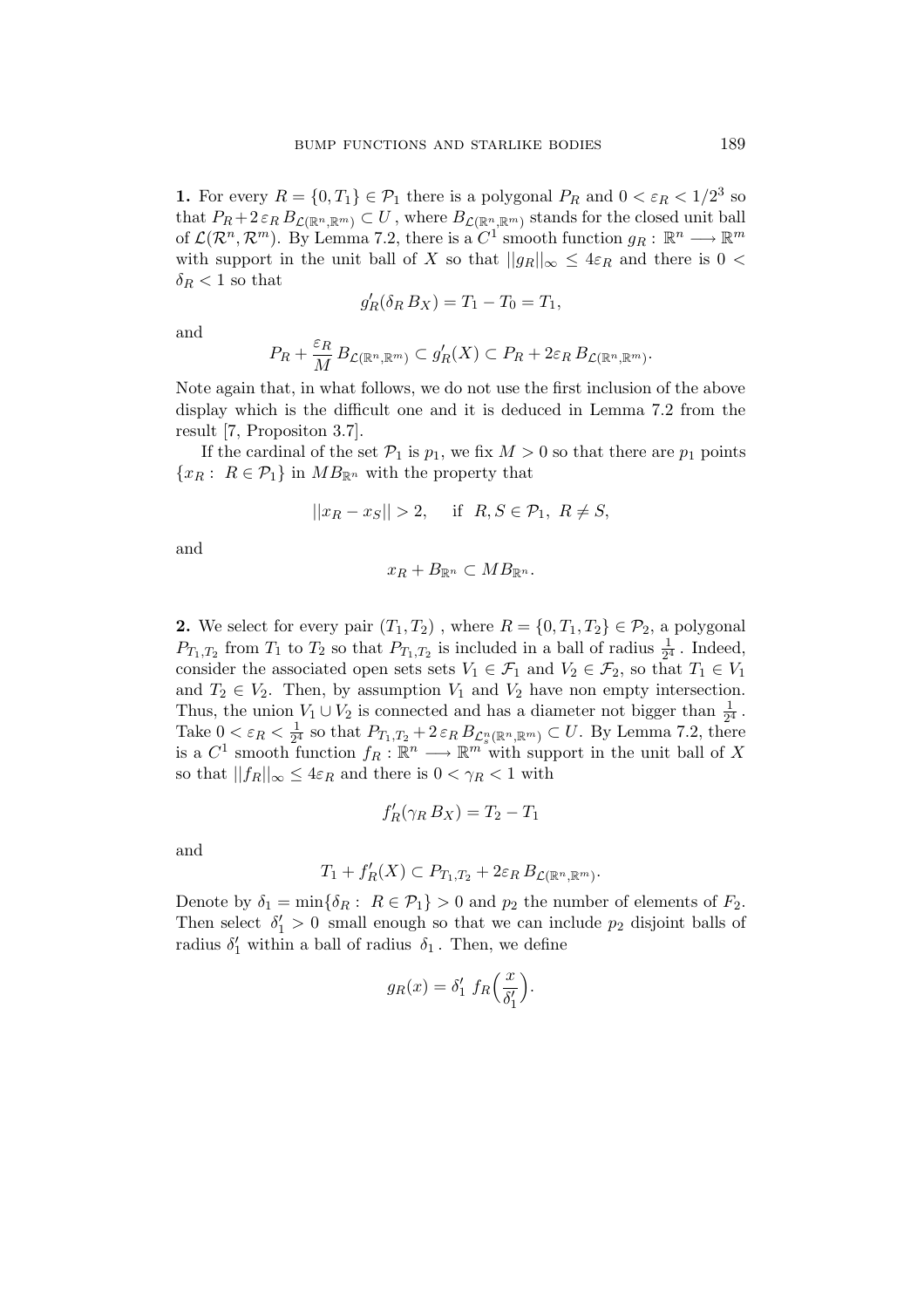The function  $g_R : \mathbb{R}^n \longrightarrow \mathbb{R}^m$  is  $C^1$  smooth, with support in  $\delta'_1 B_{\mathbb{R}^n}$  and  $||g_R||_{\infty} \leq \delta'_1 4 \varepsilon_R \leq 4 \varepsilon_R$ . Also, there is  $0 < \delta_R < \delta'_1$  with

$$
g'_R(\delta_R B_X) = T_2 - T_1
$$

and

$$
T_1 + g'_R(\mathbb{R}^n) \subset P_{T_1,T_2} + 2 \varepsilon_R B_{\mathcal{L}(\mathbb{R}^n, \mathbb{R}^m)}.
$$

**3.** In general, for  $k \geq 2$  and for every pair  $(T_{k-1}, T_k)$ , where  $R = \{0, T_1, \ldots, T_k\}$  $T_{k-1}, T_k$ }  $\in \mathcal{P}_k$ , we can select a polygonal  $P_{T_{k-1}, T_k}$  from  $T_{k-1}$  to  $T_k$  so that  $P_{T_{k-1},T_k}$  is included in a ball of radius  $\frac{1}{2^{k+2}}$ . Indeed, consider the associated open sets  $V_{k-1} \in \mathcal{F}_{k-1}$  and  $V_k \in \mathcal{F}_k$ , with  $T_{k-1} \in V_{k-1}$  and  $T_k \in V_k$ . Then, the open sets  $V_{k-1}$  and  $V_k$  have non empty intersection and, by assumption, they are connected. Thus, the union  $V_{k-1} \cup V_k$  is non empty, connected and has diameter not bigger than  $\frac{1}{2^{k+2}}$ . Take  $0 < \varepsilon_R < \frac{1}{2^{k+1}}$  $\frac{1}{2^{k+2}}$  so that  $P_{T_{k-1},T_k}$  +  $2 \varepsilon_R B_{\mathcal{L}(\mathbb{R}^n, \mathbb{R}^m)} \subset U$ . Define  $\delta_{k-1} = \min\{\delta_R : R \in \mathcal{F}_{k-1}\} > 0$  and  $p_k$  the number of elements of  $F_k$ . Then select  $\delta'_{k-1} > 0$  small enough so that we can include  $p_k$  disjoint balls of radius  $\delta'_{k-1}$  within a ball of radius  $\delta_{k-1}$ . Then, by Lemma 7.2, for every  $R = \{0, T_1, \ldots, T_{k-1}, T_k\} \in \mathcal{P}_k$ , there is a  $C^1$  smooth function  $g_R : \mathbb{R}^n \longrightarrow \mathbb{R}^m$  whose support is included in  $\delta'_{k-1} B_X$  satisfying that

$$
||g_R||_{\infty} \leq 4\varepsilon_R,
$$
  
\n
$$
g'_R(\delta_R B_X) = T_k - T_{k-1}, \text{ for some } 0 < \delta_R < \delta'_{k-1}
$$
  
\nand 
$$
T_{k-1} + g'_R(\mathbb{R}^n) \subset P_{T_{k-1},T_k} + 2\varepsilon_R B_{\mathcal{L}(\mathbb{R}^n, \mathbb{R}^m)}.
$$

Due to the way we have selected the constants  $\delta'_k$ , we can choose within  $MB_X$  a family of points  $\{x_R: R \in \mathcal{P}_k, k \in \mathbb{N}\}\$  with the properties (for  $k=1$ , they have been already selected):

$$
||x_R - x_S|| > 2, \text{ if } R, S \in \mathcal{P}_1 \text{ and } R \neq S,
$$
  

$$
x_R + B_X \subset MB_X, \text{ if } R \in \mathcal{P}_1
$$

and for  $k \geq 2$ ,

$$
||x_R - x_S|| \ge 2 \delta'_{k-1}, \text{ if } R, S \in P_k,
$$
  
\n
$$
||x_R - x_{R'}|| \le \delta_{k-1}, \text{ if } R' \le R, R' \in \mathcal{P}_{k-1},
$$
  
\n
$$
(x_R + \delta'_{k-1} B_X) \cap (x_S + \delta'_{k-1} B_X) = \emptyset, R, S \in \mathcal{P}_k
$$
  
\n
$$
(x_R + \delta'_{k-1} B_X) \subset (x_{R'} + \delta_{k-1} B_X), R \in \mathcal{P}_k, R' \in \mathcal{P}_{k-1}.
$$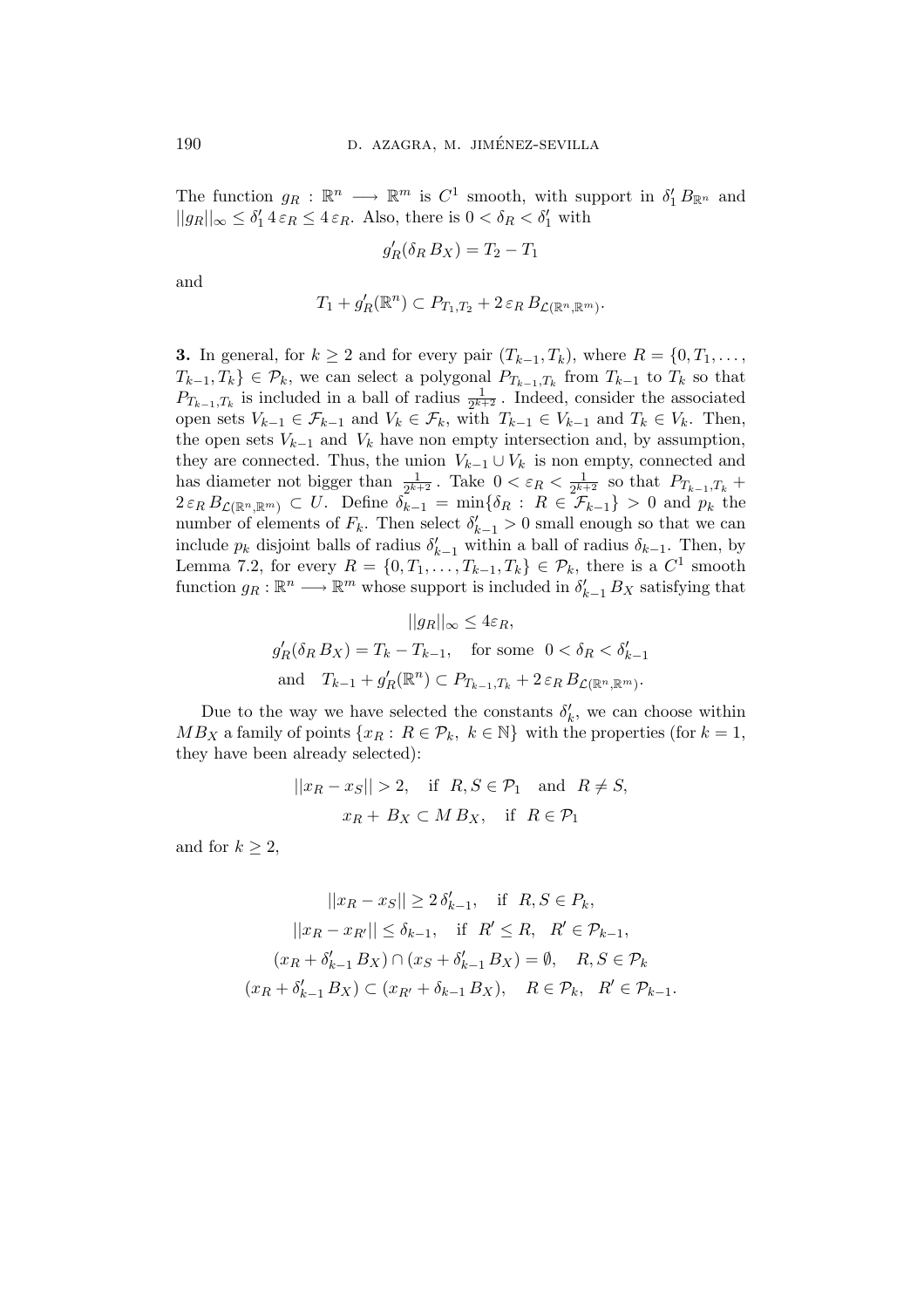Finally, as in Proposition 7.4, it can be checked that the function  $h : \mathbb{R}^n \longrightarrow$  $\mathbb{R}^m$  defined as the sum  $\sum_{k=1}^{\infty} h_k$ , with

$$
h_k(x) = \sum_{R \in \mathcal{P}_k} g_R(x - x_R), \quad x \in X,
$$

and support within  $MB_{\mathbb{R}^n}$ , fulfills the required conditions. Notice, in particular, that  $\cup_k F_k \subset h'(\mathbb{R}^n) \subset \overline{U}$ , and then  $\overline{U} = \overline{\cup_k F_k} = h'(\mathbb{R}^n)$ .

# 8. Some geometrical properties of starlike bodies. The failure of James' theorem for starlike bodies

One of the deepest classical results of functional analysis is James' Theorem [41] on the characterization of reflexivity. Let us recall what James' theorem reads. A Banach space  $X$  is reflexive if and only if, for a given bounded convex body B in X, every continuous linear functional  $T \in X^*$  attains its supremum on B. In this section we investigate to what extent this fundamental result can be generalized for starlike bodies.

There are two problems to be considered, one for each direction in the equivalence given by James' theorem. The difficult and more interesting part of James' theorem tells us that for every bounded convex body  $B$  in a nonreflexive Banach space X there exists  $T \in X^*$  so that T does not attain its supremum on  $B$ . Since  $B$  is convex this amounts to saying that  $T$  does not attain any local extrema on  $B$ . Moreover, if  $B$  is smooth then this means that there is some one-codimensional subspace  $H$  of  $X$  so that the hyperplanes  $y + H$  are not tangent to B at any point  $y \in \partial B$ . At this point we face two possible generalizations of this result for starlike bodies, one for each of those formulations (which, as we just said, are equivalent in the case of convex bodies, but not for starlike bodies). The first one yields a statement which is true but not very interesting; we call it a "weak form of James' theorem" for starlike bodies:

PROPOSITION 8.1. Let A be a bounded starlike body in a nonreflexive Banach space X. Then there exists a continuous linear functional  $T \in X^*$ such that T does not attain its supremum on A.

However, when one considers the second formulation of the difficult part of James' theorem, things turn out very different in the case of starlike bodies. In this new setting it is natural to ask whether a "strong form of James' theorem" is true for starlike bodies (at least when they are smooth). By a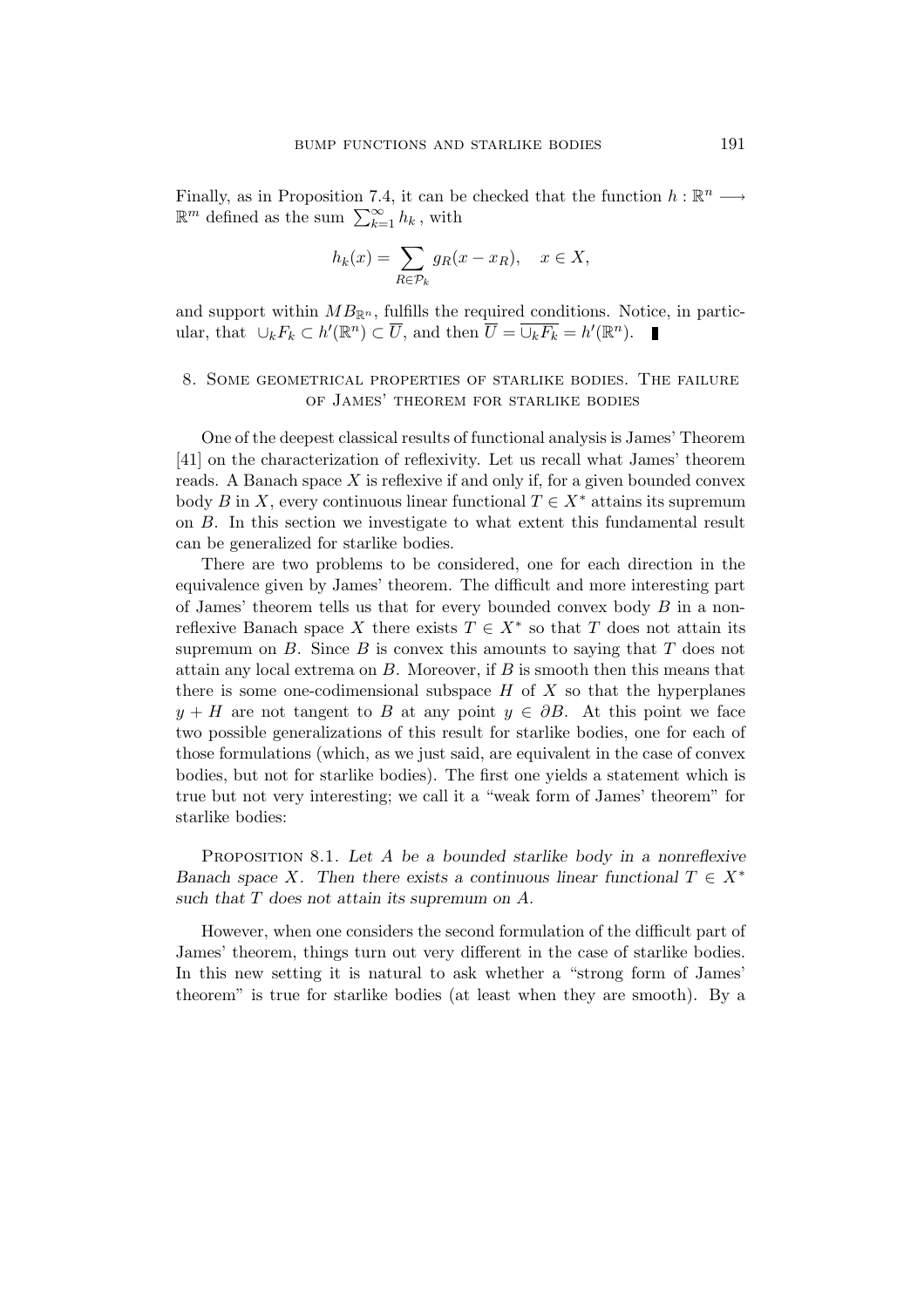strong James' theorem we mean the following: if A is a bounded starlike body in a nonreflexive Banach space X, does there exist  $T \in X^*$  so that T does not attain any local extrema on  $A$ ? For a smooth starlike body  $A$  the question should even be made stronger: is there some one-codimensional subspace H in X such that the hyperplanes  $z + H$  are not tangent to A at any point  $z \in \partial A$ ? Recall that in Section 5 we denoted the cone of hyperplanes which are tangent to a smooth starlike body A at some point of its boundary  $\partial A$  by

 $\mathcal{C}(A) = \{x^* \in X^* : x + \text{Ker } x^* \text{ is tangent to } \partial A \text{ at some point } x \in \partial A\}.$ 

If  $\mu_A$  is the Minkowski functional of A, then it is clear that

$$
\mathcal{C}(A) = \{\mu'_A(x) : x \neq 0\}.
$$

Hence, the above question is equivalent to the following one: if  $A$  is a smooth bounded starlike body in a nonreflexive Banach space X, is it true that  $\mathcal{C}(A) \neq$  $X^*$ ? Of course, if A is a convex body then the answer is "yes", it satisfies this strong form of James' theorem.

We will show that both questions have negative answers, that is, a strong James' theorem fails for bounded starlike bodies, even when they are smooth, in (nonreflexive) Banach spaces:

THEOREM 8.2. Let  $X$  be an infinite-dimensional Banach space. Then there exists a bounded starlike body  $A \subset X$  such that every  $T \in X^*$  attains infinitely many local maxima and minima on A.

Moreover, if X has a separable dual then there exists a bounded  $C^1$  smooth starlike body  $A \subset X$  with the property that  $C(A) = X^*$ .

It is worth mentioning that the result provided by Theorem 6.6 is the keystone for our proof of the "smooth" part of Theorem 8.2.

In fact Theorem 8.2 can be improved by showing that those weird smooth starlike bodies that do not satisfy James' theorem are not so scarce: every other starlike body in an infinite-dimensional separable Banach space can be approximated in the Hausdorff distance by such bodies. The following theorem formalizes this assertion.

THEOREM 8.3. Let  $X$  be an infinite-dimensional Banach space with a separable dual  $X^*$ . Then, for every bounded starlike body A and every  $\varepsilon > 0$ there exists a  $C^1$  smooth starlike body D so that  $|\mu_D(x) - \mu_A(x)| \leq \varepsilon$  for all x with  $||x|| \leq 1$ , and  $C(D) = X^*$ .

If X is separable but  $X^*$  is not, the same conclusion holds replacing  $C^1$ smoothness with Gâteaux smoothness.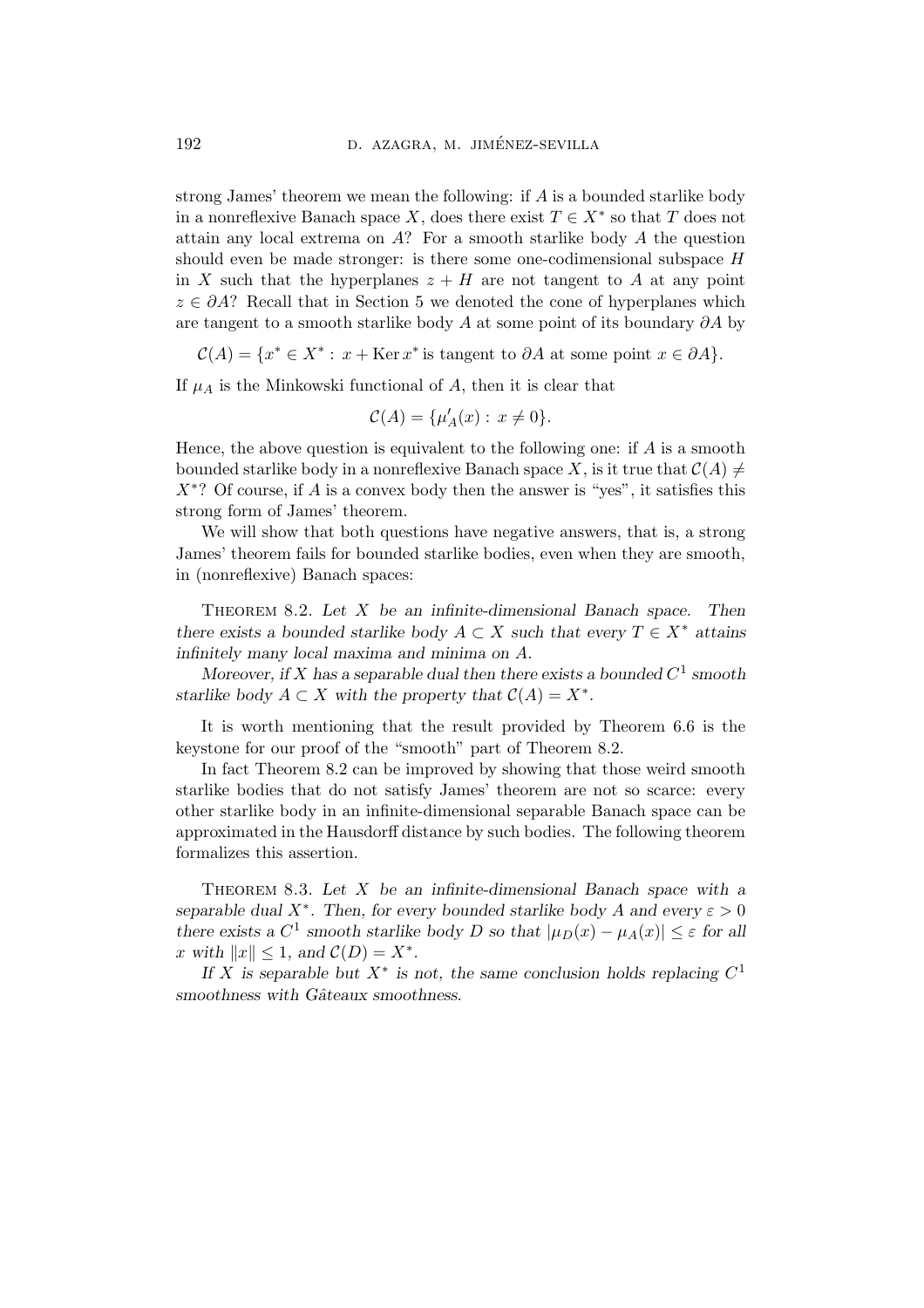Now let us consider the other direction of the equivalence given by James' theorem, the "easy" part of this result. Namely, if  $X$  is reflexive, every bounded convex body  $B \subset X$  satisfies that, for every  $T \in X^*$ , T attains its supremum on  $B$ . Equivalently, every one-codimensional subspace  $H$  of  $X$ has the property that  $z + H$  supports and touches B at some point  $z \in \partial B$ . When B is smooth this means that  $\mathcal{C}(B) = X^*$ . Does this part of James' theorem remain true when one replaces the term "convex body" with "starlike body"?

The next result tells us precisely that, whatever the formulation we choose for this part of James' theorem, the answer to the above question is negative.

THEOREM 8.4. In the Hilbert space  $\ell_2$  there exist a  $C^{\infty}$  smooth bounded starlike body A and a one-codimensional subspace H with the property that for no  $y \in \partial A$  is the hyperplane  $y + H$  tangent to A at y. In other words,  $\mathcal{C}(A) \neq X^*$ .

It comes as no surprise that this result is a consequence of the failure of Rolle's theorem and the existence of deleting diffeomorphisms in infinitedimensional Banach spaces. Indeed, James' theorem trivially implies that the classical Rolle's theorem is true for the class of convex functions in a Banach space X if and only if X is reflexive. Namely, for every Banach space X and every bounded convex body  $B \subset X$ , the following statements are equivalent:

- $(1)$  X is reflexive,
- (2) For every continuous convex function  $f : B \longrightarrow \mathbb{R}$  such that  $f = 0$  on  $\partial B$ , there exists  $x_0 \in \text{int}B$  so that  $0 \in \partial f(x_0)$ ,

where  $\partial f(x)$  stands for the classical subdifferential of f at x,  $\partial f(x) = \{x^* \in$  $X^*$ :  $f(y)-f(x) \geq x^*(y-x)$  for all  $y$ . Hence, it is only natural that the failure of the "easy" part of James' theorem for starlike bodies is closely related to the failure of Rolle's theorem for bump functions in infinite dimensions.

The next result improves the above counterexample and fully answers the question as to how small the cone  $\mathcal{C}(A)$  of tangent hyperplanes to a starlike body A in the Hilbert space can be, by constructing smooth bounded starlike bodies A in  $\ell_2$  so that  $\mathcal{C}(A)$  have empty interior. As a matter of fact, the family of such starlike bodies happens to be dense.

Notice that, as in the case of bump functions, Stegall's variational principle implies that, if  $\vec{A}$  is a bounded starlike body in a RNP Banach space then the cone of tangent hyperplanes to  $A, C(A)$ , contains a subset of second category in  $X$ , so the best result one can get about the smallest possible size of the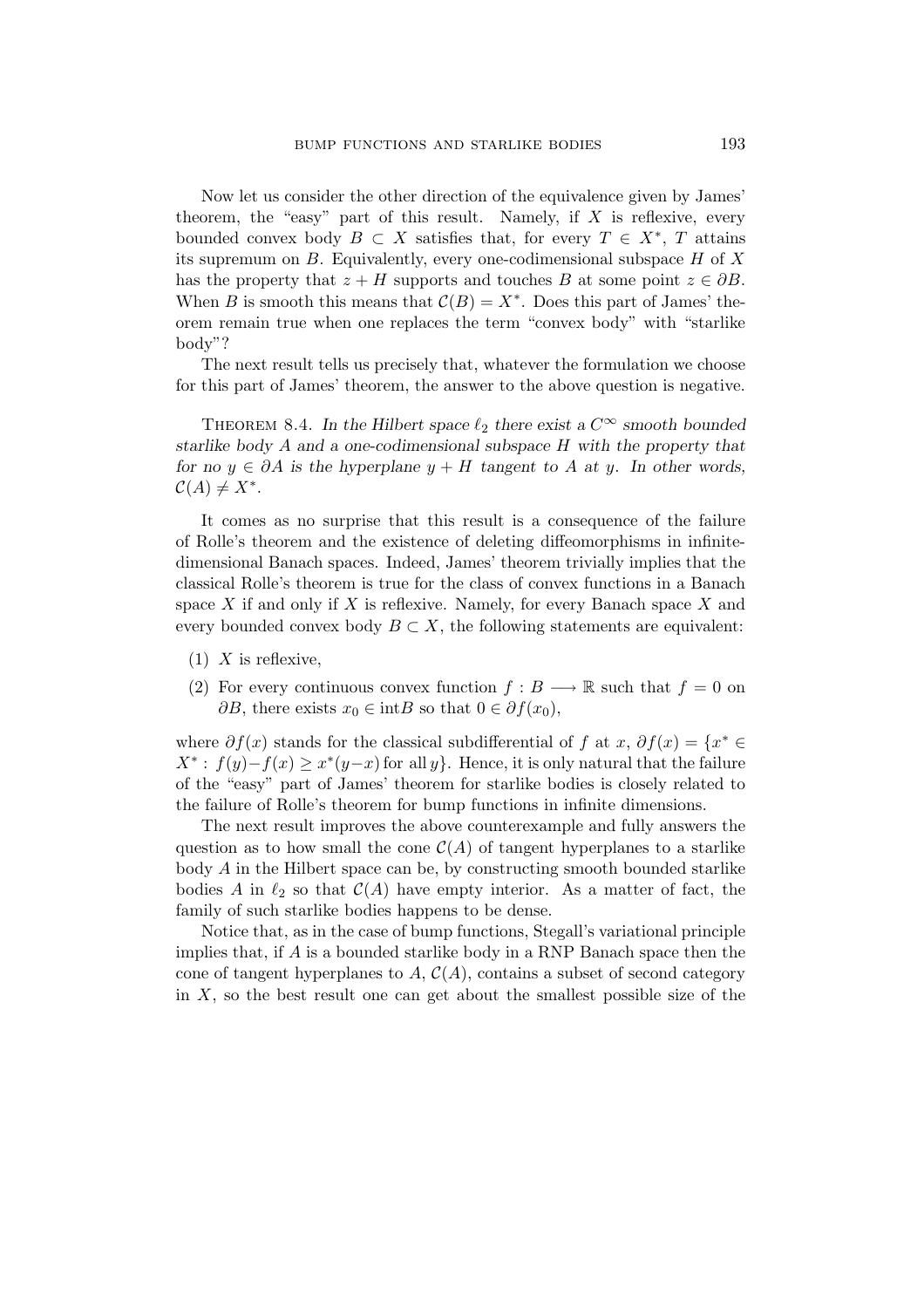cone of tangent hyperplanes to a starlike body in  $\ell_2$  is that there are indeed smooth bounded starlike bodies A in  $\ell_2$  so that  $\mathcal{C}(A)$  have empty interior.

THEOREM 8.5. There are  $C^1$  smooth Lipschitz and bounded starlike bodies  $A_{\varepsilon}$  in  $\ell_2, 0 < \varepsilon < 1$ , so that:

- (1) their Minkowski functionals  $\mu_{A_{\varepsilon}}$  uniformly approximate the usual norm on bounded sets, that is,  $\lim_{\varepsilon\to 0} \mu_{A_{\varepsilon}} = \|\cdot\|$  uniformly on bounded sets of  $\ell_2$ ; and
- (2) the cones  $\mathcal{C}(A_{\varepsilon})$  generated by the set of gradients of  $\mu_{A_{\varepsilon}}$  have empty interior in  $\ell_2$ .

To finish this work, let us give a sketch of the proofs of the strongest results stated in this section.

SKETCH OF THE PROOF OF THEOREM 8.5

We use the same notation as in the proof of Theorem 5.2. Take  $0 < \delta < 1$ and consider, for

$$
0 < \varepsilon \le \frac{\delta}{2 + M + 2||\varphi(0)||||\varphi'(0)||} < \frac{\delta}{2},
$$

the associated mapping  $f_{\varepsilon}(x) \equiv f(x) = \sum_{n} U_n(x_n)$ , where  $x = (x_n) \in \sum_2 \ell_2$ . Now define  $A_{\varepsilon}$  as the 1-level set for f, that is to say,

$$
A_{\varepsilon} \equiv A = \{ x \in \ell_2 : f(x) \le 1 \}.
$$

Clearly A is a closed set with boundary

$$
\partial A = \{x \in \ell_2 : f(x) = 1\},\
$$

and we have the inclusion

$$
(1 - \varepsilon)B \subset A \subset B,
$$

where  $B$  denotes the unit ball of  $\ell_2$ . It can be proved that A satisfies all the properties of the statement. To see that the cone of tangent hyperplanes to A has empty interior one checks the inclusion  $\mathcal{C}(\mu_A) \subseteq \mathcal{C}(f)$  and, since  $\mathcal{C}(f)$ has empty interior, so does  $\mathcal{C}(\mu_A)$ . We refer to [14] for the details.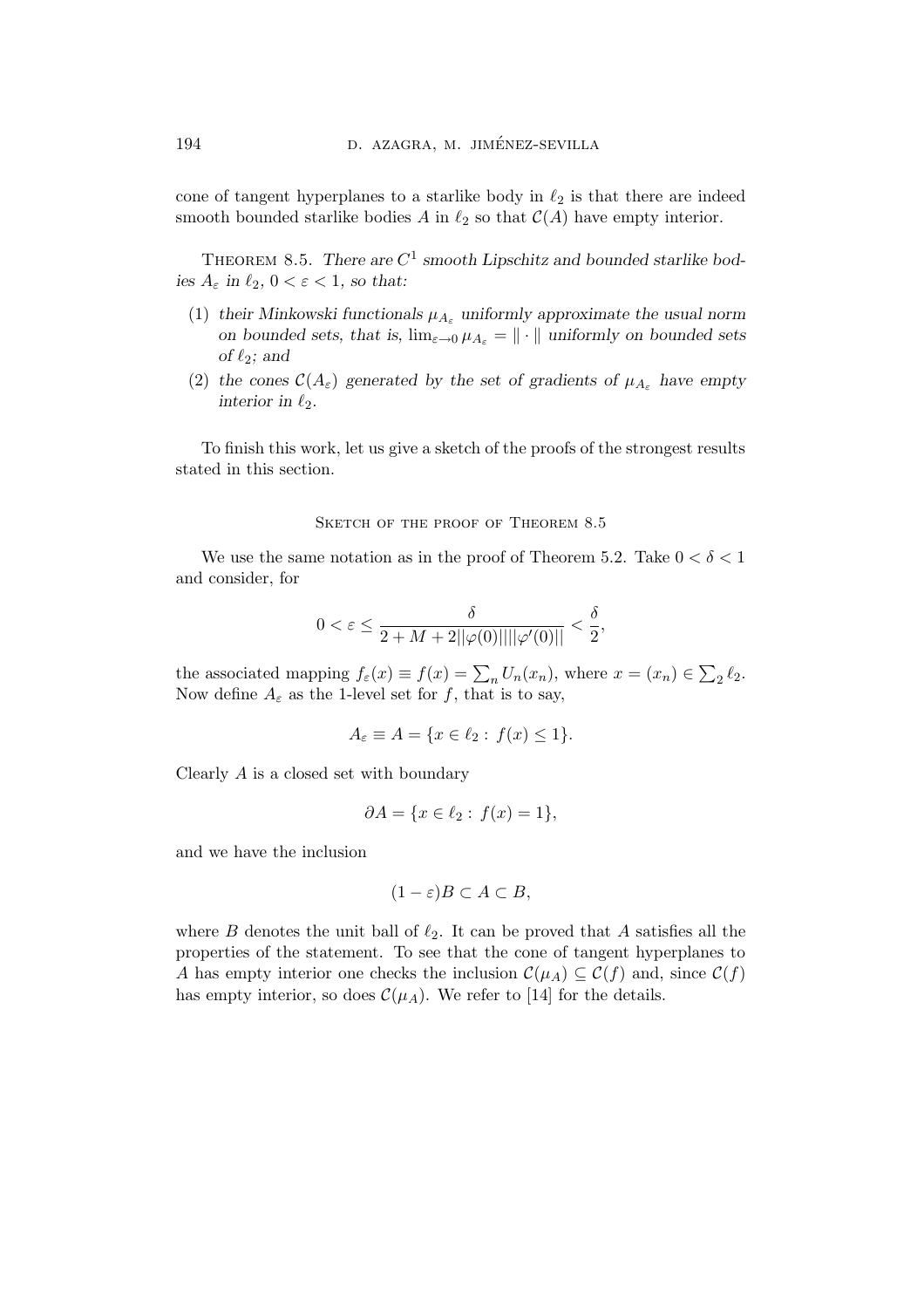SKETCH OF THE PROOF OF THEOREM 8.3

The main idea of the proof of this result is as follows. First we approximate our starlike body A by a  $C^1$  smooth starlike body V. Then we modify V by creating a number of suitably located small flat patches on its boundary, and upon each of those patches we put a small  $C<sup>1</sup>$  smooth bump whose set of gradients is large enough. The starlike body  $D$  thus constructed will have the required properties. We will split the most technical part of the proof into several lemmas stated without proofs (see [7] for the details); then we will proceed with the final and more interesting part of the proof.

LEMMA 8.6. Let X be a Banach space with separable dual  $X^*$ . For every bounded starlike body A and for every  $\varepsilon > 0$  there exists a  $C^1$  smooth starlike body  $V = V_{\varepsilon}$  so that  $|\mu_A(x) - \mu_V(x)| \leq \varepsilon$  for every  $x \in B_X$ .

LEMMA 8.7. Let X be a Banach space, and let A be a  $C^1$  smooth bounded starlike body in X. For every  $z^* \in X^*$  and  $z \in X$  so that  $z^*(z) = ||z|| =$  $||z^*|| = 1$ , and for every  $\varepsilon > 0$ ,  $\delta > 0$ , there exist a  $C^1$  smooth starlike body  $V = V_{z,\varepsilon}$  and  $r \in (0,\delta)$  so that:

- (1)  $\mu_V(x) = \mu_A(x)$  for all x with  $||x|| = 1$  and  $||x z|| \geq 2r$ ; that is, A and V coincide outside the cone  $\{\lambda x : \lambda \geq 0, \|x - z\| < 2r, \|x\| = 1\};$
- (2)  $|\mu_V(x) \mu_A(x)| \leq \varepsilon$  for all  $x \in B_X$ ;
- (3)  $\mu_V(x) = \mu_A(z)z^*(x)$  for all x such that  $||x|| = 1$  and  $||x z|| \leq r$ ; that is, ∂V has a flat patch (of radius  $r/\mu_A(z)$ ) parallel to the hyperplane ker  $z^*$  around the point  $z' = \frac{1}{\mu A}$  $\frac{1}{\mu_A(z)}z\in\partial A.$

Now, if upon the flat patch of the starlike body provided by Lemma 8.7 we build a suitable Lipschitz  $C^1$  smooth bump whose set of gradients contains two times the unit ball of the dual of the hyperplane directing this flat patch (notice that the existence of this bump is guaranteed by 6.6), then we obtain the following.

LEMMA 8.8. Let  $X$  be an infinite-dimensional Banach space, and let  $A$  be a  $C^1$  smooth bounded starlike body in X. For every  $z^* \in X^*$  and  $z \in X$  so that  $z^*(z) = ||z|| = ||z^*|| = 1$ , consider the decomposition  $X = H \oplus [z] = H \times \mathbb{R}$ , where  $H = \text{Ker } z^*$ . Then, for every  $\varepsilon > 0$ ,  $\delta > 0$ , there exist a  $C^1$  smooth starlike body  $W = W_{z,\varepsilon}$  and  $r \in (0,\delta)$  so that:

(1) A and W coincide outside the half-cylinder  $\{x = (h,t) \in X : ||h|| \leq r,$  $t > 0$ ;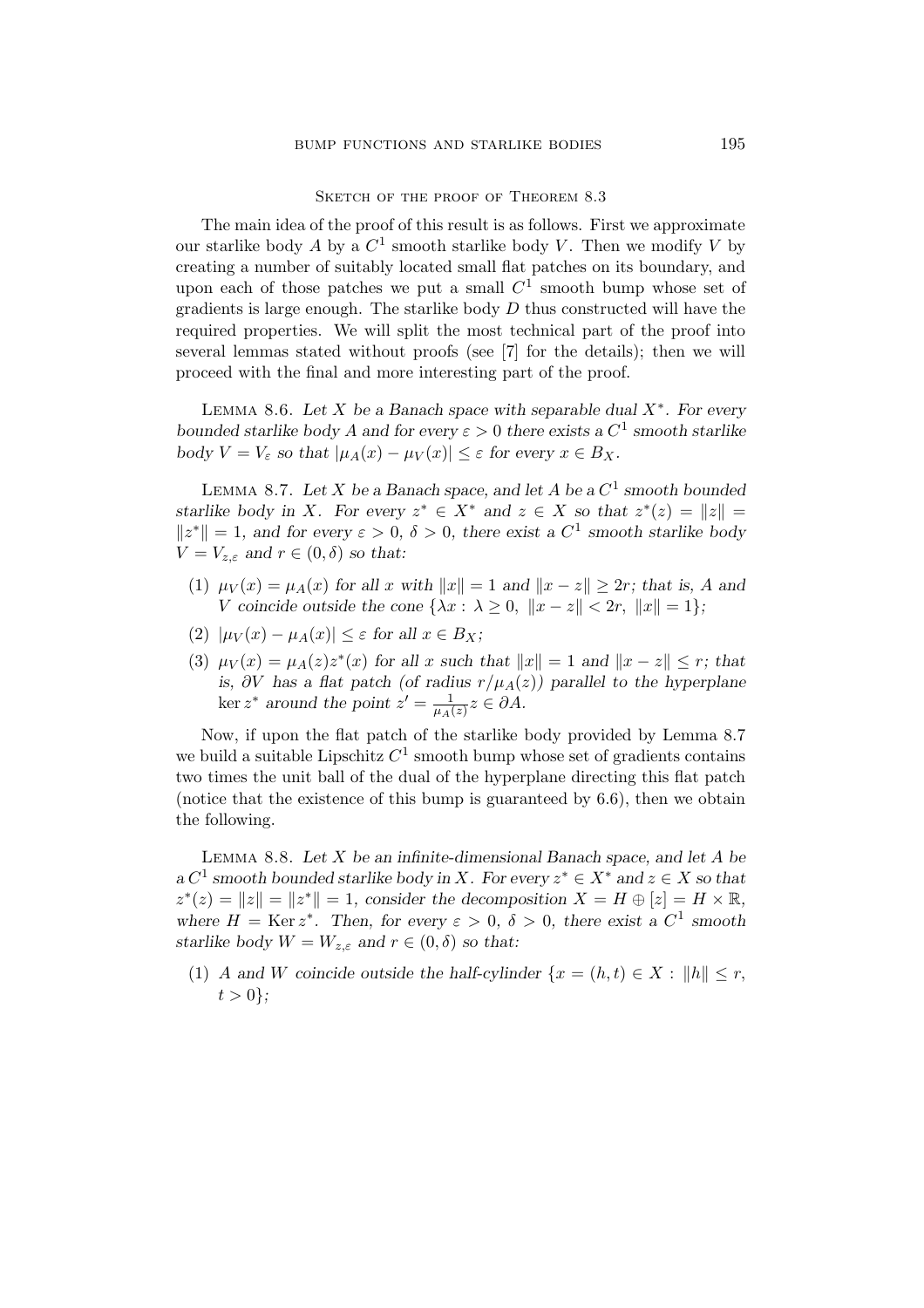- (2)  $|\mu_W(x) \mu_A(x)| \leq \varepsilon$  whenever  $||x|| \leq 1$ ;
- (3) For every hyperplane F not containing any vector of the cone  ${x = (h,t) \in X : |t| > 2||h||}$  there exists  $y \in \partial W \cap {x = (h,t) \in X}$  $X: t > 0, ||h|| < r$  such that  $y + F$  is tangent to ∂W at y.

Let A be a bounded starlike body in X. For a given  $\varepsilon > 0$ ,  $\varepsilon \leq 1/8$ , we have to find a  $C^1$  smooth starlike body  $D = D_{\varepsilon}$  so that the cone of its tangent hyperplanes,  $\mathcal{C}(D)$ , fills the dual space  $X^*$ , and

$$
|\mu_D(x) - \mu_A(x)| \le \varepsilon
$$

for every  $x \in B_X$ . Thanks to Lemma 8.6, we can assume that A is  $C^1$  smooth. Let  $\{z_\alpha\}_{\alpha\in I}$  be a  $\varepsilon$ -net on the unit sphere  $S_X$ . For every  $\alpha \in I$  (by the Hahn-Banach theorem) we can choose a  $z^*_{\alpha} \in X^*$  so that  $z^*_{\alpha}(z_{\alpha}) = 1 = ||z^*_{\alpha}||$ . Let us denote  $H_{\alpha} = \text{Ker } z_{\alpha}^*$ . Now, for every  $\alpha \in I$ , by Lemma 8.8, we can take  $r_{\alpha} > 0$  and a  $C^1$  smooth starlike body  $W_{\alpha}$  so that

- (1) A and  $W_{\alpha}$  coincide outside the half-cylinder  $\{x = (h,t) \in X = H_{\alpha} \oplus$  $[z_{\alpha}] : ||h|| \leq r_{\alpha}, t > 0$ ;
- (2)  $|\mu_{W_{\alpha}}(x) \mu_A(x)| \leq \varepsilon$  whenever  $||x|| \leq 1$ ;
- (3) For every hyperplane F not containing any vector of the cone  $\{(h,t)\in$  $H_{\alpha} \oplus [z_{\alpha}] : |t| > 2||h||$  there exists  $y \in \partial W_{\alpha} \cap \{(h,t) \in H_{\alpha} \oplus [z_{\alpha}] :$  $t > 0$ ,  $||h|| \leq r_\alpha$  such that  $y + F$  is tangent to  $\partial W_\alpha$  at y;

moreover, the  $r_{\alpha}$  can be chosen small enough so that the sets

$$
\partial W_{\alpha} \cap \{(h, t) \in H_{\alpha} \oplus [z_{\alpha}] : ||h|| \le r_{\alpha}, t > 0\}
$$

are pairwise disjoint. For each  $\alpha \in I$ , let us denote the gauge of  $W_{\alpha}$  by  $\mu_{\alpha}$ .

Now consider the union of all these bodies,

$$
D=\bigcup_{\alpha\in I}W_{\alpha}.
$$

Let us see that D is a bounded  $C^1$  smooth starlike body. Define  $\psi : X \to$  $(0, \infty)$  by

$$
\psi(x) = \inf_{\alpha \in I} \mu_{\alpha}(x).
$$

It is obvious that  $\psi$  is positive homogeneous, and it is not difficult to check that for every  $z \in S_X$  there exists some  $\delta > 0$  and some  $\alpha \in I$  such that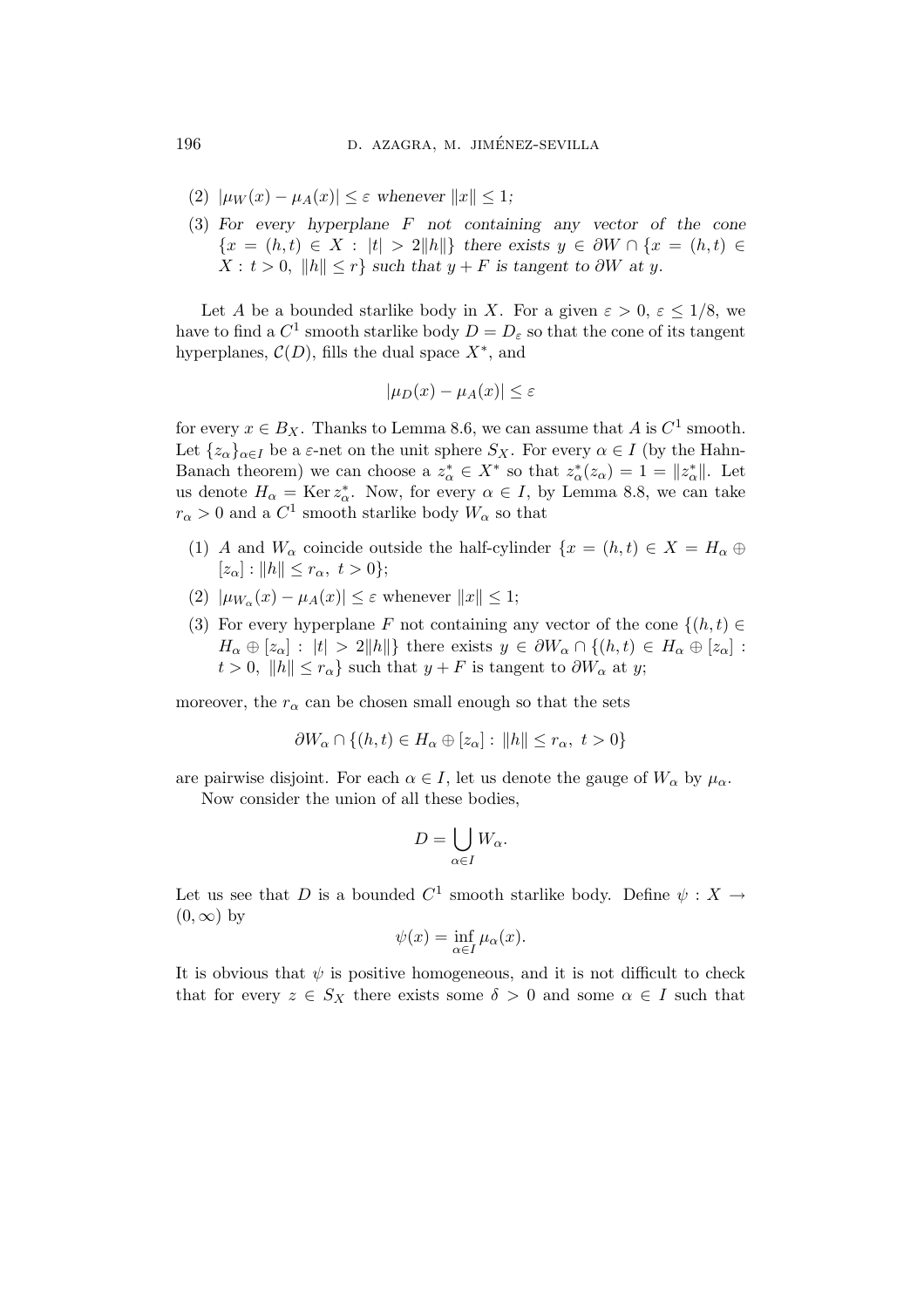$\psi(x) = \mu_{\alpha}(x)$  for all  $x \in S_X$  with  $||x - z|| < \delta$ ; since every functional  $\mu_{\alpha}$  is  $C^1$  smooth away from the origin, this implies that  $\psi$  is  $C^1$  smooth in  $X \setminus \{0\}$ . Therefore  $\{x \in X : \psi(x) \leq 1\}$  is a  $C^1$  smooth starlike body, and it is easily checked that  $D = \{x \in X : \psi(x) \leq 1\}$ , so that  $\psi$  is the Minkowski functional of D. The fact that  $\psi$  is locally some of the  $\mu_{\alpha}$  also implies that for every  $x \in S_X$  there is some  $\alpha \in I$  so that

$$
|\psi(x) - \mu_A(x)| = |\mu_\alpha(x) - \mu_A(x)| \le \varepsilon,
$$

which shows that  $D$  approximates  $A$  as it is required.

It only remains to prove that for every hyperplane  $F$  of  $X$  there is some  $y \in \partial D$  such that  $y + F$  is tangent to  $\partial D$  at y. Since for each  $\alpha$  the bodies  $W_{\alpha}$  and D are the same inside the half-cylinder  $C_{\alpha} = \{h + tz_{\alpha} \in H_{\alpha} \oplus [z_{\alpha}] :$  $||h|| \leq r_{\alpha}, t > 0$ , all the hyperplanes of X not containing any vector of  ${h + tz_\alpha \in H_\alpha \oplus [z_\alpha] : |t| > 2||h||}$  are tangent to  $\partial W_\alpha$ , and therefore tangent to ∂A too, at some point of  $\partial W_\alpha \cap C_\alpha = \partial D \cap C_\alpha$ . This means that the set

$$
\bigcup_{\alpha \in I} \{ T \in X^* : T(h + tz_\alpha) \neq 0 \text{ for all } h + tz_\alpha \in H_\alpha \oplus [z_\alpha] \text{ with } |t| > 2||h|| \}
$$

is contained in

$$
\{T \in X^* : y + \text{Ker } T \text{ is tangent to } \partial D \text{ at some point } y \in \partial D\}.
$$

Therefore, in order to conclude the proof we only have to check that

$$
X^* \setminus \{0\} = \bigcup_{\alpha \in I} \{T \in X^* : T(h + t z_\alpha) \neq 0
$$
  
for all  $h + t z_\alpha \in H_\alpha \oplus [z_\alpha]$  with  $|t| > 2||h||\}.$ 

Consider any  $T \in X^*$ ,  $T \neq 0$ ; we may assume  $||T|| = 1$ . Choose  $z \in X$ ,  $||z|| = 1$ , such that  $T(z) > 1 - \varepsilon$ , and take  $z_\alpha$  such that  $||z - z_\alpha|| \leq \varepsilon$ . We have that  $|T(z_{\alpha}) - T(z)| \leq ||z - z_{\alpha}|| \leq \varepsilon$  and hence  $T(z_{\alpha}) \geq T(z) - \varepsilon > 1 - 2\varepsilon > 0$ . Then, for every  $h + tz_\alpha \in H_\alpha \oplus [z_\alpha]$  with  $t > 2||h|| > 0$  we get

$$
T(h + tz\alpha) = T(h) + tT(z\alpha) > T(h) + t(1 - 2\varepsilon) \ge -\|h\| + t(1 - 2\varepsilon)
$$
  
>  $-\|h\| + 2\|h\|(1 - 2\varepsilon) = (1 - 4\varepsilon)\|h\| > 0;$ 

and in a similar way one checks that  $T(h+t z_\alpha) < 0$  for all  $h + t z_\alpha \in H_\alpha \oplus [z_\alpha]$ with  $t < -2||h|| < 0$ . Therefore  $T(h + tz_\alpha) \neq 0$  for all  $h + tz_\alpha \in H_\alpha \oplus [z_\alpha]$ with  $|t| > 2||h||$ . This concludes the proof of Theorem 8.3 in the  $C^1$  smooth case.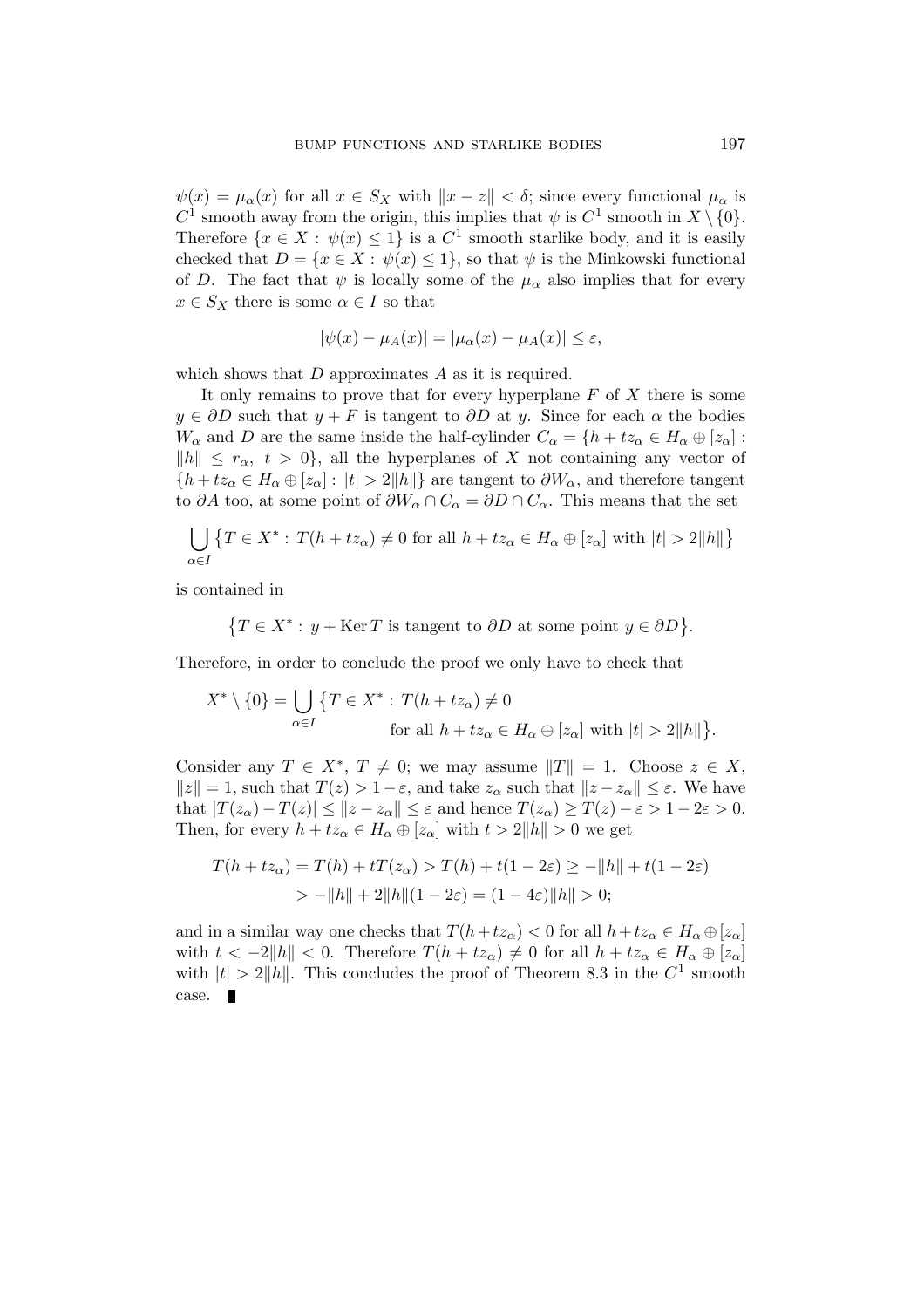Let us finish with the observation that, in Theorem 8.3, the assumption  $X^*$  separable can be replaced with the requirement that X has smooth partitions of unity, and in such a case we can also improve the order of smoothness of the approximating bodies.

THEOREM 8.9. Let X be an infinite-dimensional Banach space with  $C^p$ smooth partitions of unity. Then, for every bounded starlike body A and every  $\varepsilon > 0$  there exists a  $C^p$  smooth starlike body D so that  $|\mu_D(x) - \mu_A(x)| \le \varepsilon$ for all x with  $||x|| \leq 1$ , and the cone of tangent hyperplanes to D,  $\mathcal{C}(D)$ , fills the dual space  $X^*$ .

#### **REFERENCES**

- [1] Ancel, F.D., Guilbault, C.R., Compact contractible n-manifolds have arc spines  $(n > 5)$ , *Pacific J. Math.*, **168** (1) (1995), 1-10.
- [2] Azagra, D., Diffeomorphisms between spheres and hyperplanes in infinitedimensional Banach spaces, Studia Math.,  $125(2)$  (1997), 179-186.
- [3] Azagra, D., "Smooth Negligibility and Subdifferential Calculus in Banach Spaces, with Applications", doctoral dissertation, Universidad Complutense de Madrid, 1997.
- [4] AZAGRA, D., CEPEDELLO, M., Smooth Lipschitz retractions of starlike bodies onto their boundaries in infinite-dimensional Banach spaces, Bull. London *Math. Soc.*, **33** (2001),  $443 - 453$ .
- [5] AZAGRA, D., DEVILLE, R., Subdifferential Rolle's and mean value inequality theorems, *Bull. Austral. Math. Soc.*,  $56(2)$  (1997),  $319-329$ .
- $[6]$  AZAGRA, D., DEVILLE, R., James' theorem fails for starlike bodies, J. Funct. Anal., 180  $(2001)$ , 328 – 346.
- [7] AZAGRA, D., DEVILLE, R., JIMÉNEZ-SEVILLA, M., On the range of the derivatives of a smooth function between Banach spaces, to appear in Math. Proc. Cambridge Philos. Soc.
- [8] AZAGRA, D., FABIAN, M., JIMÉNEZ-SEVILLA, M., Exact filling of sets with the derivatives of a smooth function between Banach spaces, preprint, 2001.
- [9] Azagra, D., Dobrowolski, T., Smooth negligibility of compact sets in infinite-dimensional Banach spaces, with applications,  $Math. Ann., 312(3)$  $(1998), 445 - 463.$
- [10] Azagra, D., Dobrowolski, T., On the topological classification of starlike bodies in Banach spaces, preprint, 2001.
- [11] AZAGRA, D., FERRERA, J., Every closed convex set is the set of minimizers of some  $C^{\infty}$  smooth convex function, to appear in *Proc. Amer. Math. Soc.*
- [12] AZAGRA, D., GÓMEZ, J., JARAMILLO, J.A., Rolle's theorem and negligibility of points in infinite-dimensional Banach spaces, J. Math. Anal. Appl., **213** (2) (1997),  $487 - 495$ .
- [13] AZAGRA, D., JIMÉNEZ-SEVILLA, M., The failure of Rolle's Theorem in infinite dimensional Banach spaces, *J. Funct. Anal.*, **182** (2001),  $207-226$ .
- [14] AZAGRA,  $D$ ., JIMÉNEZ-SEVILLA, M., On the size of the sets of gradients of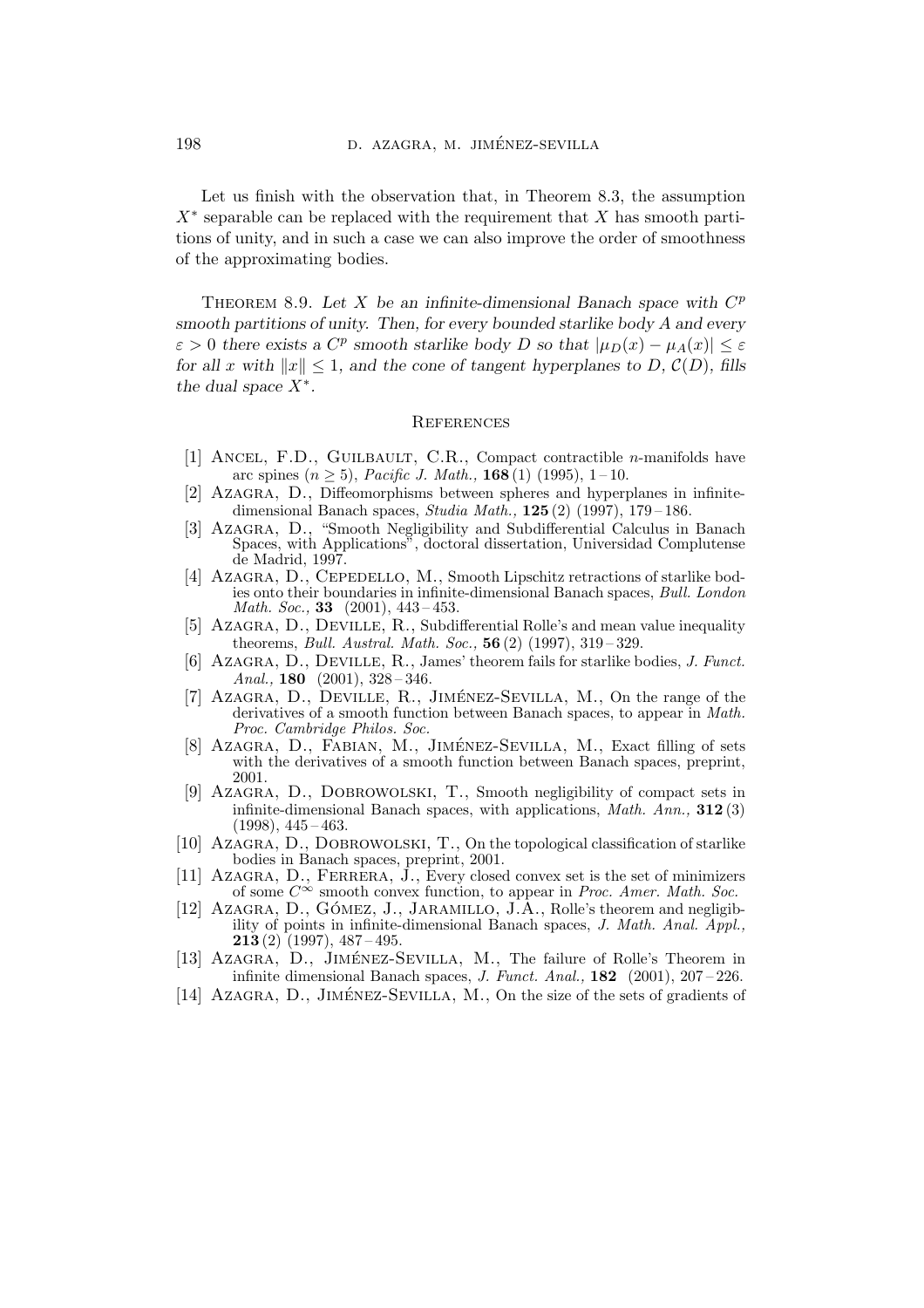bump functions and starlike bodies on the Hilbert space, to appear in Bull. Soc. Math. France.

- [15] BATES, S.M., On smooth non-linear surjections of Banach spaces, Israel J. Math., 100 (1997), 209 – 220.
- [16] BENYAMINI, Y., LINDENSTRAUSS, J., "Geometrical Nonlinear Functional Analysis, Vol. I", Amer. Math. Soc. Colloq. Publ., 48, American Mathematical Society, Providence, RI, 2000.
- [17] BENYAMINI, Y., STERNFELD, Y., Spheres in infinite-dimensional normed spaces are Lipschitz contractible, Proc. Amer. Math. Soc., 88 (3) (1983),  $439 - 445.$
- [18] Bessaga, C., Every infinite-dimensional Hilbert space is diffeomorphic with its unit sphere, Bull. Acad. Polon. Sci., Sér. Sci. Math. Astronom. Phys., 14  $(1966), 27-31.$
- [19] Bessaga, C., Interplay between infinite-dimensional topology and functional analysis. Mappings defined by explicit formulas and their applications, Topology Proc.,  $19$  (1994),  $15 - 35$ .
- [20] Bessaga, C., Klee, V.L., Two topological properties of topological linear spaces, Israel J. Math., 2 (1964), 211 – 220.
- [21] BESSAGA, C., KLEE, V.L., Every non-normable Fréchet space is homeomorphic with all of its closed convex bodies, *Math. Ann.*, **163** (1966), 161 – 166.
- [22] Bessaga, C., Pelczynski, A., "Selected Topics in Infinite-Dimensional Topology", Monografie Matematyczne, Tom 58, [Mathematical Monographs, Vol. 58], PWN–Polish Scientific Publishers, Warsaw, 1975.
- [23] BORWEIN, J.M., FABIAN, M., KORTEZOV, I., LOEWEN, P.D., The range of the gradient of a continuously differentiable bump, J. Nonlinear Convex Anal.,  $\tilde{2}$  (2001), 1-19.
- [24] Borwein, J.M., Fabian, M., Loewen, P.D., The range of the gradient of a Lipschitz  $C^1$  smooth bump in infinite dimensions, to appear in Israel J. Math.
- [25] CORSON, H.H., KLEE, V.L., Topological classification of convex sets, Proc. Sympos. Pure Math. 7, Convexity, Amer. Math. Soc., Providence, R.I.,  $(1963), 37 - 51.$
- [26] DEBS, G., GODEFROY, G., RAYMOND, J.S., Topological properties of the set of norm-attaining linear functionals, *Canadian J. Math.*,  $47(2)$  (1995), 318 – 329.
- [27] DEVILLE, R., GODEFROY, G., ZIZLER, V., "Smoothness and Renormings in Banach Spaces", Pitman Monographs and Surveys in Pure and Applied Mathematics 64, Longman Scientific and Technical, Harlow, (copublished in the United States with John Wiley and Sons, Inc., New York), 1993.
- [28] DIMANT, V., ZALDUENDO, I., Bases in spaces of multilinear forms on Banach spaces, J. Math. Anal. Appl., 200 (1996), 548 – 566.
- [29] Dobrowolski, T., Smooth and R-analytic negligibility of subsets and extension of homeomorphism in Banach spaces, Studia Math., 65 (1979),  $115 - 139.$
- [30] DOBROWOLSKI, T., Relative classification of smooth convex bodies, Bull. Acad. Polon. Sci., Sér. Sci. Math., 25 (1977), 309-312.
- [31] DOBROWOLSKI, T., Every infinite-dimensional hilbert space is real-analytically isomorphic with its unit sphere,  $J.$  Funct. Anal.,  $134$  (1995),  $350-362$ .